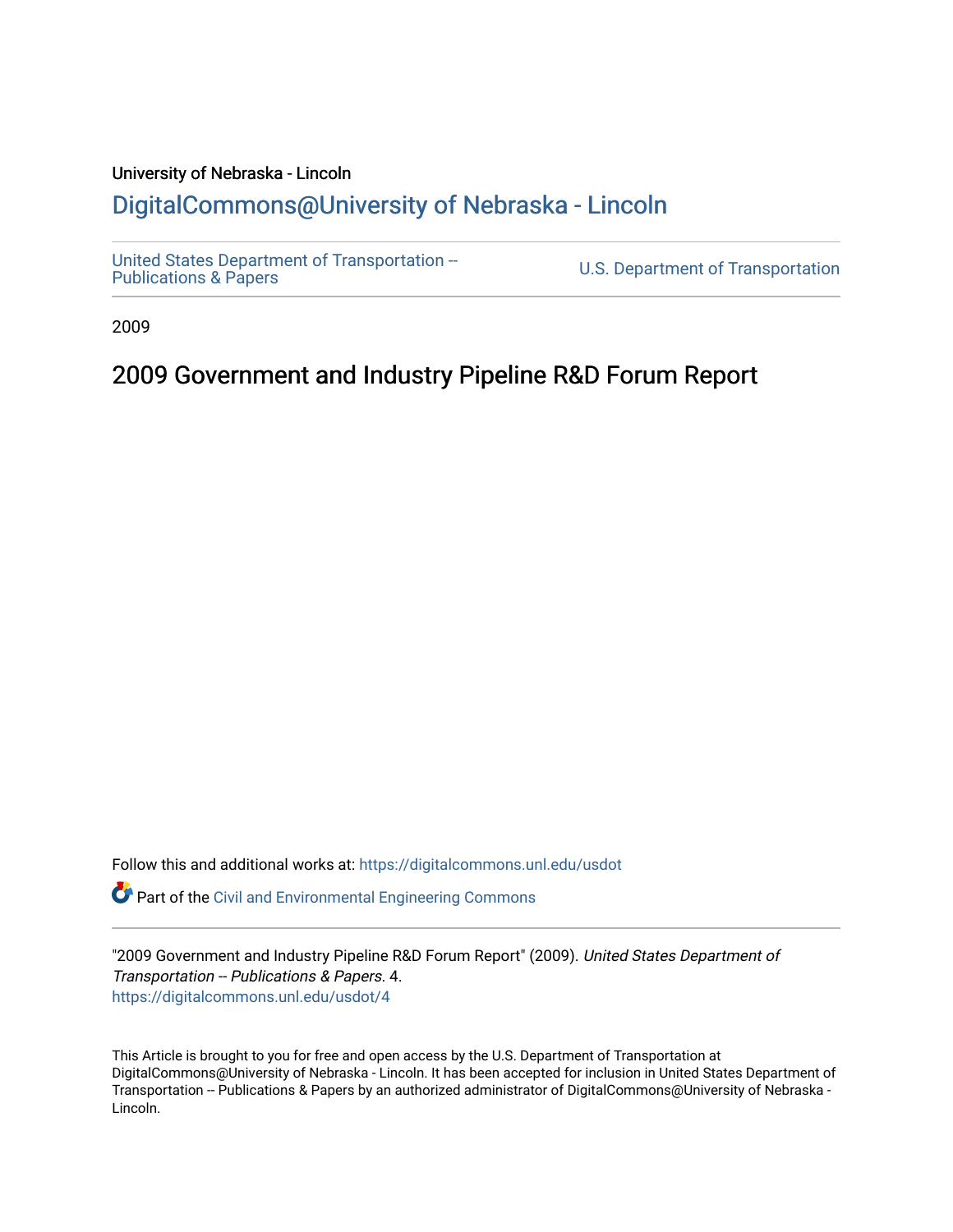# **Government and Industry Pipeline R&D Forum Report**

# **Crystal City, Virginia June 24-25, 2009**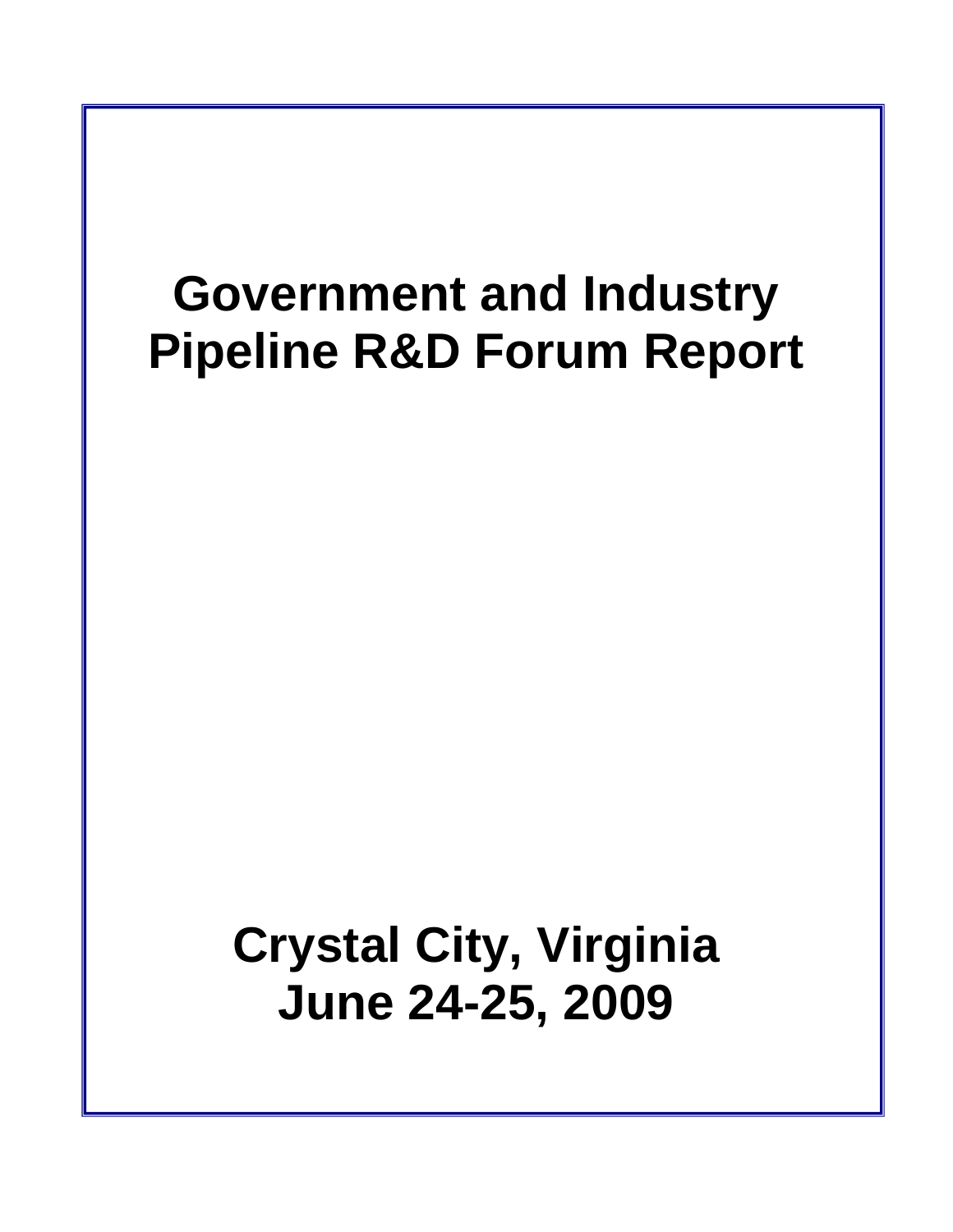## **Table of Contents**

| <b>Executive Summary</b>                                                                                                                                                                                                                                                                                                                                                                           | Page 3                                 |
|----------------------------------------------------------------------------------------------------------------------------------------------------------------------------------------------------------------------------------------------------------------------------------------------------------------------------------------------------------------------------------------------------|----------------------------------------|
| <b>Forum Background</b><br>• Objectives and Approach<br>Organization<br>Sponsorship                                                                                                                                                                                                                                                                                                                | Page 6                                 |
| <b>Follow up Actions</b>                                                                                                                                                                                                                                                                                                                                                                           | Page 7                                 |
| <b>Appendices</b><br>A. Final Forum Agenda<br><b>B.</b> Background on Technical Track Sessions<br><b>C.</b> Challenges and R&D Opportunities<br><b>Track 1: Threat Prevention</b><br><b>Track 2: Leak Detection</b><br>Track 3: Anomaly Detection/Characterization<br>Track 4: Anomaly Remediation/Repair<br>Track 5: Pipelining in Challenging Areas<br>Track 6: Alternative Fuels/Climate Change | Page 8<br>Page 9<br>Page 11<br>Page 14 |
| <b>D.</b> Forum Participants                                                                                                                                                                                                                                                                                                                                                                       | Page 52                                |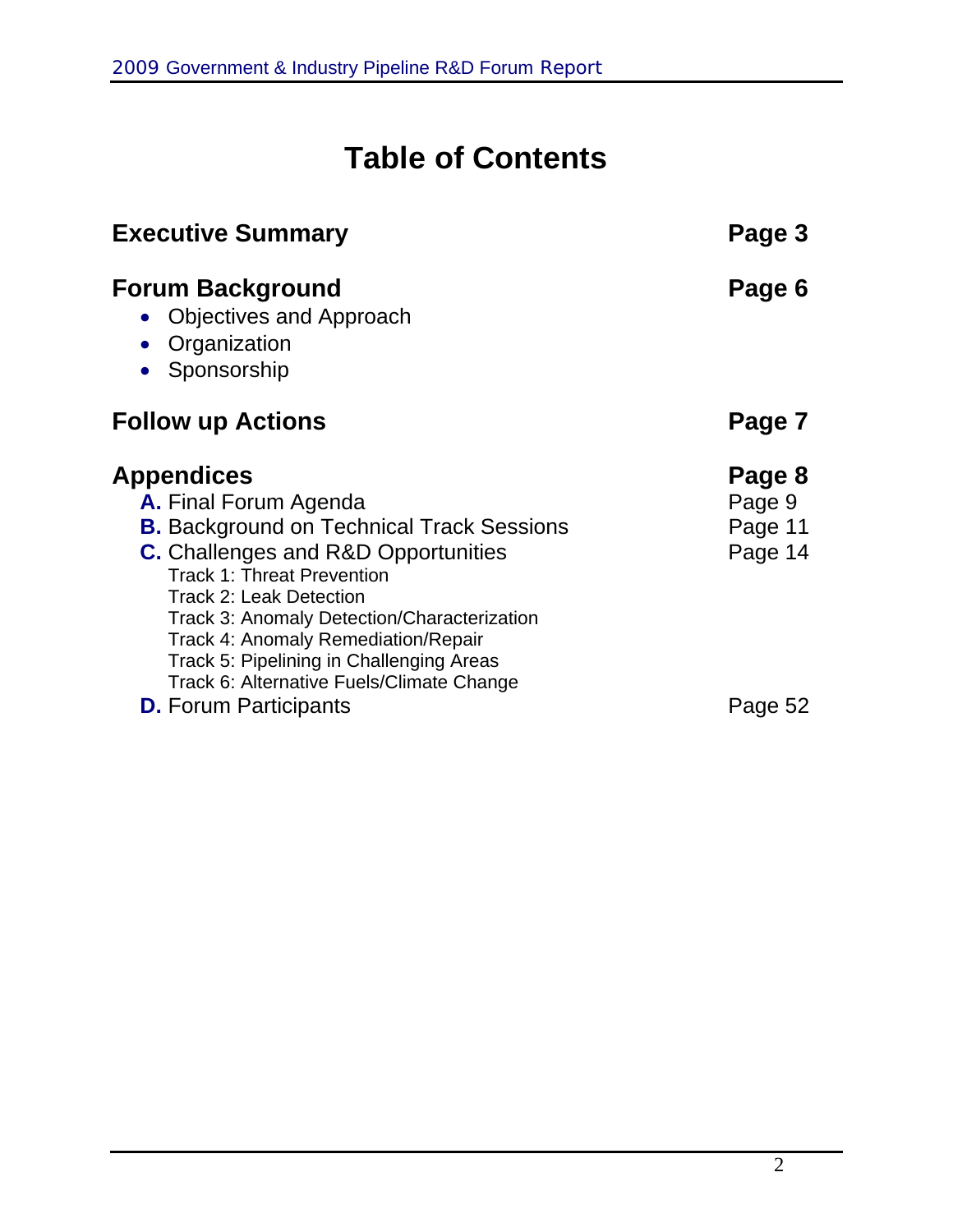### **Executive Summary**

Nine government and industry organizations via a steering committee organized, planned and executed this forum. The forum brought together approximately 215 representatives from Federal, State and foreign government offices along with domestic and foreign natural gas and hazardous liquid pipeline operators. The forum's goals included identifying key challenges facing industry and government, sharing information on current research efforts, and identifying research that can help to meet the challenges.

We heard a perspective on energy pipelines from the Department of Transportation (DOT) Pipeline and Hazardous Materials Safety Administration (PHMSA) which reminded the audience that progress was made toward safety and integrity in some areas but new challenges seen from the recent pipeline construction boom is raising old questions about welding and materials. This presentation highlighted other new challenges with alternative fuels and climate change and praised the audience for the continued coordination, collaboration and co-funding in research as a true bright spot and constituted those attributes as hallmarks of a plan necessary to remove these challenges.

We were reminded that desired impacts are occurring in technology development, in the strengthening of industry consensus standards and the generation and promotion of new knowledge to decision makers since the passage of the Pipeline Safety Improvement Act of 2002. Positive change is occurring through each organization funding research but in many cased is not measured. The DOT/PHMSA program presented how the coordination, collaboration and co-funding in research since 2002 is impacting the industry and how they are measuring these impacts.

The forum was successful in identifying key challenges facing industry and government. Many high level or overall challenges were noted. These were just some of the identified challenges presented by government and industry leaders: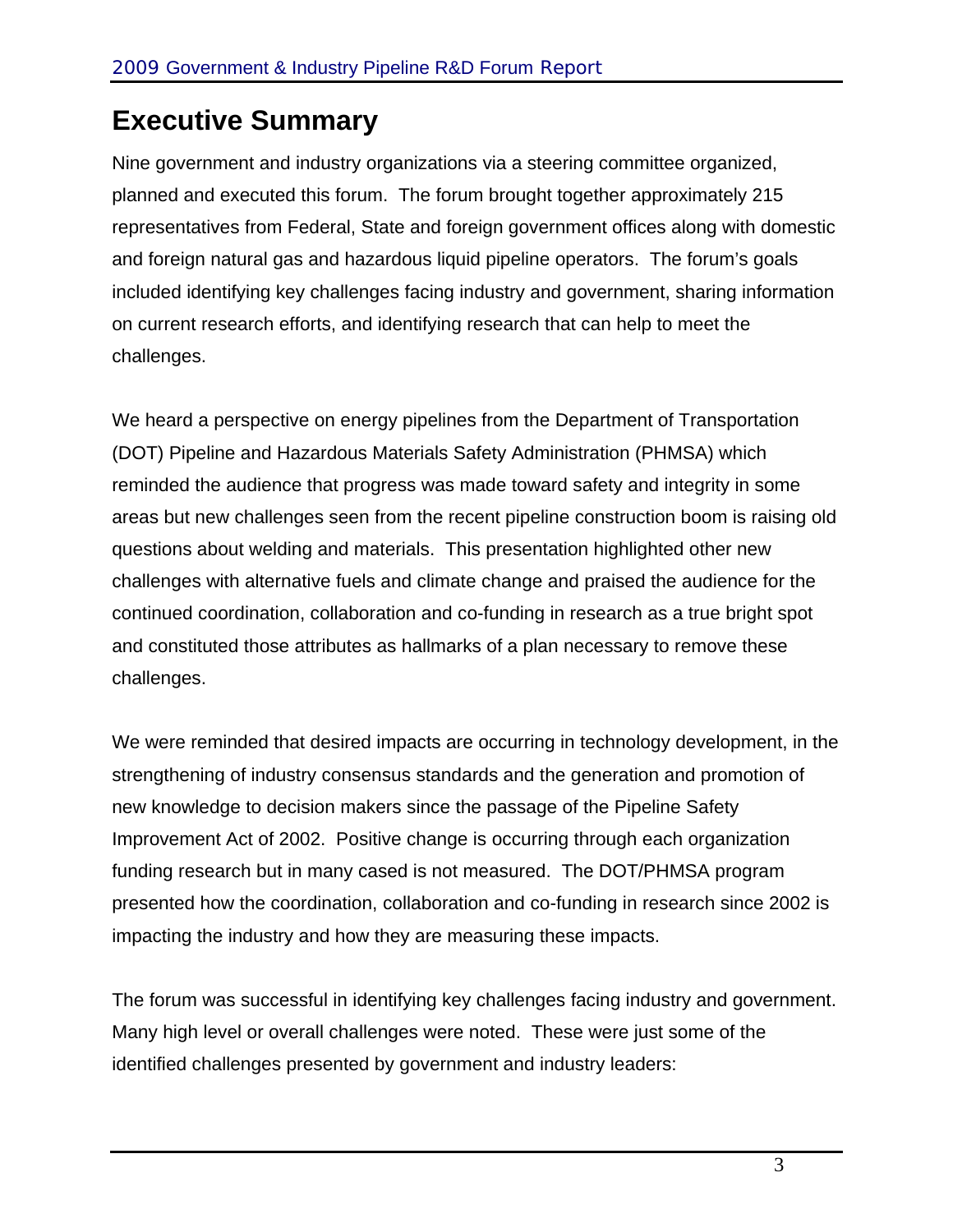- Predicting the future performance of non-metallic distribution pipeline materials
- Monitoring the impact of environmental conditions on cast iron pipes
- Understanding the integrity impact on pipes from deepwater installations
- Repairing deepwater systems and understanding impacts from hurricanes and mudslides
- Deepwater pipeline flow assurance and mitigation of hydrate plugs
- Integrity management of steel catenary risers
- Safely transporting biofuels in new and current systems
- Managing seam weld anomalies
- External corrosion, particularly stress corrosion cracking in gas transmission systems
- Reliability-based integrity management
- Excavation damage prevention and finding more efficient monitoring of right of ways
- Greenhouse gas emission mitigation from compressors/pumps and fugitive sources
- Volatile gas prices and the impact on addressing threat prevention/integrity management
- New construction and difficulties in obtaining authorizations and permits
- The impact from the aging workforce and inexperienced new staff
- Managing environmental impacts on systems from climate change or global warming
- Understanding how economic downturns and the "credit crunch" affect pipeline operations
- The impact of new regulations, including distribution integrity management and State oversight of integrity management
- Plastic pipe joining integrity beyond visible means

Later that morning we heard that our efforts through research are paying off with four presentations documenting how difficult it is to commercialize technology, how research is impacting consensus standards and about two technologies which were under research are now commercially available to pipeline operators.

Finally we heard about the charge for the audience and goals of the six focused Technical Track Sessions. These track sessions were to develop a consensus agenda of technical gaps & challenges for future R&D. In doing that they needed to identify both short and long term research objectives for liquid/gas transmission and distribution pipelines. During the track sessions, basic road mapping was conducted on identified technical gaps so that any identified research addresses the need effectively. Finally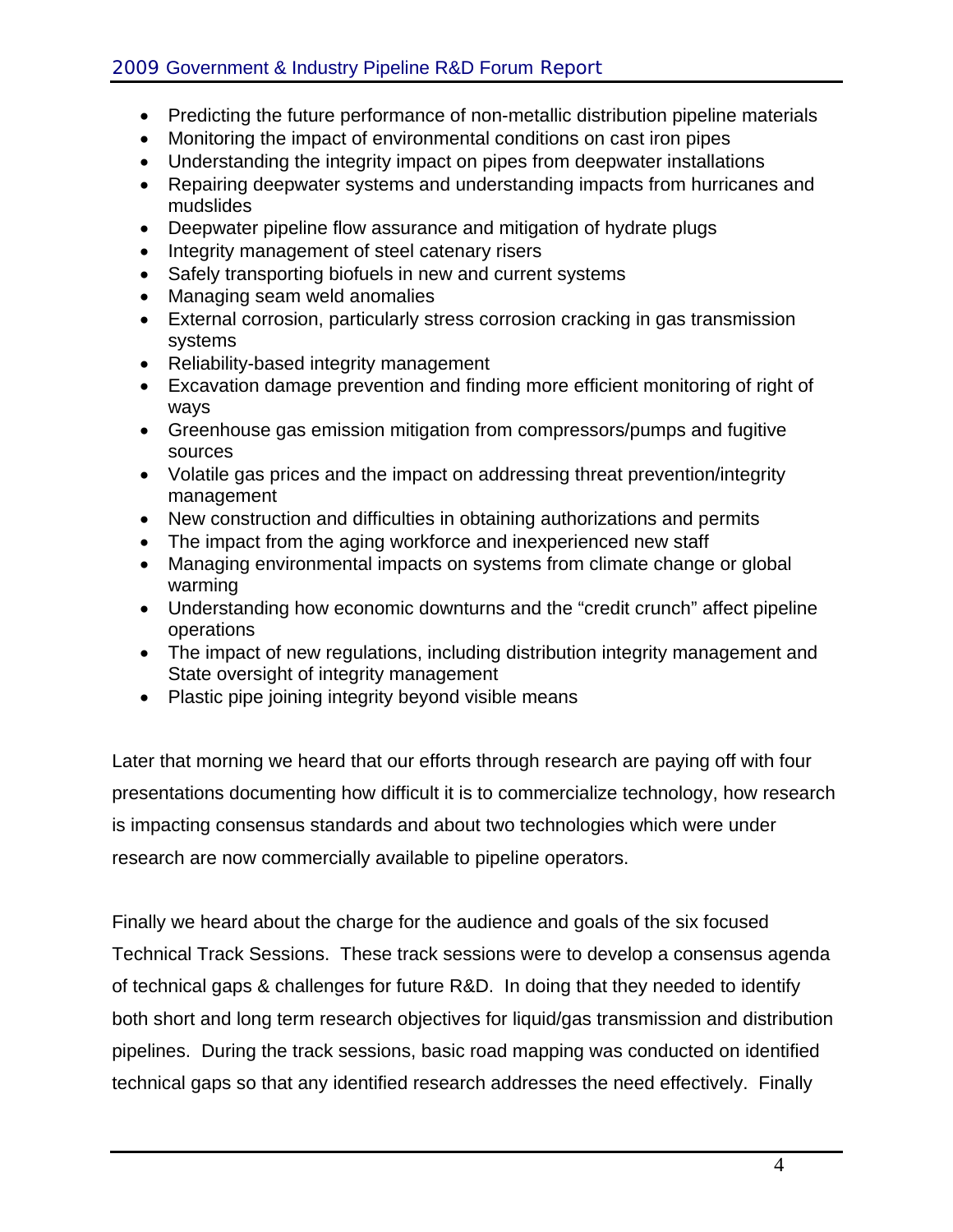details of the ultimate research goals were to be provided so appropriate end users can be factored into project scopes. The six Technical Track Sessions were:

- 1. Threat Prevention
- 2. Leak Detection
- 3. Anomaly Detection/Characterization
- 4. Anomaly Remediation/Repair
- 5. Pipelining in Challenging Areas
- 6. Alternative Fuels/Climate Change

The final forum agenda is found in Appendix A.

Backgrounds for these Technical Track Sessions are found in Appendix B.

The Technical Track Session Report-Outs are found in Appendix C. The report-outs will be used to craft the next research solicitation by DOT/PHMSA. The report-outs reflect the current consensus technical needs for addressing our mutually identified challenges.

All presentation files from the forum are available at: http://primis.phmsa.dot.gov/rd/mtg\_062409.htm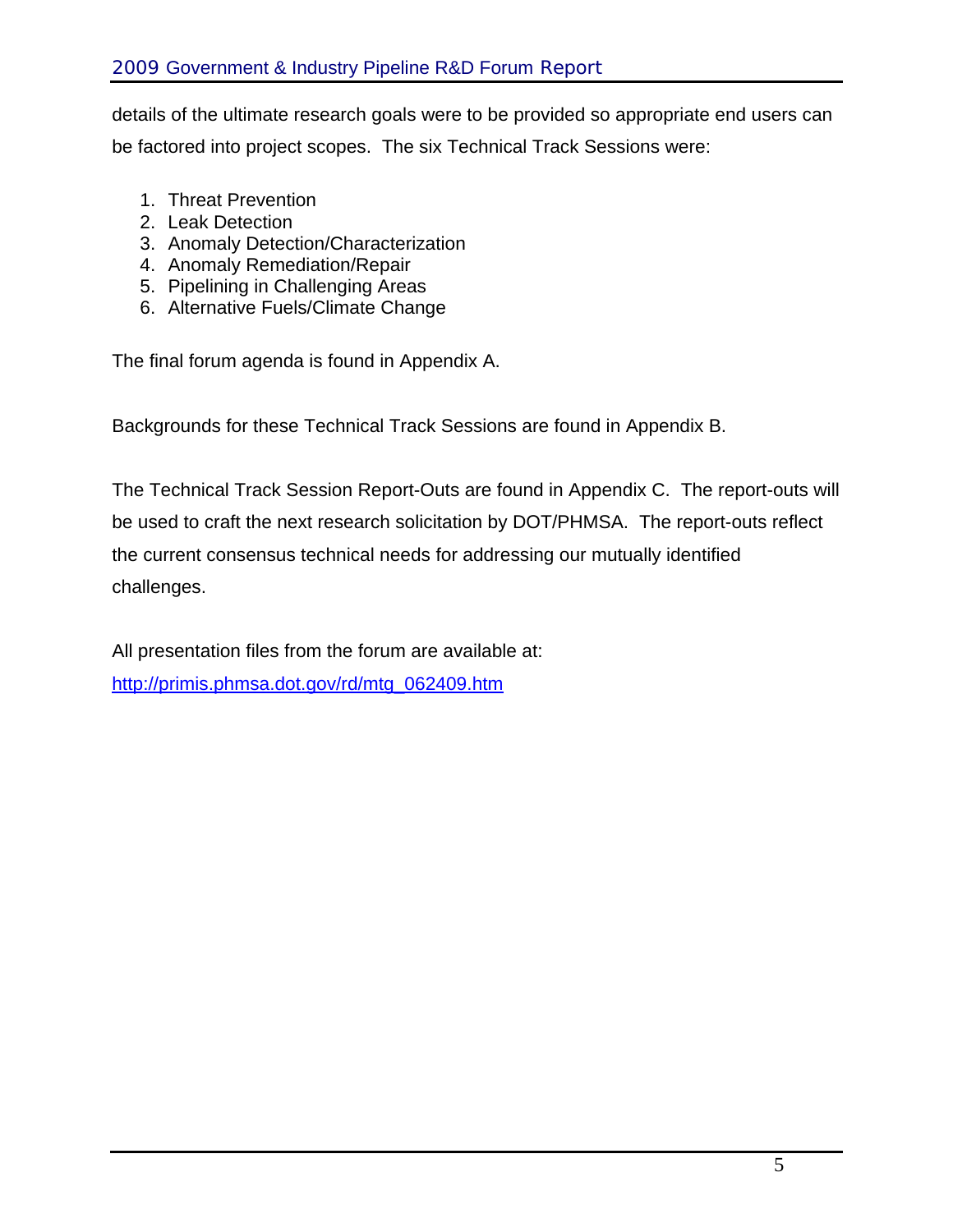### **Background**

### **Forum Objectives, Approach, Organization and Sponsorship**

#### **What was the forum designed to achieve?**

Our nation, and indeed the world, is strongly dependent on pipelines to deliver the energy needed to sustain economic well being and to promote economic growth. As the current pipeline infrastructure continues to age and as increasing energy demand necessitates new pipelines, we must redouble our efforts to assure pipeline safety, integrity and reliability. Research and development represents a critical component in increasing that level of assurance.

The objective of the forum was to facilitate government and industry pipeline stakeholders to develop a consensus on the technical gaps & challenges for future R&D. It addressed both short and long term research objectives for liquid and gas and transmission and distribution pipelines, covering onshore, offshore and Arctic environments. In addition, details of the ultimate research goals, technology demonstrations, and transfer and commercialization were discussed.

#### **How did the forum approach assist attainment of its objectives?**

To achieve its objectives, the forum was structured to explore the challenges facing the pipeline industry, to share information on recently completed and ongoing activity to address these challenges, and to identify potential gaps and overlaps in the set of projects currently underway or in planning. The result was intended to be an information resource to help the various sponsors of research and development in defining their priorities and in selecting related projects by developing a clearer picture of the ongoing and planned efforts of other sponsors. In addition, new discussions were factored in to the agenda showing how the research partnership is impacting our mutual challenges with new technology on the market and strengthened more relevant consensus standards.

#### **How was the forum organized?**

To design and host a successful forum, a diverse steering committee was formed with representation from many government and industry stakeholders. This provided equal representation and stakeholder involvement of critical technical topics and implemented the forum objective. The steering committee had representation from the following organizations:

- 1. American Gas Association
- 2. American Petroleum Institute
- 3. Interstate Natural Gas Association of America
- 4. National Association of Pipeline Safety Representatives
- 5. National Institute of Standards and Technology
- 6. Northeast Gas Association/NYSEARCH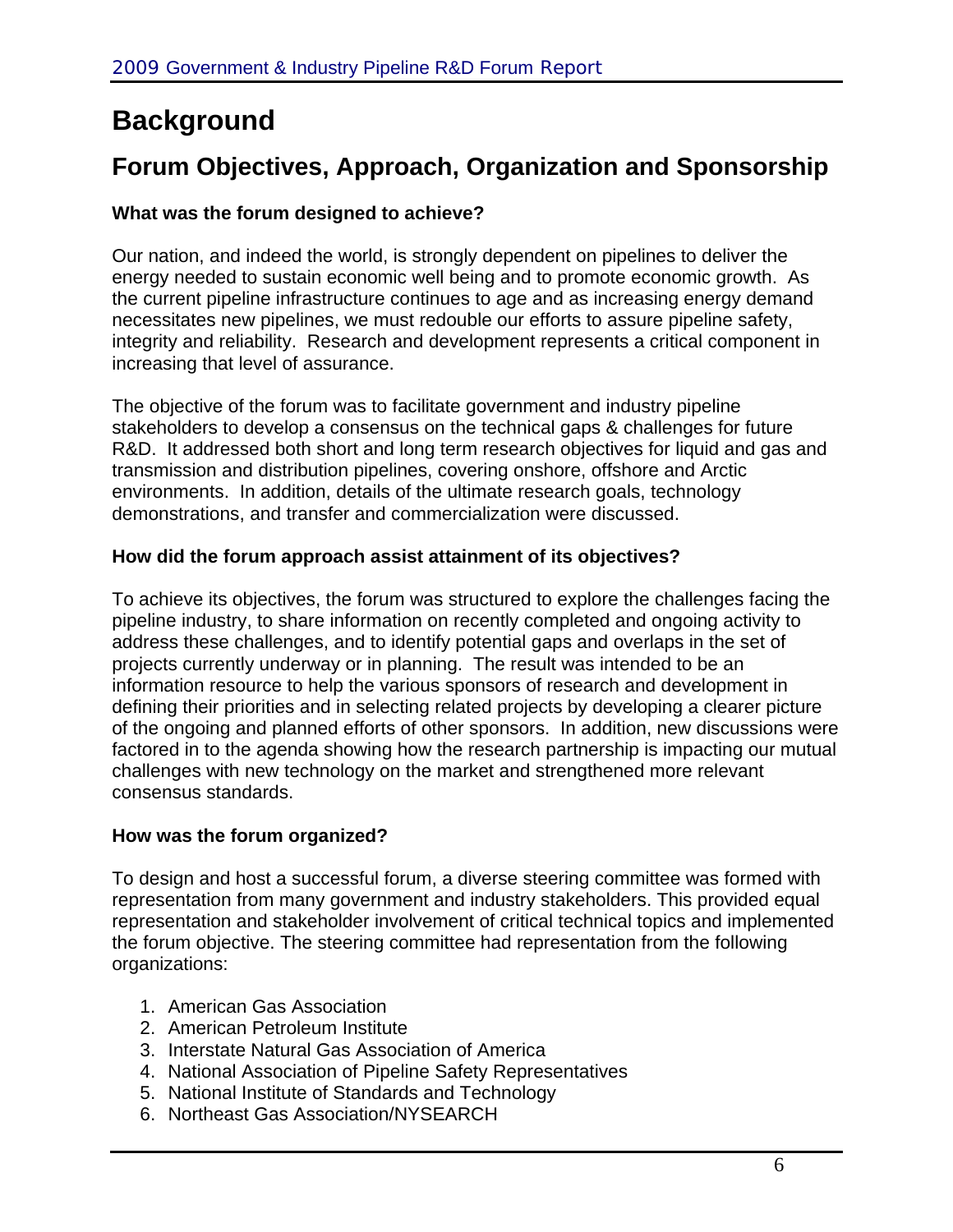- 7. Operations Technology Development
- 8. Pipeline and Hazardous Materials Safety Administration
- 9. Pipeline Research Council International

#### **How was the forum sponsored?**

The Department of Transportation, Pipeline & Hazardous Materials Safety Administration provided the administrative funding to hold the forum.

Breaks were graciously sponsored by the following organizations:

- 1. American Gas Association
- 2. American Petroleum Institute
- 3. American Public Gas Association
- 4. Gas Technology Institute
- 5. NYSEARCH/Northeast Gas Association
- 6. Operations Technology Development
- 7. Pipeline Research Council International

These breaks provided ample opportunities to discuss topics identified from the agenda, network on various other issues and a time to refresh before re-entering the forum.

### **Follow up Actions**

These forums are not intended as annual events. New research projects generated from these forums must be solicited, reviewed by a merit review panel comprised of industry and government representatives, awarded and then given some period of time to begin executing their scopes in order to understand if they are addressing the needs as desired.

It is time to hold the next forum once those items are executed. The forum steering committee is formed and coordinated by DOT/PHMSA and we are well on our way to organizing the next forum.

The forum output is intended to be an information resource for organizations funding pipeline research. It helps in defining their priorities and in selecting complementary projects as it provides a clearer picture of the ongoing and planned efforts is known.

DOT/PHMSA will best use the topics generated and recommended at the forum to craft its next research solicitation. Only topics most relevant to DOT/PHMSA's mission will be utilized in future solicitations.

All presentation files from the forum are available at: http://primis.phmsa.dot.gov/rd/mtg\_062409.htm

Register for notification of DOT/PHMSA research solicitations at: https://www.fbo.gov/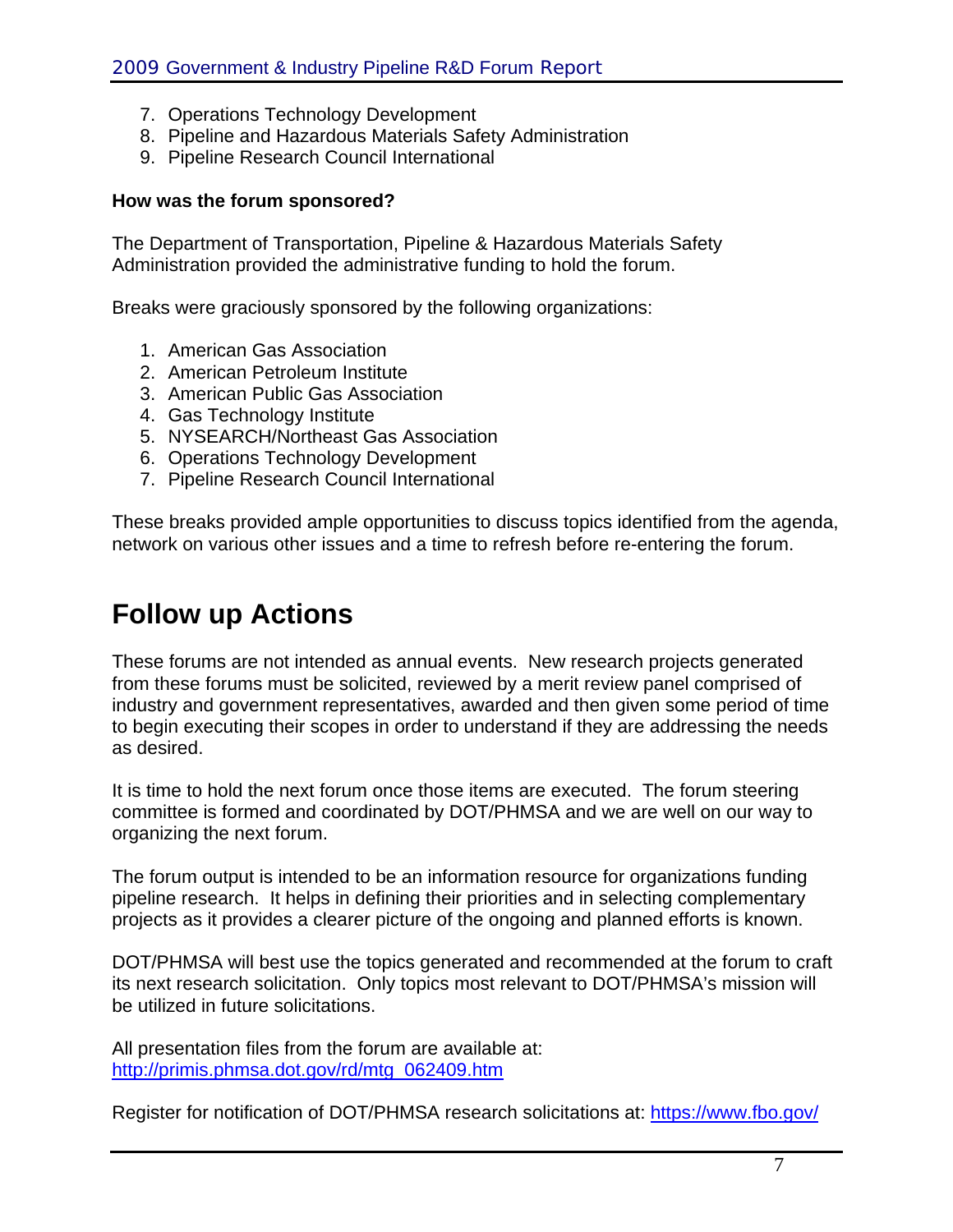## **Appendices**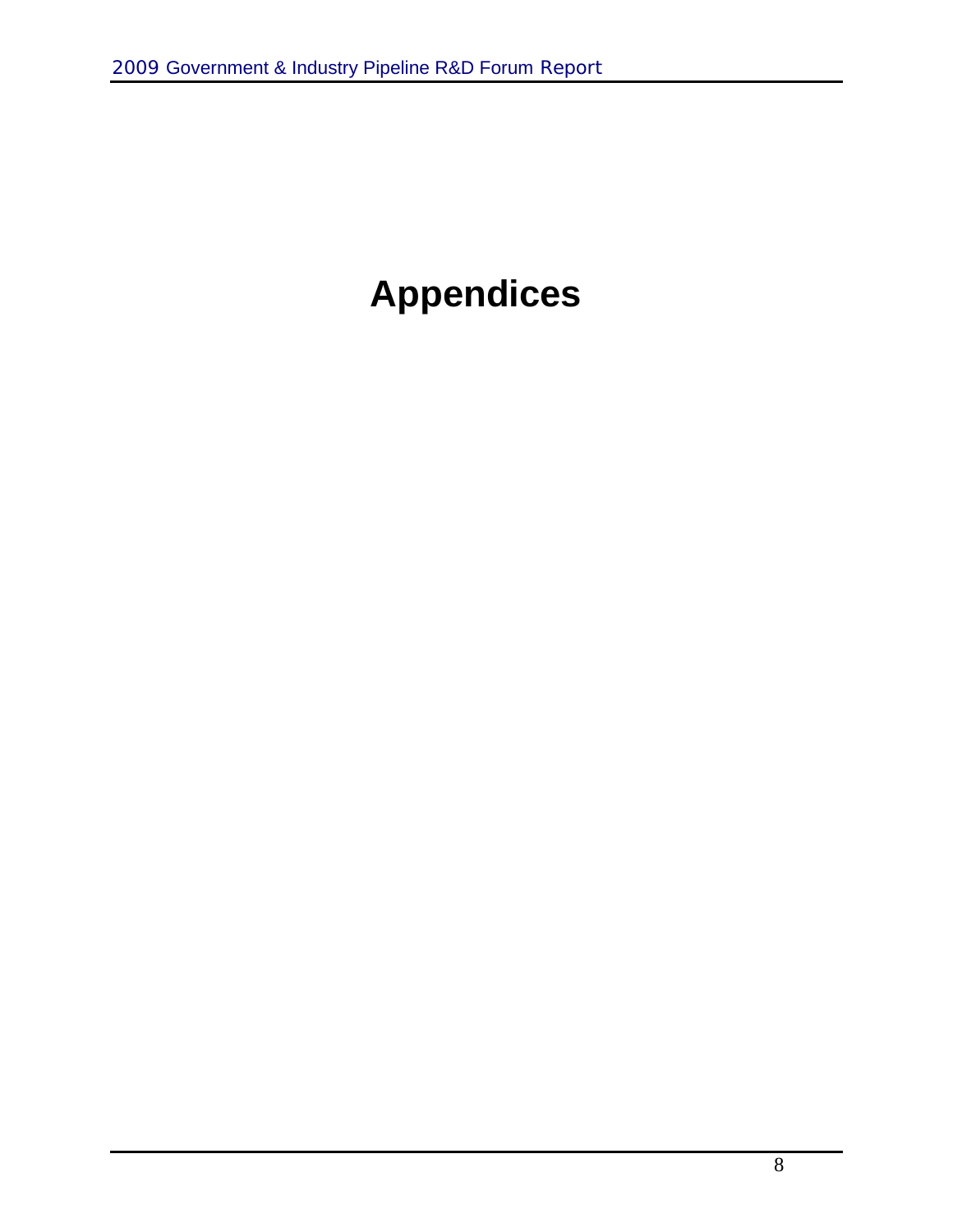## **Appendix A**

## **Final Forum Agenda**

|                                                                    |                                                                                 | Day 1, June 24, 2009                                                            |                                         |
|--------------------------------------------------------------------|---------------------------------------------------------------------------------|---------------------------------------------------------------------------------|-----------------------------------------|
| 7:00 AM                                                            | <b>Registration</b>                                                             |                                                                                 |                                         |
| 8:00 AM                                                            | <b>Welcome/Opening Remarks - Forum Moderator</b>                                |                                                                                 |                                         |
| 8:05 AM                                                            | <b>Perspective on Energy Pipelines</b>                                          |                                                                                 |                                         |
|                                                                    | <b>Jeff Wiese</b>                                                               | Associate Administrator                                                         | DOT/PHMSA                               |
| 8:15 AM                                                            |                                                                                 | IMPACT: Collaboration, Coordination, Competitive Review and                     |                                         |
|                                                                    | <b>Co-Funding Since 2002</b>                                                    |                                                                                 |                                         |
|                                                                    | <b>Robert Smith</b>                                                             | R&D Manager                                                                     | DOT/PHMSA                               |
| 8:30 AM                                                            | Key Challenges Facing Government & Industry                                     |                                                                                 |                                         |
| Pipeline                                                           | <b>Tom Stemrich</b>                                                             | <b>Pipeline Safety Program</b>                                                  | <b>NAPSR - Wisconsin Public Service</b> |
| <b>Safety State</b>                                                |                                                                                 | Manager                                                                         | Commission                              |
| <b>Partners</b>                                                    |                                                                                 |                                                                                 |                                         |
| <b>Offshore</b>                                                    | Elmer P. Danenberger III                                                        | Chief, Offshore Regulatory                                                      | Department of the Interior,             |
| <b>Pipelines</b>                                                   |                                                                                 | Programs                                                                        | <b>Minerals Management Service</b>      |
| Liquid                                                             | Kevin Bodenhamer                                                                | Vice President, Technical                                                       | EPCO, Inc.                              |
| Trans.                                                             |                                                                                 | Services                                                                        |                                         |
| Gas Trans.                                                         | <b>David Chittick</b>                                                           | Director of Pipeline Integrity                                                  | TransCanada Pipelines Ltd.              |
| Gas Dist.                                                          | <b>Susan Fleck</b>                                                              | Vice President, Engineering                                                     | <b>National Grid</b>                    |
| Private                                                            |                                                                                 | <b>Standards and Policy</b>                                                     |                                         |
| Gas Dist.                                                          | John Leary                                                                      | <b>Gas Superintendent</b>                                                       | <b>Chambersburg Utilities</b>           |
|                                                                    | Public                                                                          |                                                                                 |                                         |
| 9:50 AM                                                            | <b>Break</b>                                                                    |                                                                                 |                                         |
| 10:10 AM                                                           | <b>Research Success Stories and Challenges</b>                                  |                                                                                 |                                         |
|                                                                    | <b>Opportunities and Challenges of Transferring Successful R&amp;D Products</b> |                                                                                 |                                         |
| Speaker 1                                                          | Daphne D'Zurko                                                                  | <b>Executive Director</b>                                                       | NYSEARCH/Northeast Gas                  |
|                                                                    |                                                                                 |                                                                                 | Association                             |
|                                                                    | <b>Research is Impacting Consensus Standards!</b>                               |                                                                                 |                                         |
| Speaker 2                                                          | Linda Goldberg                                                                  | <b>Director, Technical Activities</b>                                           | <b>NACE International</b>               |
|                                                                    |                                                                                 | Polyethylene Pipe Non-Destructive Testing - How do you Define Success?          |                                         |
| Speaker 3                                                          | George Ragula                                                                   | <b>Distribution Technology</b>                                                  | PSE&G                                   |
|                                                                    |                                                                                 | Manager                                                                         |                                         |
|                                                                    |                                                                                 | New Technology: Cathodic Protection and Current Mapping In-line Inspection Tool |                                         |
| Speaker 4                                                          | Jeff Whitworth                                                                  |                                                                                 | <b>Shell Oil Products US</b>            |
| 11:25 AM                                                           | Direction on Track Sessions - Forum Moderator                                   |                                                                                 |                                         |
| 11:30 AM                                                           | Lunch (on your own)                                                             |                                                                                 |                                         |
|                                                                    | 1:00 PM<br><b>Technical Track Sessions (Phase 1)</b>                            |                                                                                 |                                         |
| 1.                                                                 | <b>Threat Prevention</b>                                                        |                                                                                 |                                         |
| Leaders                                                            | Joe Vitelli                                                                     | <b>Principal Engineer</b>                                                       | <b>National Grid</b>                    |
|                                                                    | Louis Panzer                                                                    | President                                                                       | Locate Support Systems LLC.             |
| 2.                                                                 | <b>Leak Detection</b>                                                           |                                                                                 |                                         |
| Mark Piazza<br>Program Manager<br><b>Pipeline Research Council</b> |                                                                                 |                                                                                 |                                         |
| Leaders                                                            |                                                                                 |                                                                                 | International                           |
|                                                                    | <b>James Merritt</b>                                                            | R&D Program Manager                                                             | <b>DOT/PHMSA</b>                        |
| 3.                                                                 | <b>Anomaly Detection/Characterization</b>                                       |                                                                                 |                                         |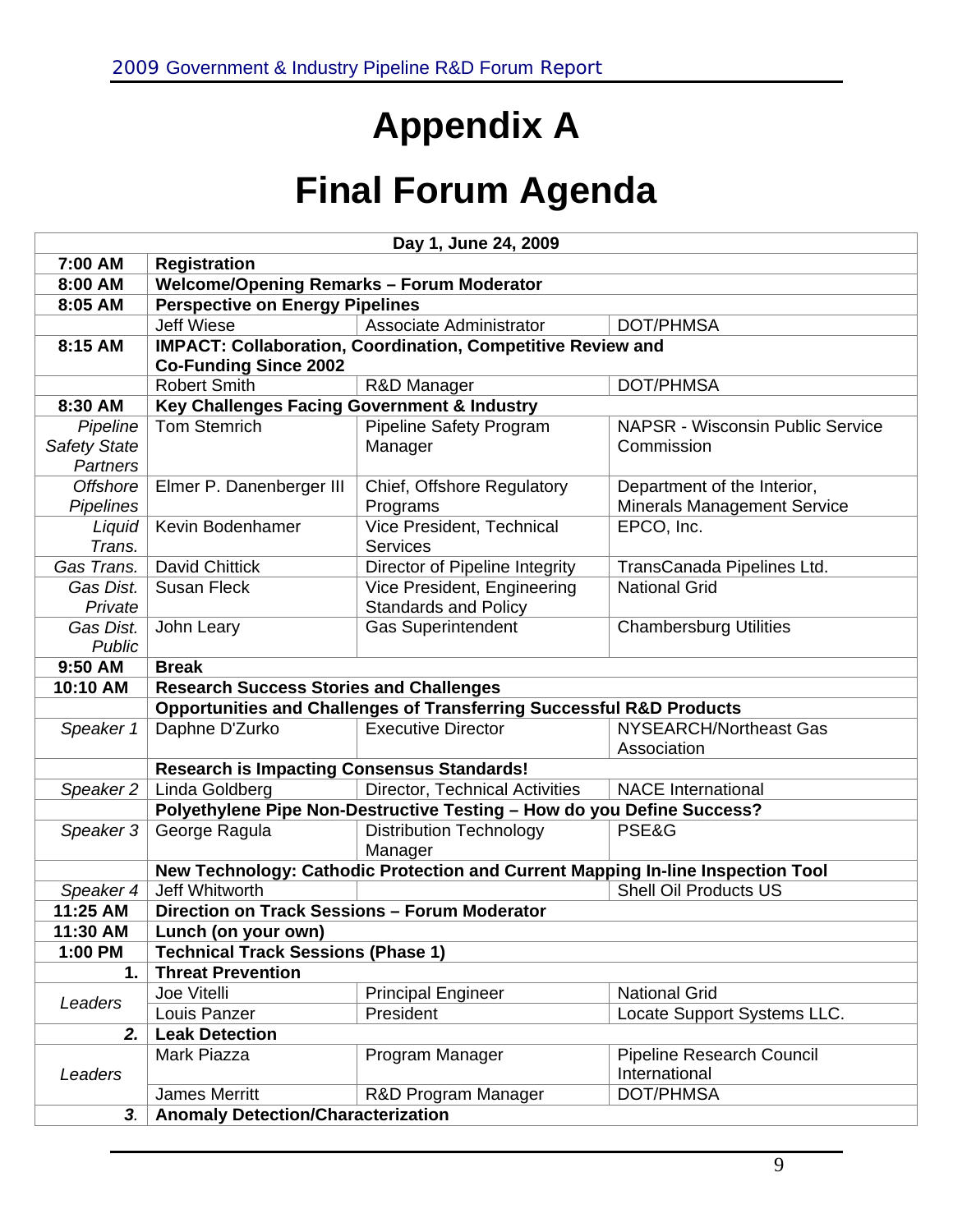#### 2009 Government & Industry Pipeline R&D Forum Report

| Leaders | Daphne D'Zurko                          | <b>Executive Director</b>         | NYSEARCH/Northeast Gas<br>Association |
|---------|-----------------------------------------|-----------------------------------|---------------------------------------|
|         | <b>Craig Swiech</b>                     | Superintendent, Operations        | <b>National Fuel</b>                  |
| 4.      | <b>Anomaly Remediation/Repair</b>       |                                   |                                       |
| Leaders | Dave Johnson                            | <b>Technical Consultant</b>       | Panhandle Energy                      |
|         | Satish Kulkarni                         | <b>Consulting Engineer</b>        | El Paso Corp.                         |
| 5.      | <b>Pipelining in Challenging Areas</b>  |                                   |                                       |
|         | Joe Zhou                                | <b>Engineering and Technology</b> | TransCanada Pipelines Ltd.            |
| Leaders |                                         | Leader                            |                                       |
|         | John O'Brien                            | <b>Upstream NDE Expert</b>        | Chevron ETC                           |
| 6.      | <b>Alternative Fuels/Climate Change</b> |                                   |                                       |
|         | Jake Haase                              | <b>Integrity Management</b>       | <b>Colonial Pipeline Company</b>      |
| Leaders |                                         | Program Engineer                  |                                       |
|         | <b>Bob Wilson</b>                       | Director, Materials and           | <b>National Grid</b>                  |
|         |                                         | <b>Standards</b>                  |                                       |
| 5:00 PM | Day 1 Adjourn                           |                                   |                                       |

| Day 2, June 25, 2009    |                                                           |  |
|-------------------------|-----------------------------------------------------------|--|
| 9:00 AM                 | <b>Technical Track Sessions (Phase 2)</b>                 |  |
| 1.                      | <b>Threat Prevention</b>                                  |  |
| 2.                      | <b>Leak Detection</b>                                     |  |
| 3.                      | Anomaly Detection/Characterization                        |  |
| 4.                      | Anomaly Remediation/Repair                                |  |
| 5.                      | Pipelining in Challenging Areas                           |  |
| 6.                      | Alternative Fuels/Climate Change                          |  |
| 12:00 PM                | Lunch (on your own)                                       |  |
| 1:00 PM                 | <b>Technical Track Sessions (Phase 3)</b>                 |  |
| 1.                      | <b>Threat Prevention</b>                                  |  |
| 2.                      | <b>Leak Detection</b>                                     |  |
| 3.                      | Anomaly Detection/Characterization                        |  |
| 4.                      | Anomaly Remediation/Repair                                |  |
| 5.                      | Pipelining in Challenging Areas                           |  |
| 6.                      | Alternative Fuels/Climate Change                          |  |
| 3:00 PM<br><b>Break</b> |                                                           |  |
| 3:15 PM                 | <b>Session Leader Report-Outs</b>                         |  |
|                         | <b>Threat Prevention</b><br>1.                            |  |
|                         | 2.<br><b>Leak Detection</b>                               |  |
|                         | Anomaly Detection/Characterization<br>3.                  |  |
|                         | Anomaly Remediation/Repair<br>4.                          |  |
|                         | Pipelining in Challenging Areas<br>5.                     |  |
|                         | Alternative Fuels/Climate Change<br>6.                    |  |
| 4:15 PM                 | <b>Final Remarks/Next Steps</b>                           |  |
|                         | <b>Jeff Wiese</b><br>Associate Administrator<br>DOT/PHMSA |  |
| 4:30 PM                 | Day 2 Adjourn                                             |  |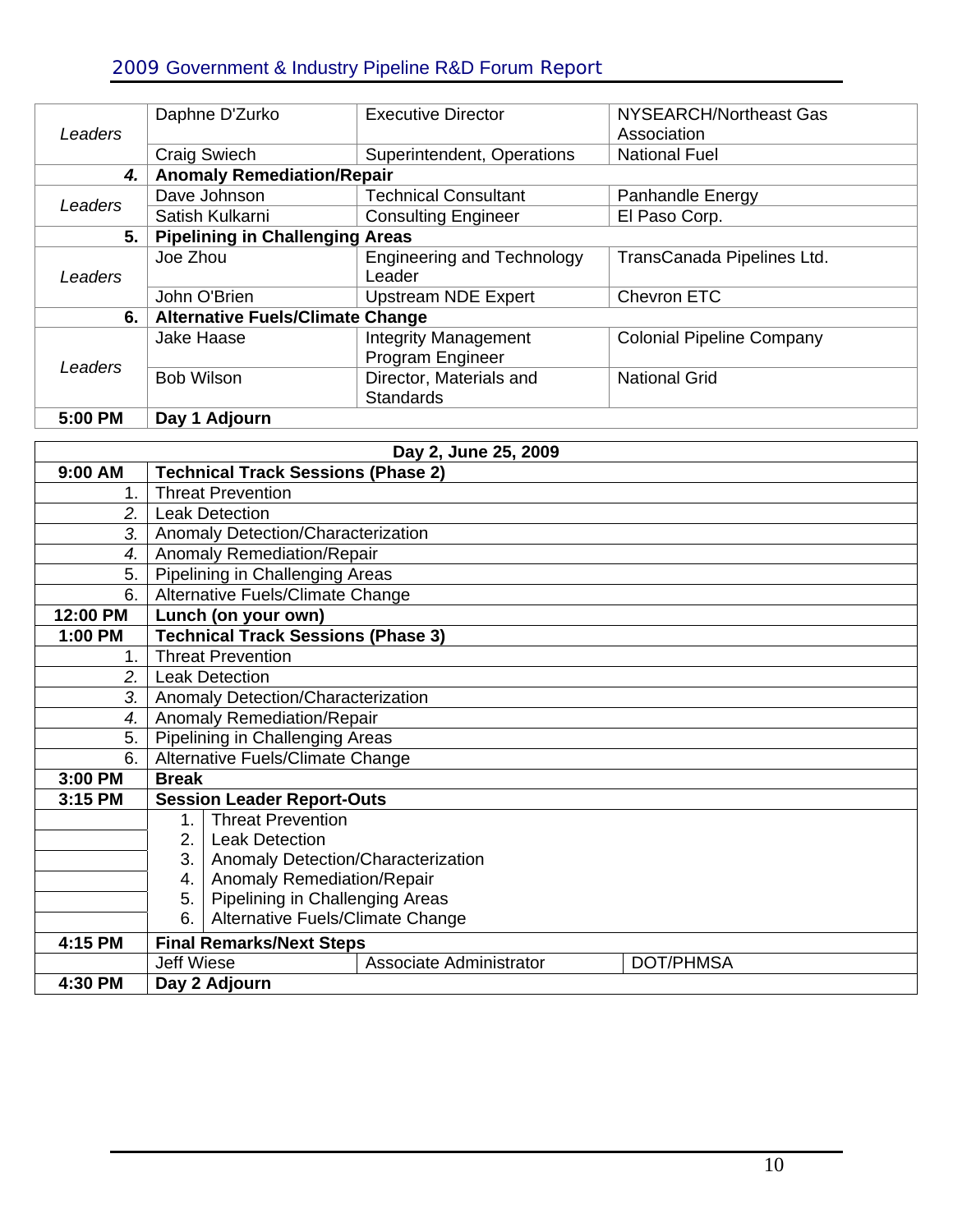## **Appendix B**

## **Background on the Technical Track Sessions**

Each Technical Track Session should anticipate presentation and discussion within the subject areas shown and their impacts on all relevant pipeline types during the forum.

#### **1. Threat Prevention**

Preventing damage via underground, above ground, airborne and satellite based systems; risk assessments; and prevention of excavation damage through improved design, materials or process.

#### **2. Leak Detection**

Detecting leaks via underground, above ground, and/or airborne systems.

#### **3. Anomaly Detection/Characterization**

Detecting anomalies in metallic/non-metallic line pipe or from the welding/joining process. Detection is possible from either the pipe's interior or exterior. Characterizing or screening the severity of anomalies found in line pipe or in welds.

#### **4. Anomaly Remediation/Repair**

Remediating anomalies requiring immediate action, to include the use of composites. The processes for and apparatus used with repairing pipes are included.

#### **5. Pipelining in Challenging Areas**

Looking at Arctic, offshore or other areas where the design, materials selection, installation and operation of pipelines are significantly challenged. This includes any areas where geotechnical, ice mechanics or wind/water currents challenge long-term integrity.

#### **6. Alternative Fuels/Climate Change**

Looking at new economic, integrity or quality challenges seen from ethanol, biodiesel, biogas or hydrogen transportation in pipelines, and the impact on climate change from all aspects of pipelining.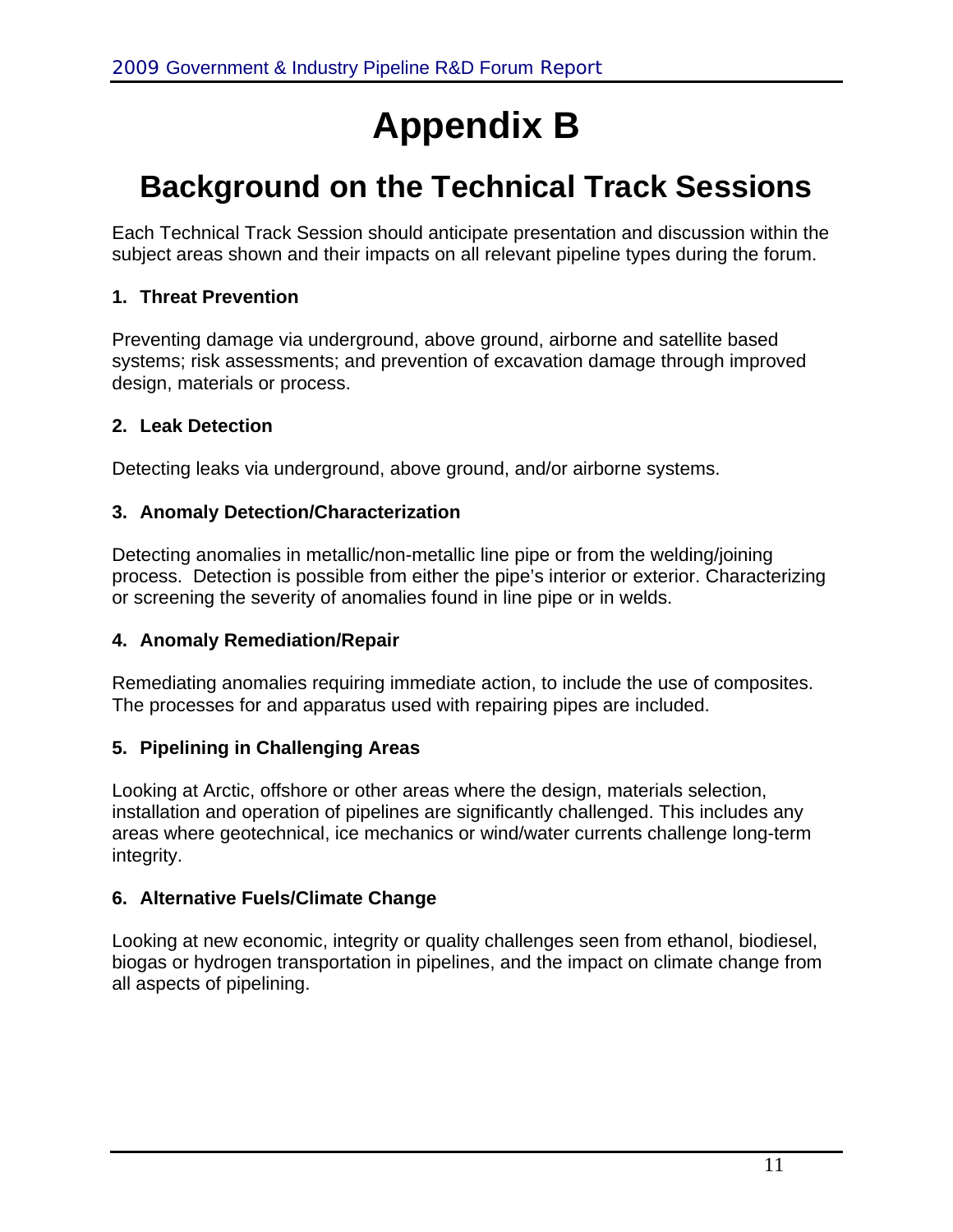#### **Track Session Phases 1, 2 & 3**

#### **Technical Track Session Objectives (High Level):**

To develop a consensus agenda of technical gaps & challenges for future R&D. Identify both short and long term research objectives for liquid/gas transmission and distribution pipelines. Conduct basic road mapping on identified technical gaps so identified research are addressing the need effectively. Provide details of the ultimate research goals so appropriate end users are factored into project scopes.

#### **Wednesday, June 24, 2009 (1:00 PM – 5:00 PM) Technical Track Session (Phase I):**

Convey session objectives to audience. Identify/clarify any related high level gaps or challenges presented from the morning session. Review existing research efforts via invited presentations or discussions. Eliminate any challenges due to existing research efforts and identify remaining challenges requiring new research projects.

#### **Thursday, June 25, 2009 (9:00 AM – 12:00 PM) Technical Track Session (Phase II):**

Restate the list of remaining challenges identified during Phase I session. Identify the top three challenges, identifying if they address technology development, consensus standards strengthening or general knowledge. Identify if the challenge is short term (1- 5 years) or long term (more than 5 years) in nature. Identify the impacted pipeline type (identify all that apply: liquid transmission, gas transmission, gas distribution metallic, gas distribution non-metallic) and operation area (identify all that apply: offshore or onshore).

Road Mapping Guidance: Categorize at least the top three remaining gaps and challenges into one of these areas and work out the following details:

#### *1. New or Improved Technology*

- a. What pipeline type(s) does the technology target?
- b. What operating environment(s) would the technology operate?
- c. What are any functionality and or performance requirements?
- d. What road blocks or barriers prevent the technology deployment?
- e. What are anticipated targets or timeframes to complete this research?

#### *2. New or Revised Consensus Standards (standards, guidelines or recommend practices)*

a. Does the need address safety or specification related consensus standards?

b. Which standard developing organization and which consensus standard name and number is affected?

- c. What pipeline type(s) does the consensus standard target?
- d. What operating environment(s) does the consensus standard target?
- e. What technical details are necessary and recommended?
- f. Can any targets or timeframes be identified to complete this research?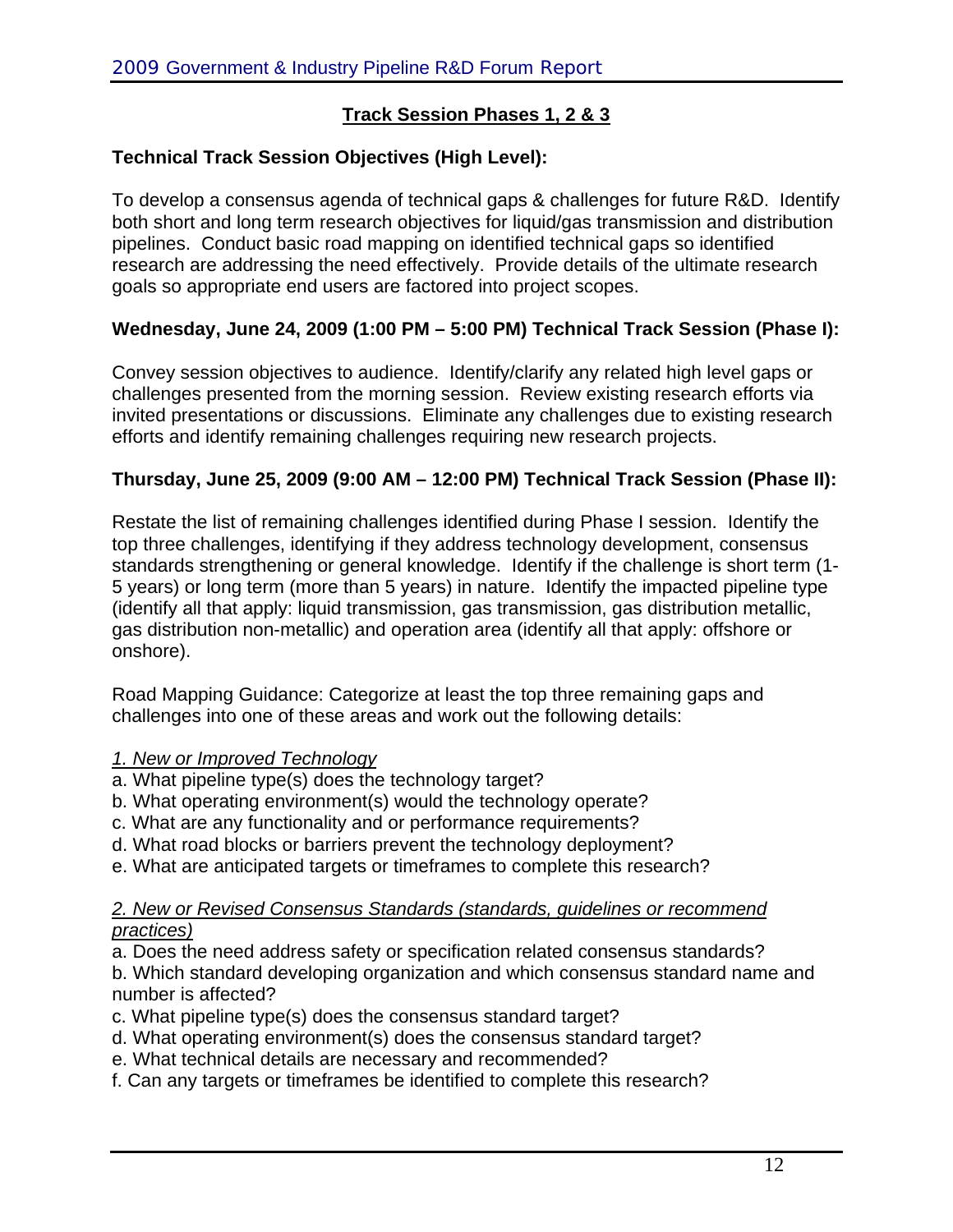#### *3. Creation and Dissemination of General Knowledge*

- a. What pipeline type(s) does the new knowledge target?
- b. What operating environment(s) does the new knowledge target?
- c. What technical details are necessary and recommended?
- d. Can any targets or timeframes be identified to complete this research?

#### **Thursday, June 25, 2009 (1:00 PM – 3:00 PM) Technical Track Session (Phase III):**

Continue and wrap up discussions on the road mapping details for the top three gaps and challenges. Begin to use the remaining time and audience members to assist you on the report out for the session. (See report out guidance and template report-out presentation)

#### **Thursday, June 25, 2009 (3:15 PM – 4:15 PM) Technical Track Session Report-Outs:**

Each session chair may select/elect a reporter for the report outs. The session has 10 minutes to make this presentation. Each presentation reports on the subject(s) discussed, who/how many (ballpark number) attended and an itemization of the top three gaps and challenges illustrating the consensus answers to the road mapping details.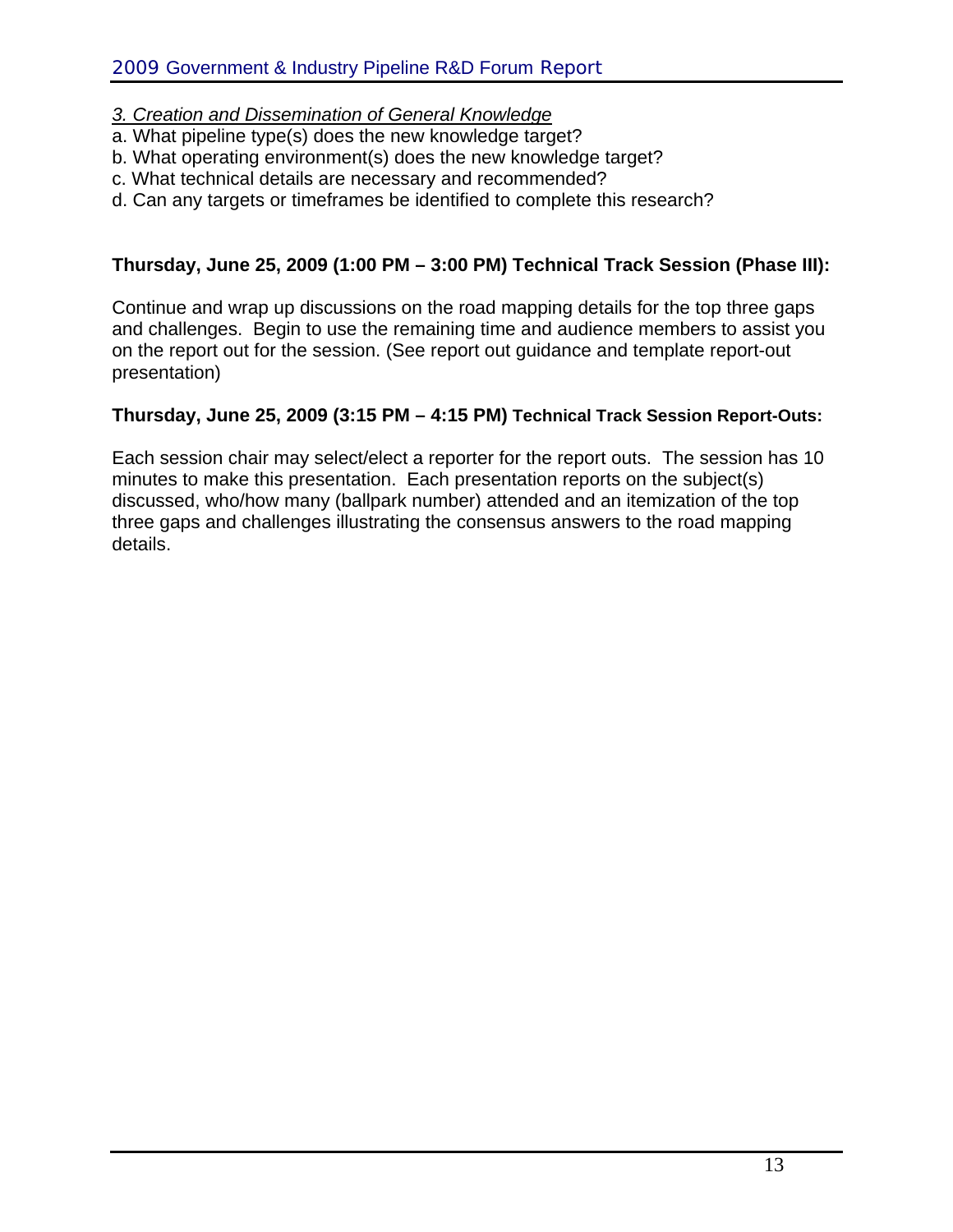## **Appendix C**

### **Technical Track Sessions Challenges and R&D Opportunities**



14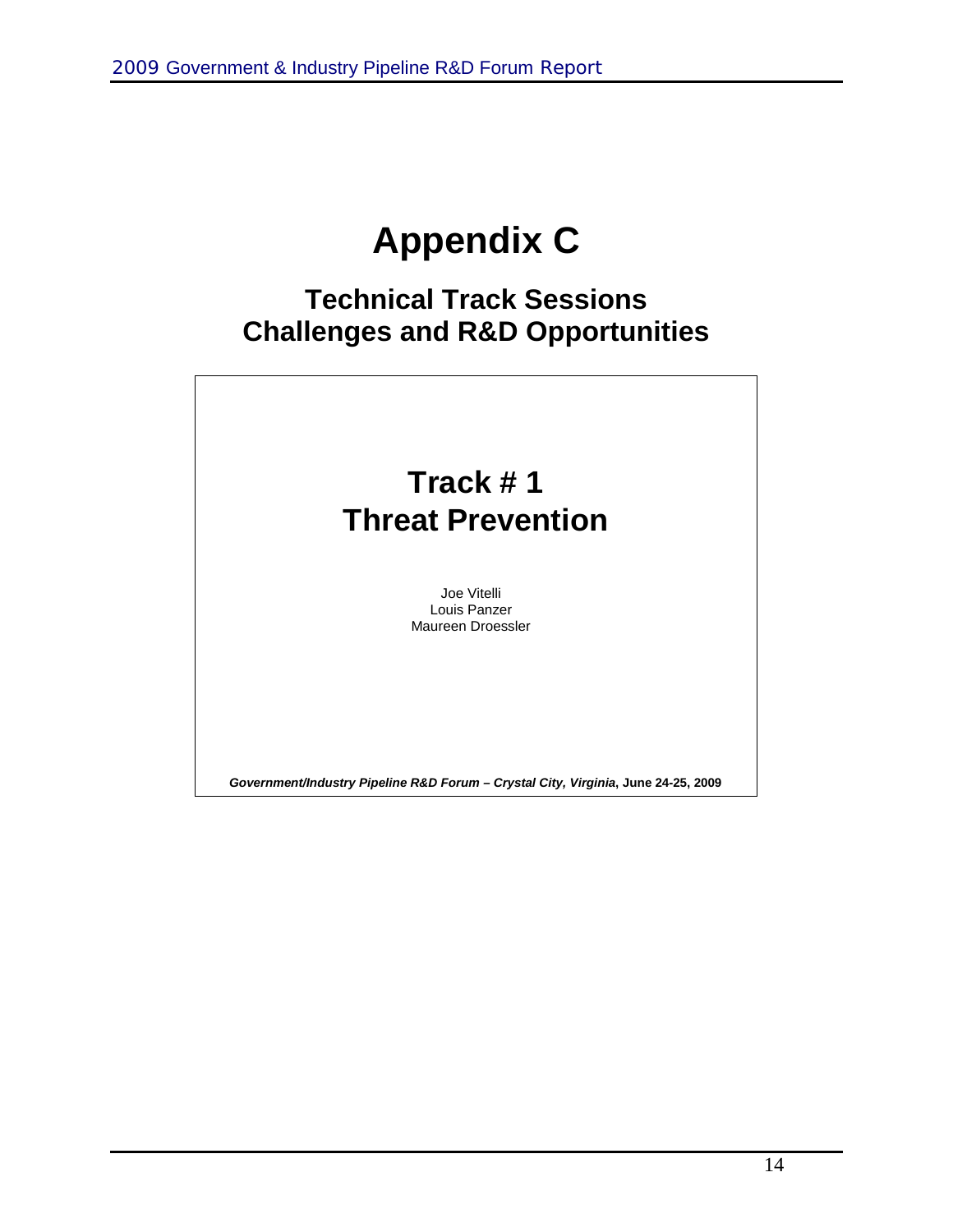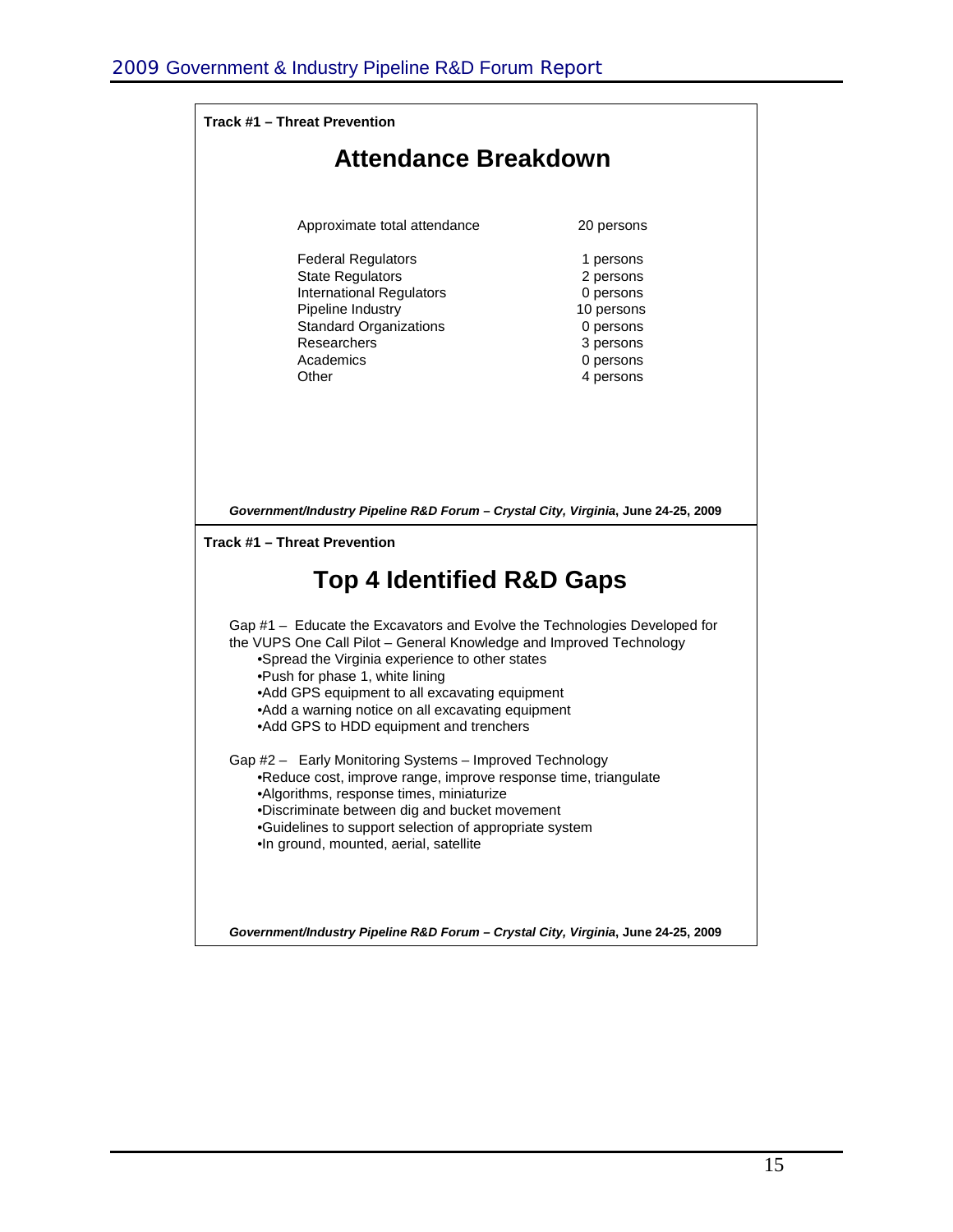

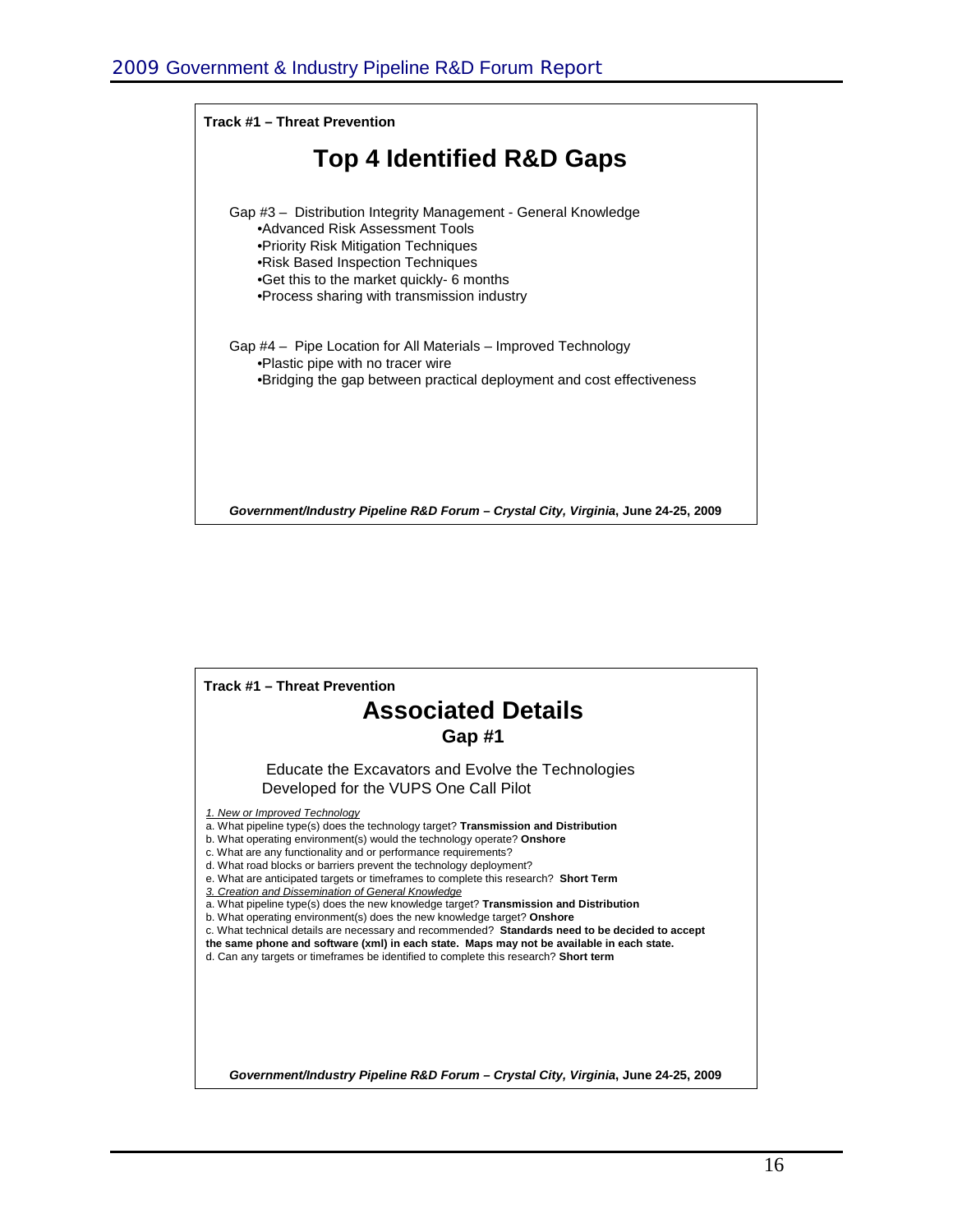

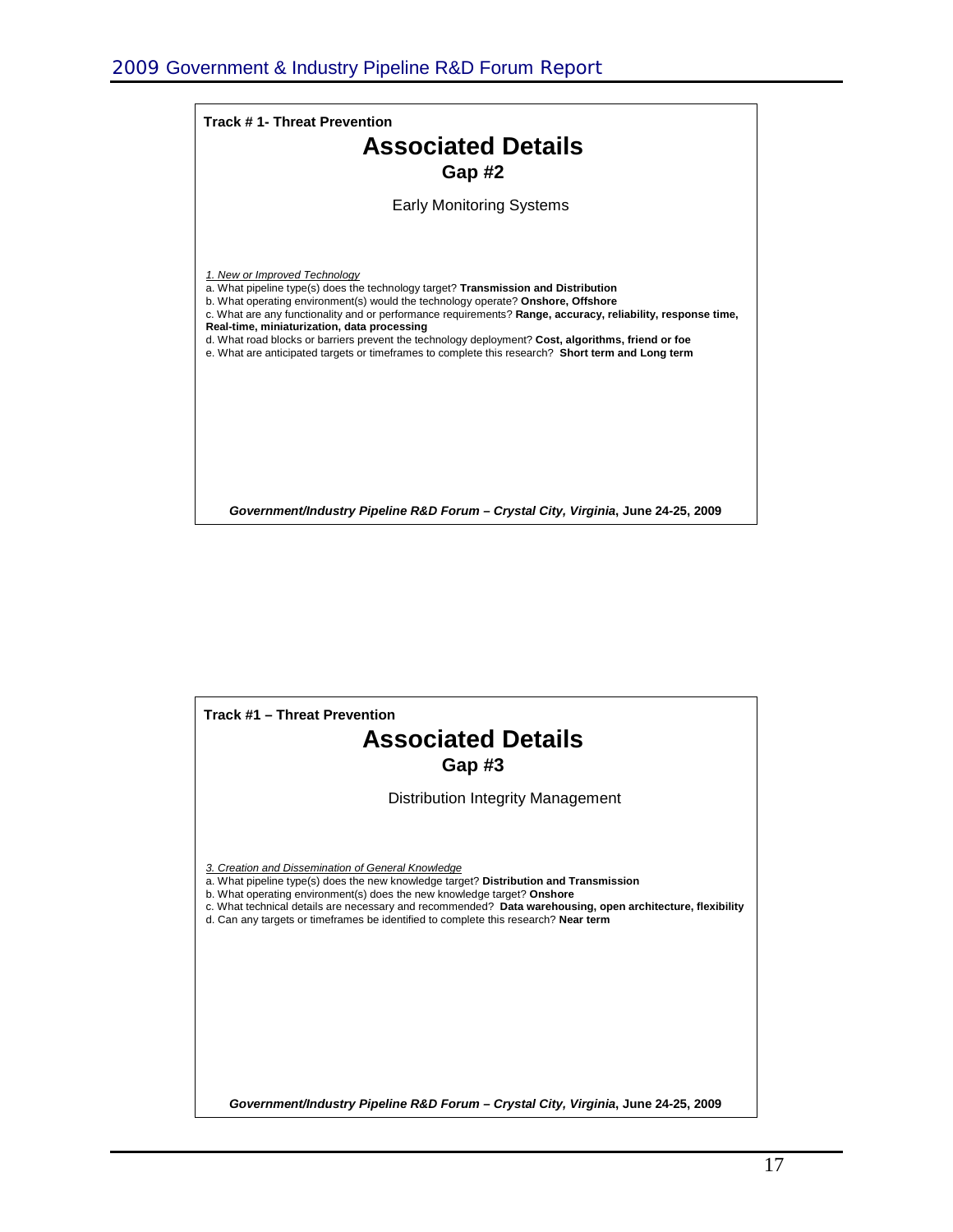

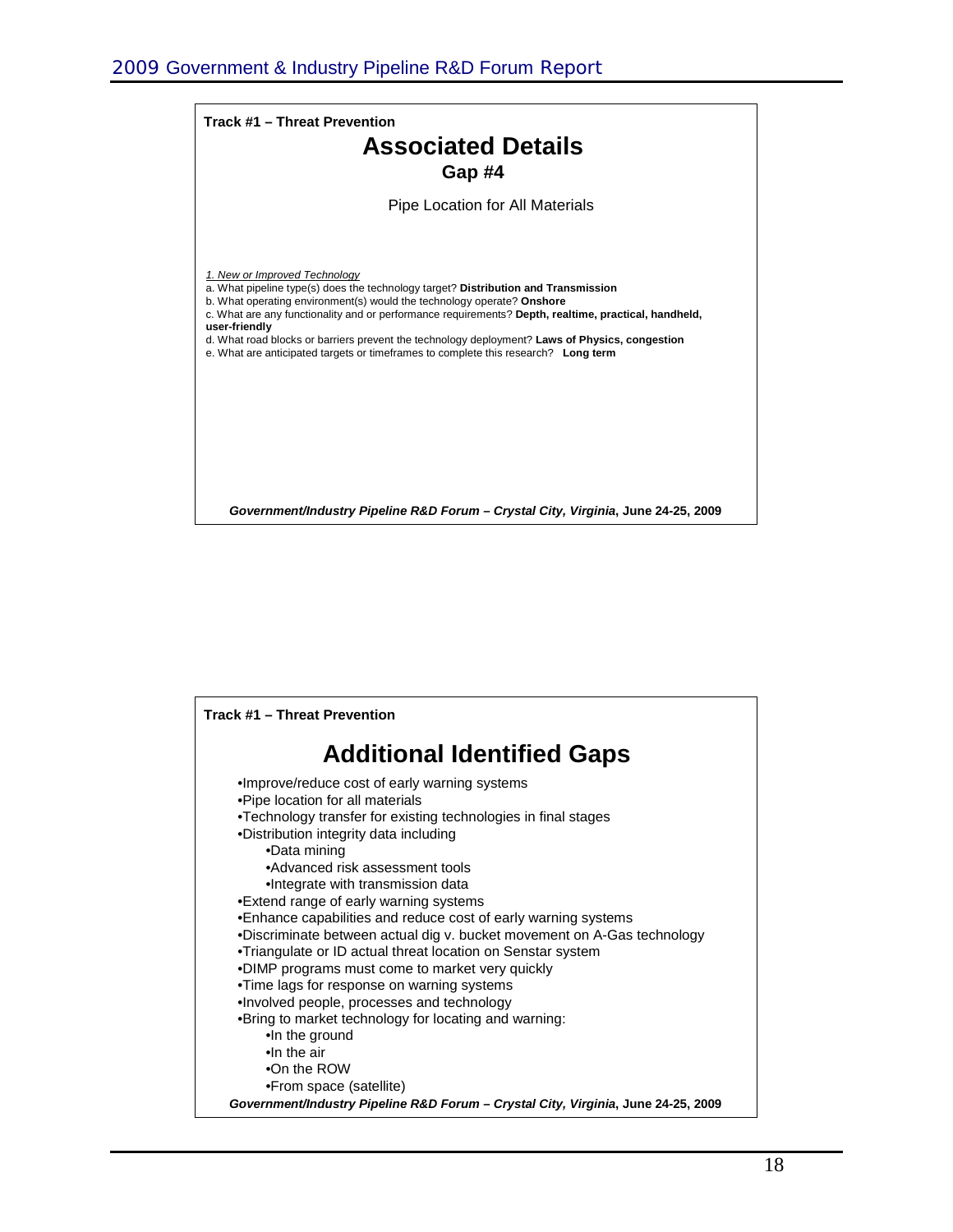

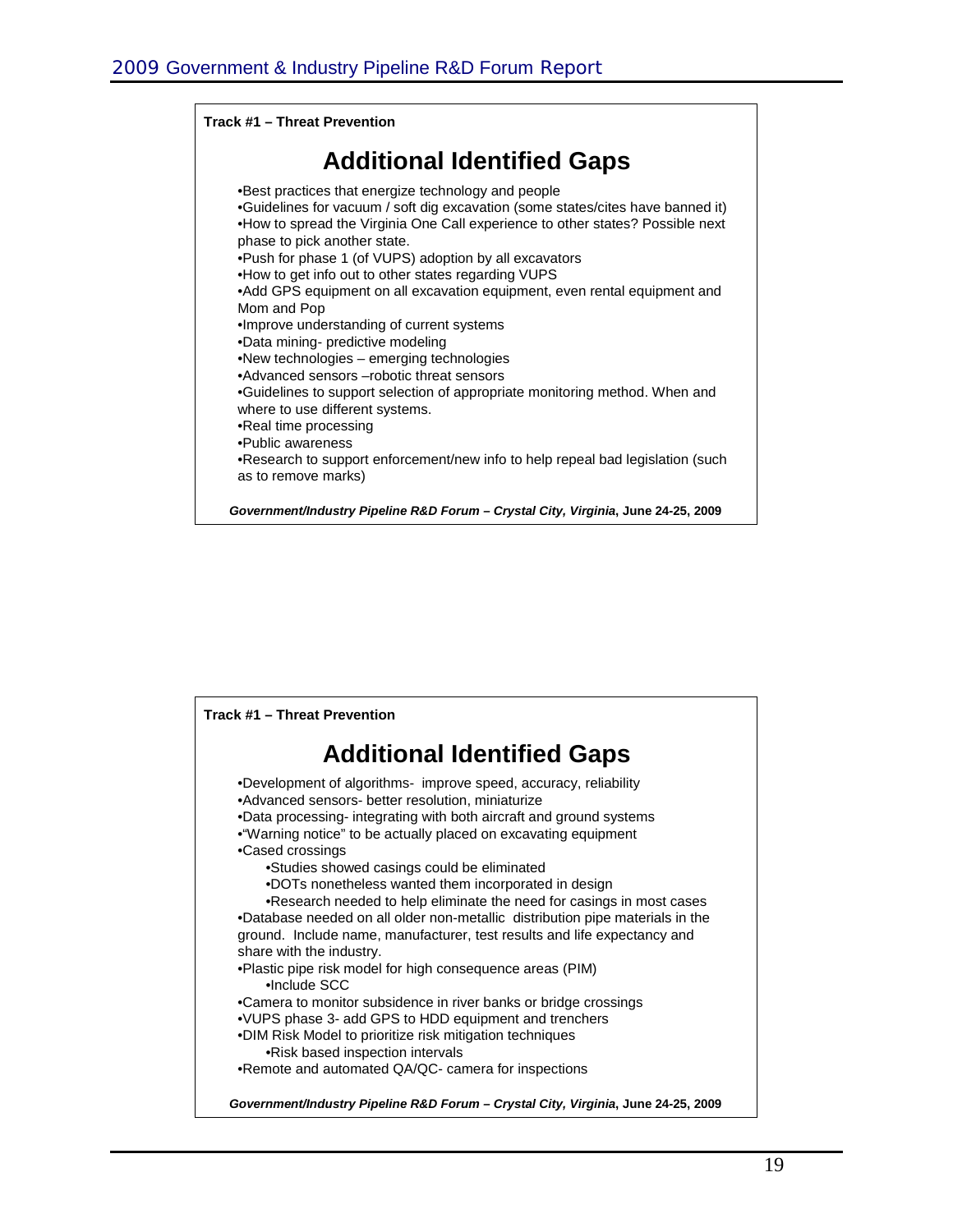

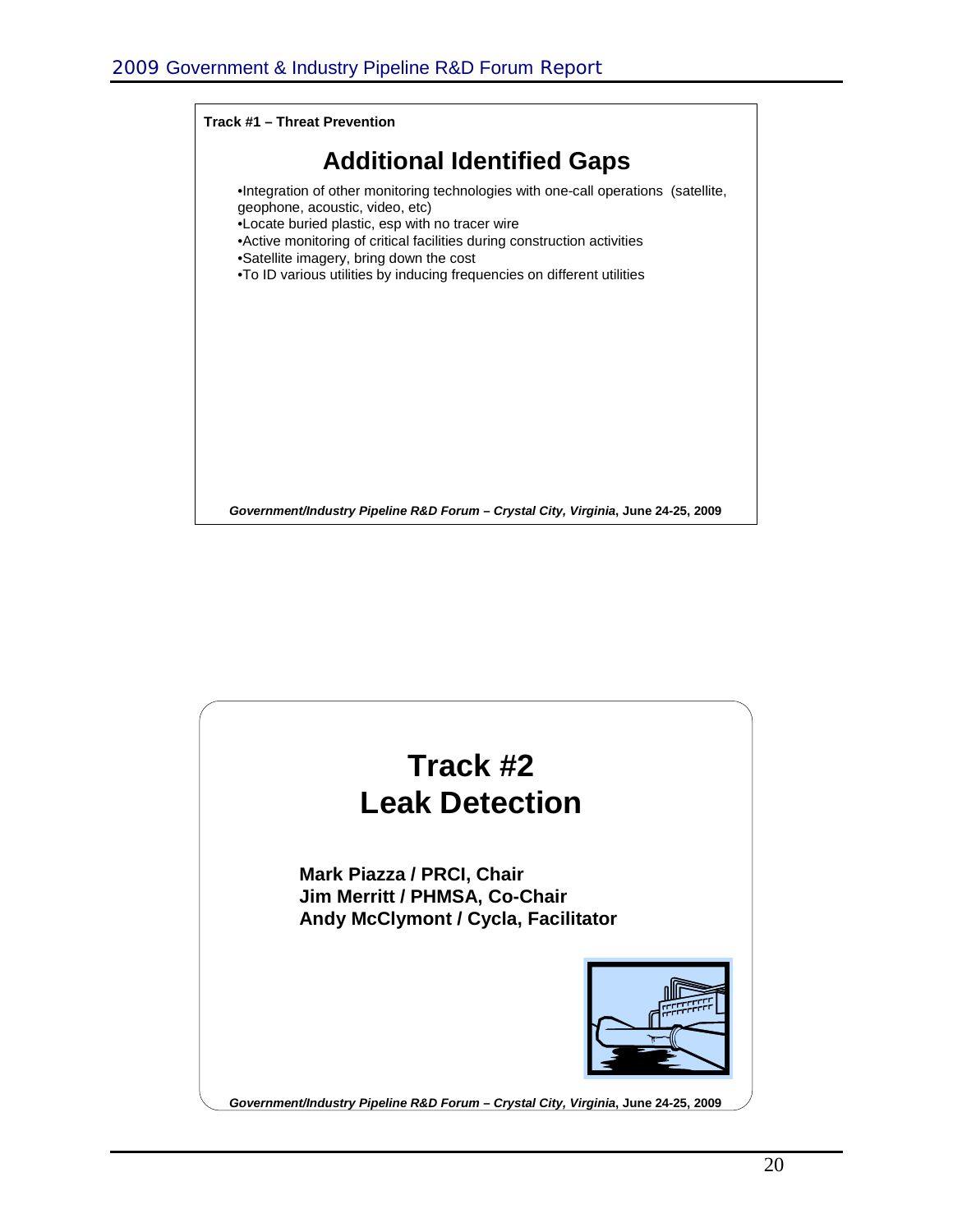| Track #2 – Leak Detection                                                                                                  |                                                               |
|----------------------------------------------------------------------------------------------------------------------------|---------------------------------------------------------------|
| Attendance Breakdown                                                                                                       |                                                               |
| Approximate total attendance                                                                                               | 25 persons                                                    |
| <b>Federal Government</b><br><b>State Regulators</b><br>Pipeline Industry<br>Researchers (GTI/PRCI/SWRI)<br>Vendors/Others | 2 persons<br>1 person<br>7 persons<br>3 persons<br>12 persons |
| Government/Industry Pipeline R&D Forum - Crystal City, Virginia, June 24-25, 2009                                          |                                                               |

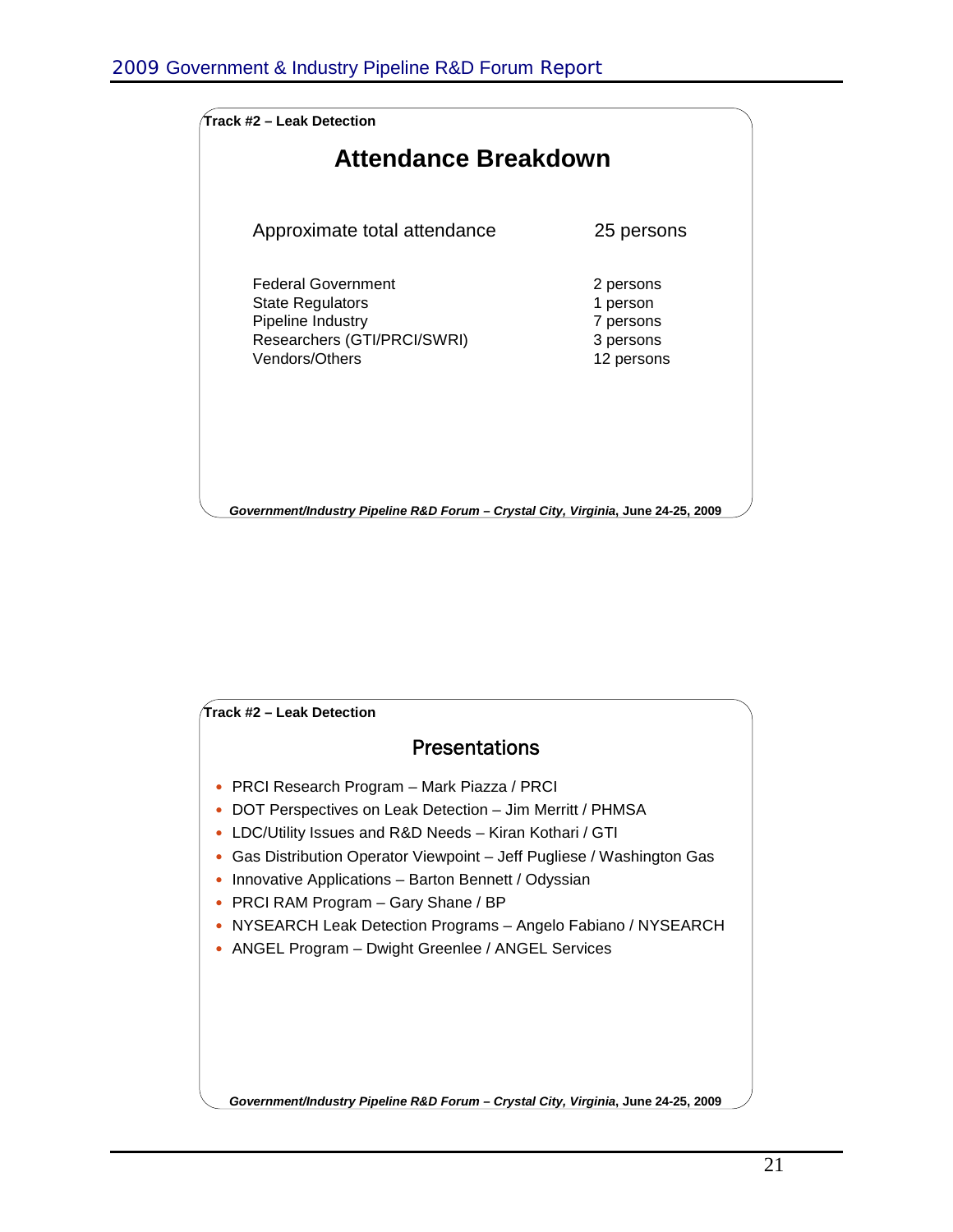

| Track #2 – Leak Detection                                                                                       |
|-----------------------------------------------------------------------------------------------------------------|
| Associated Details (Gap #1)                                                                                     |
| <b>Small Leak Detection (&lt;5 cfh)</b>                                                                         |
| <b>New or Improved Technology</b>                                                                               |
| a. What pipeline type(s) does the technology target?<br>All, but Primary Gap is with Detecting Liquid Pipelines |
| b. What operating environment(s) would the technology operate?<br>All                                           |
| c. What are any functionality and or performance requirements?<br>Easy to Use                                   |
| Portable                                                                                                        |
| Sensitivity                                                                                                     |
| Timely                                                                                                          |
| POD / POFC<br>Government/Industry Pipeline R&D Forum - Crystal City, Virginia, June 24-25, 2009                 |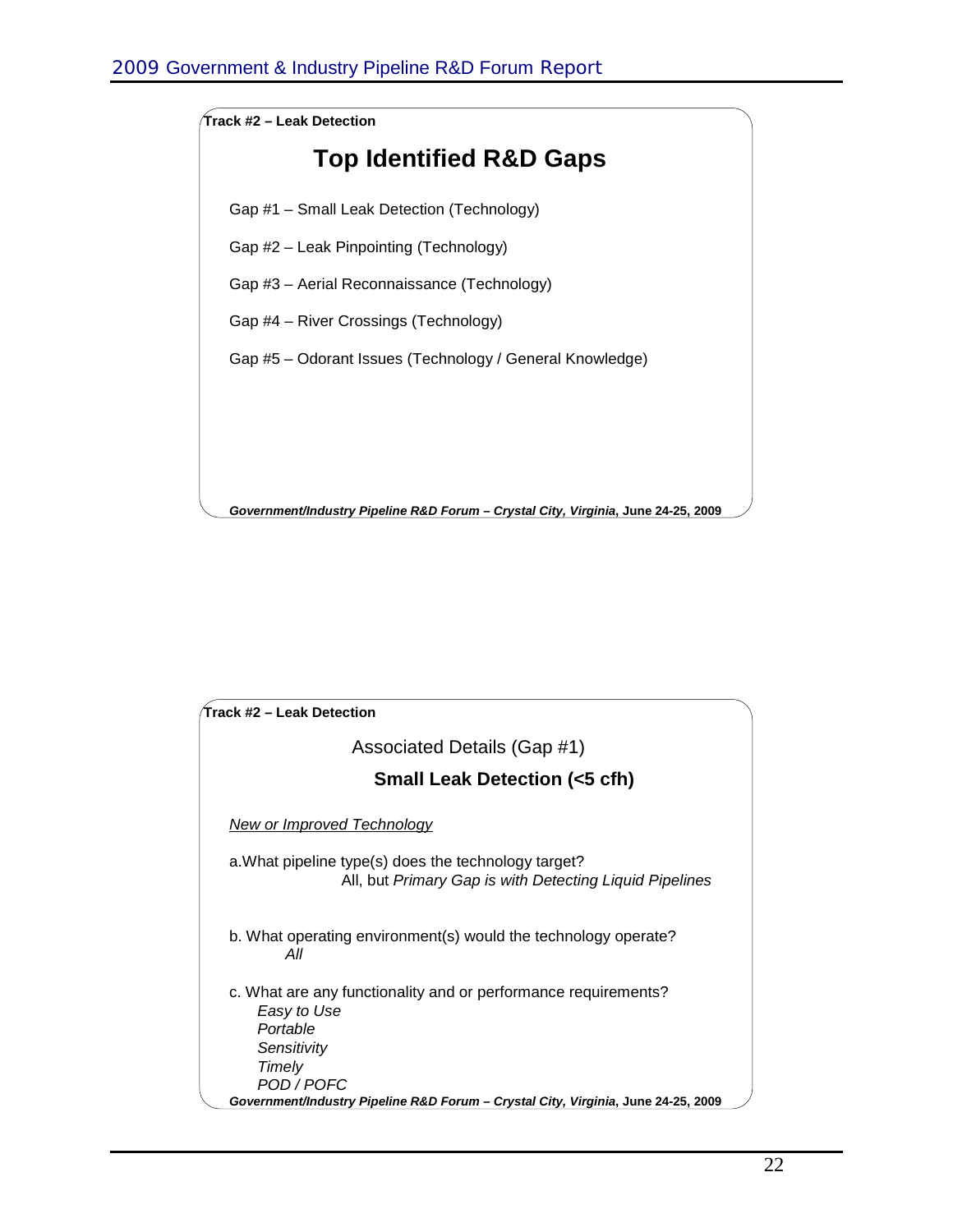| Track #2 – Leak Detection                                                                                                                                                                           |
|-----------------------------------------------------------------------------------------------------------------------------------------------------------------------------------------------------|
| Associated Details (Gap #1, cont'd)                                                                                                                                                                 |
| <b>Small Leak Detection (&lt;5 cfh)</b>                                                                                                                                                             |
| <u>New or Improved Technology</u>                                                                                                                                                                   |
| d. What road blocks or barriers prevent the technology deployment?<br><b>Instrument Sensitivity</b><br>Scalable, cost effective solution for retrofit<br>Remote detection<br>Requires Line of Sight |
| e. What are anticipated targets or timeframes to complete this<br>research?                                                                                                                         |
| Estimated 3-5 years to Develop and Commercialize                                                                                                                                                    |
| Government/Industry Pipeline R&D Forum - Crystal City, Virginia, June 24-25, 2009                                                                                                                   |

| Track #2 – Leak Detection                                                                |                                                                                                                                                                                                           |
|------------------------------------------------------------------------------------------|-----------------------------------------------------------------------------------------------------------------------------------------------------------------------------------------------------------|
|                                                                                          | Associated Details (Gap #2)                                                                                                                                                                               |
|                                                                                          | <b>Leak Pinpointing Tools</b>                                                                                                                                                                             |
| <b>New or Improved Technology</b>                                                        |                                                                                                                                                                                                           |
| a. What pipeline type(s) does the technology target?<br>technologies for liquid vs. gas) | All, but Distribution is where primary need is (Different                                                                                                                                                 |
| All                                                                                      | b. What operating environment(s) would the technology operate?                                                                                                                                            |
| institutional knowledge                                                                  | c. What are any functionality and or performance requirements?<br>Driven by the Need for a Technology fix for loss of workforce<br>High Accuracy (e.g., $\pm$ 1.5 ft.) in order to limit repair footprint |
|                                                                                          | Government/Industry Pipeline R&D Forum - Crystal City, Virginia, June 24-25, 2009                                                                                                                         |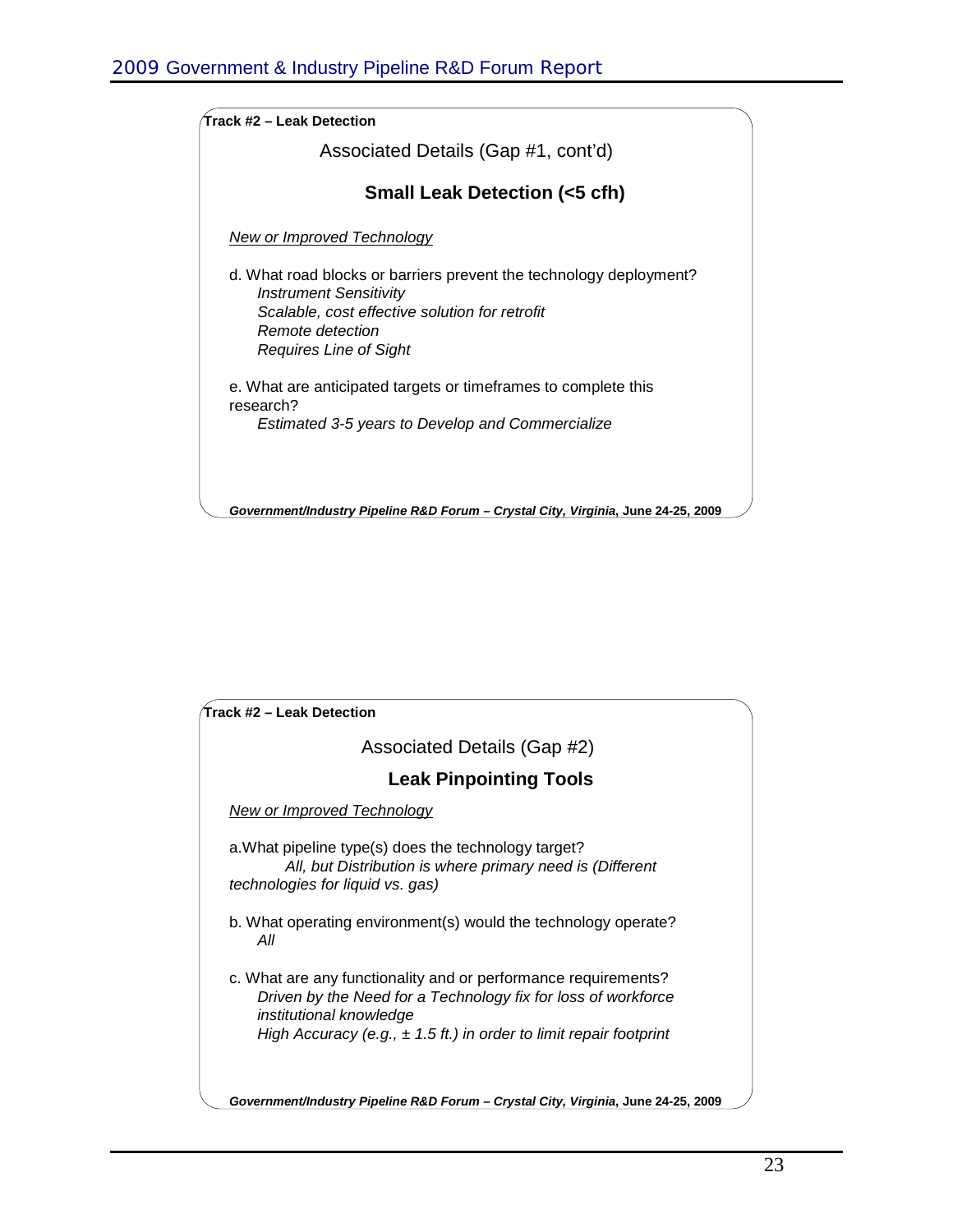| Track #2 – Leak Detection                                                                       |
|-------------------------------------------------------------------------------------------------|
| Associated Details (Gap #2, cont'd)                                                             |
| <b>Leak Pinpointing Tools</b>                                                                   |
| <b>New or Improved Technology</b>                                                               |
| d. What road blocks or barriers prevent the technology deployment?<br><b>Migration Patterns</b> |
| e. What are anticipated targets or timeframes to complete this<br>research?<br>3-5 years        |
|                                                                                                 |
|                                                                                                 |
|                                                                                                 |
| Government/Industry Pipeline R&D Forum - Crystal City, Virginia, June 24-25, 2009               |

| Track #2 – Leak Detection                                                                      |
|------------------------------------------------------------------------------------------------|
| Associated Details: (Gap #3)                                                                   |
| <b>Aerial Reconnaissance</b>                                                                   |
| <b>New or Improved Technology</b>                                                              |
| a. What pipeline type(s) does the technology target?<br>All                                    |
| b. What operating environment(s) would the technology operate?<br>Manned and Unmanned          |
| c. What are any functionality and or performance requirements?<br>Response Time<br>Sensitivity |
| Multifunction Capability (Other Monitoring): "Pigs Can Fly"                                    |
|                                                                                                |
| Government/Industry Pipeline R&D Forum - Crystal City, Virginia, June 24-25, 2009              |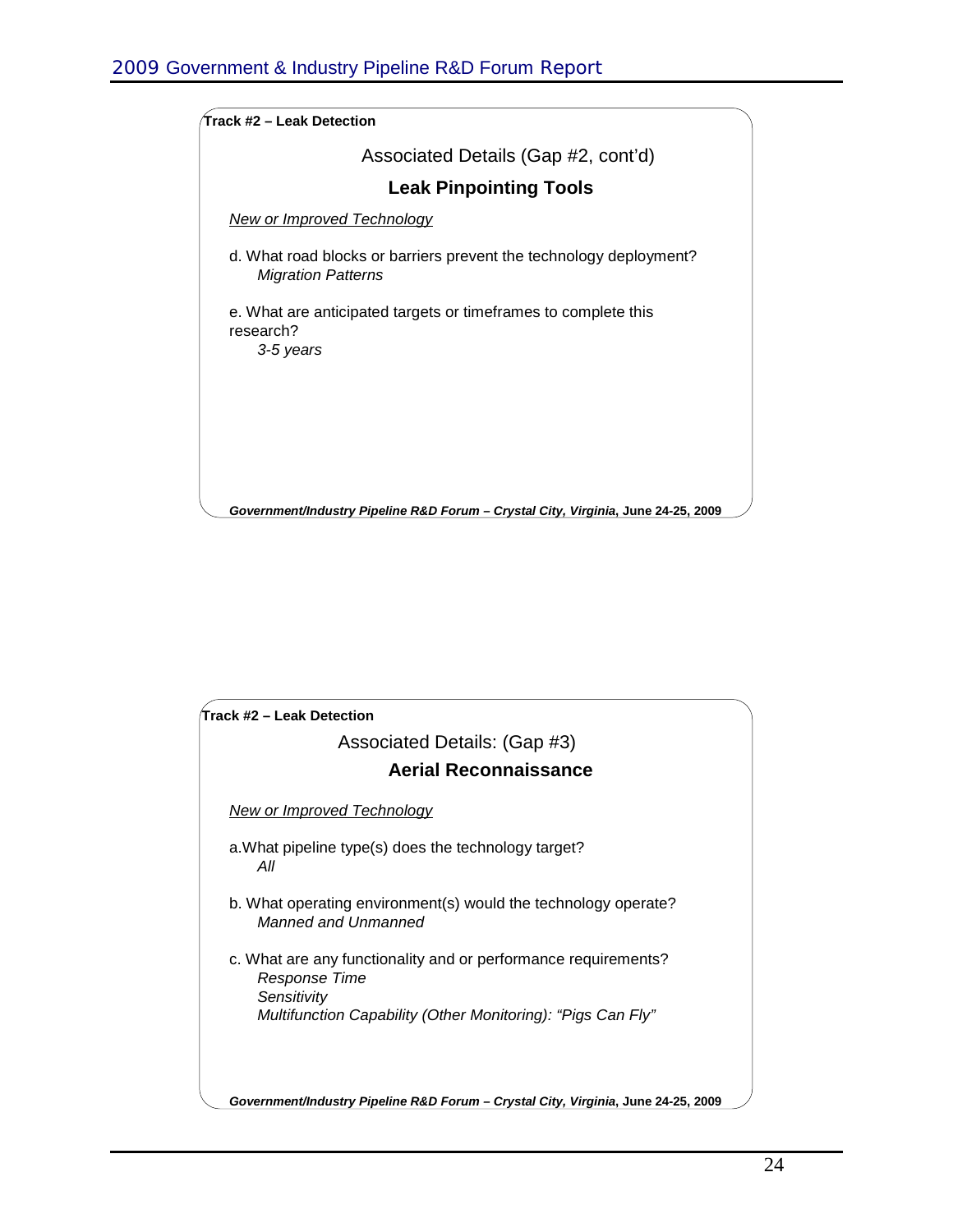| ${\cal T}$ rack #2 – Leak Detection                                                                                                                                                                                             |
|---------------------------------------------------------------------------------------------------------------------------------------------------------------------------------------------------------------------------------|
| Associated Details: (Gap #3, cont'd)                                                                                                                                                                                            |
| <b>Aerial Reconnaissance</b>                                                                                                                                                                                                    |
| <b>New or Improved Technology</b>                                                                                                                                                                                               |
| d. What road blocks or barriers prevent the technology deployment?<br><b>FAA regulations (Unmanned)</b><br>Payload / Miniaturization<br>Performance Capability (including Delayed Communication)<br>Cost                        |
| e. What are anticipated targets or timeframes to complete this<br>research?<br>Short term (1-3): Manned, Liquid Transmission for Deployment /<br>demonstration<br>Long Term (3-5): Unmanned, LDC for Deployment / demonstration |
| Government/Industry Pipeline R&D Forum - Crystal City, Virginia, June 24-25, 2009                                                                                                                                               |

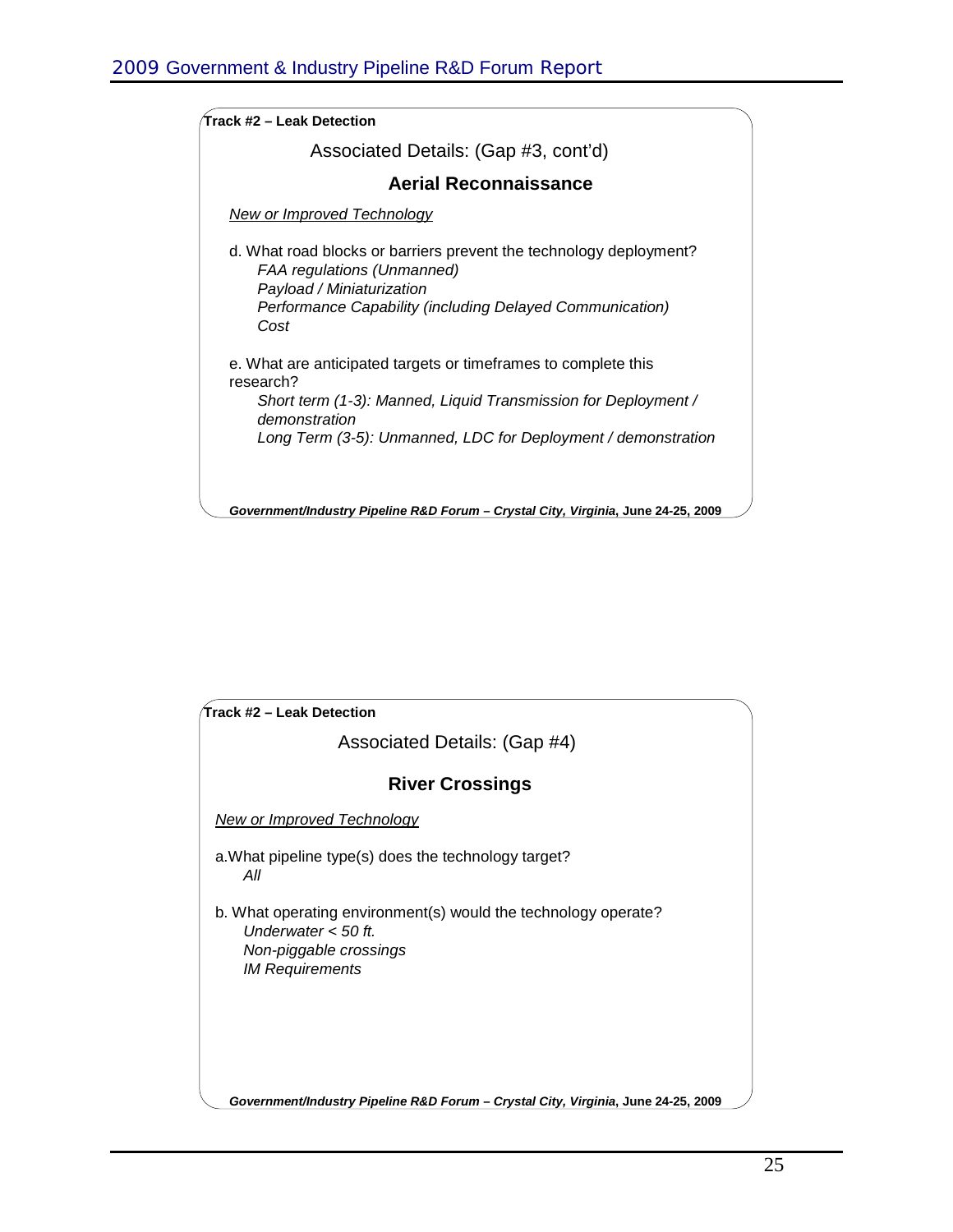| ∕Track #2 – Leak Detection                                                                                                                      |
|-------------------------------------------------------------------------------------------------------------------------------------------------|
| Associated Details: (Gap #4, cont'd)                                                                                                            |
| <b>River Crossings</b>                                                                                                                          |
| New or Improved Technology                                                                                                                      |
| c. What are any functionality and or performance requirements?<br>Replace Human Divers<br>Leak Location                                         |
| Additional Capabilities: Depth of Cover, pipe to soil potential                                                                                 |
| d. What road blocks or barriers prevent the technology deployment?<br>Cost                                                                      |
| Adaptability of Existing Technology                                                                                                             |
| e. What are anticipated targets or timeframes to complete this research?<br>3 yrs. to Develop Cost Effective Leak and Integrity Monitoring Tool |
| Government/Industry Pipeline R&D Forum - Crystal City, Virginia, June 24-25, 2009                                                               |

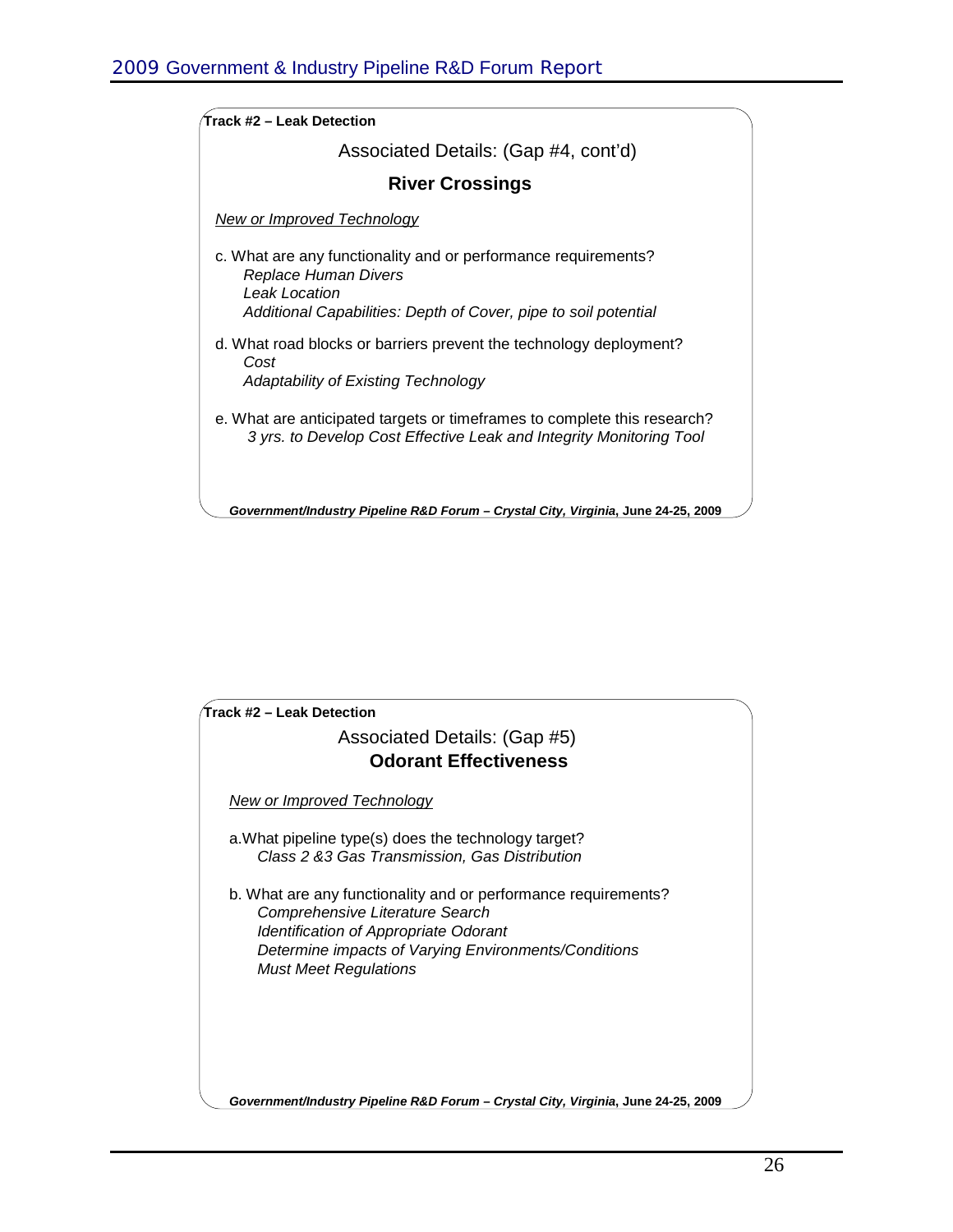

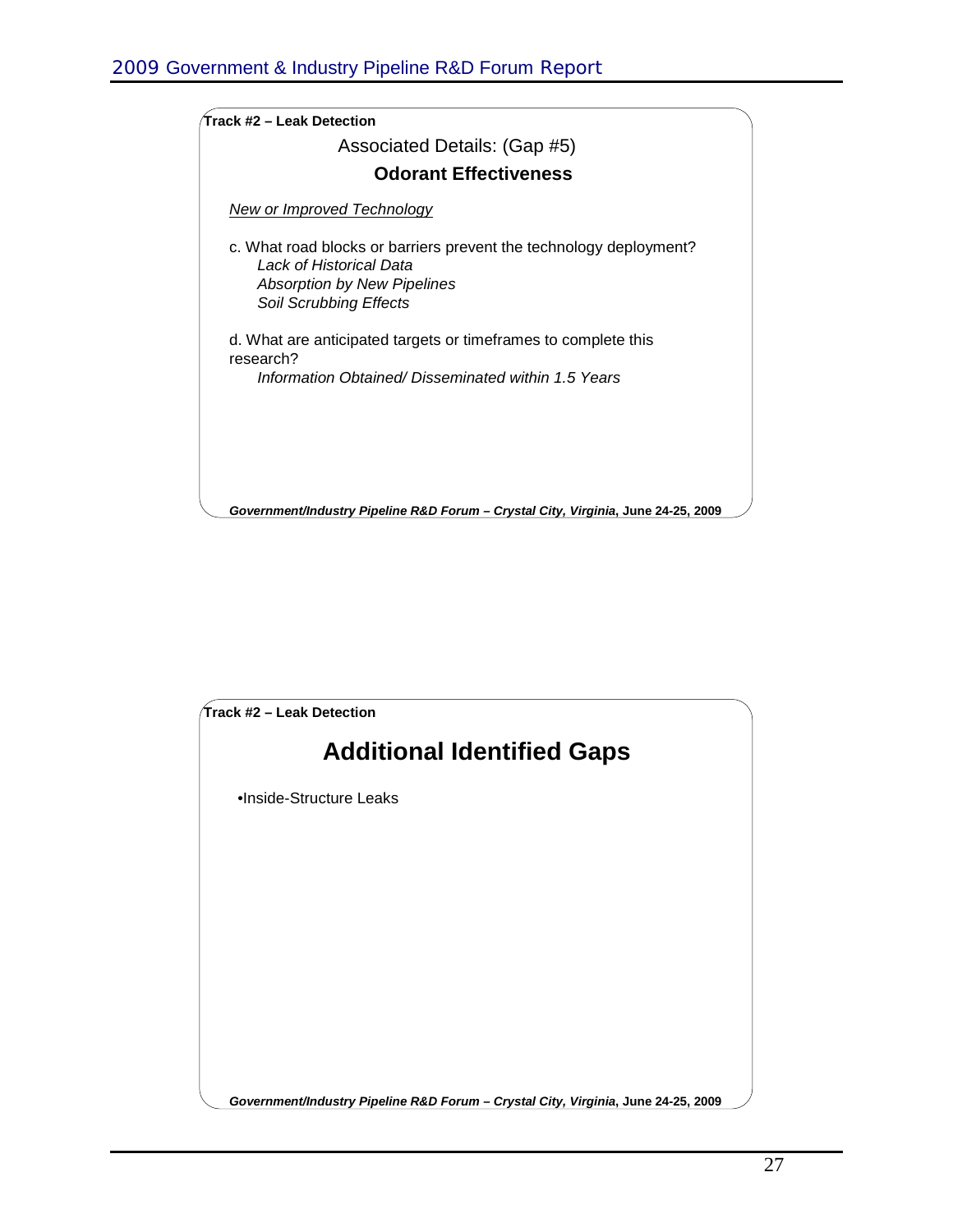## **Track #3 Anomaly Detection/Characterization**

**Track Chairs** Daphne D'Zurko, NYSEARCH Craig Swiech, National Fuel

> **Facilitator** Julie Galante, Cycla

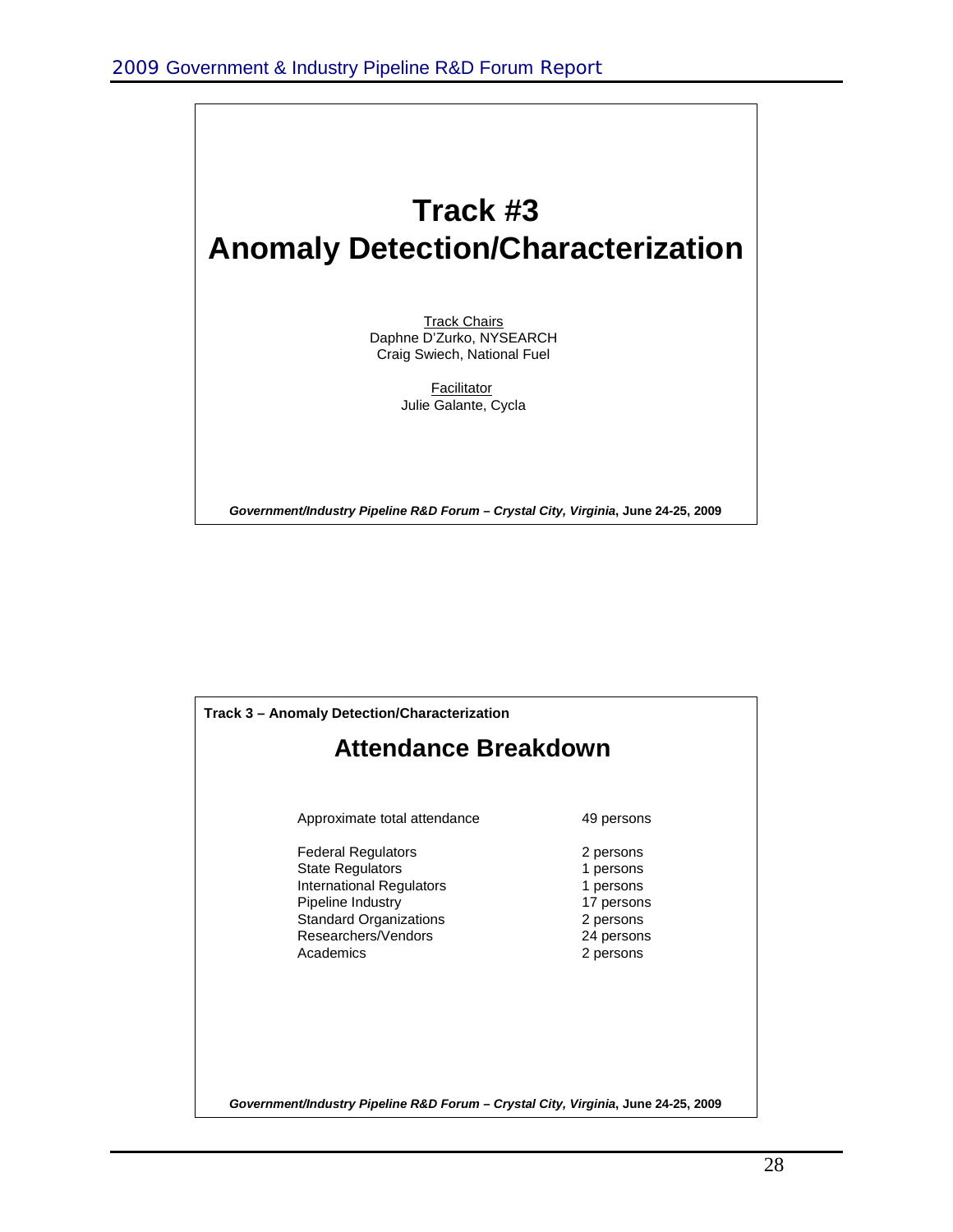

**Track 3 – Anomaly Detection/Characterization**

### **Top 4 Identified R&D Gaps**

Gap #1 – Outside-the-Pipe Inspection Tools - Detection and Characterization of Anomalies from Outside the Pipe (Technology)

Gap #2 –Unpiggable Pipeline Inspection Tools - Platform Improvements for Operational Efficiency (Technology)

Gap #3 –Cased Crossing Assessment Methods - Correlation of Parameters for Assessing Middle of Casing (General Knowledge)

Gap #4 – (Low Frequency) ERW Pipeline Failures – Fracture (Damage) Mechanics (General Knowledge)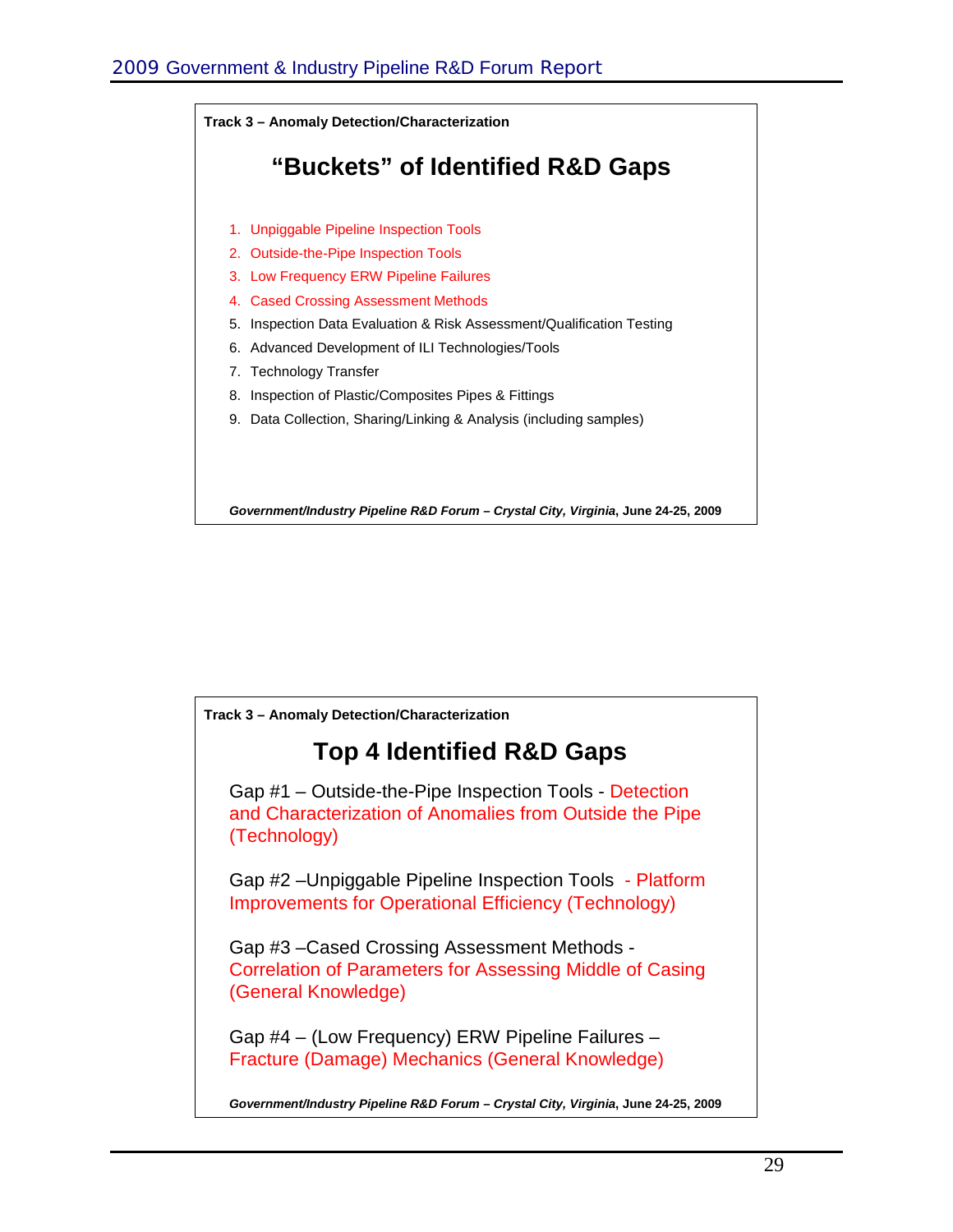#### **Gap #1 Detection and Characterization of Anomalies from Outside the Pipe Track 3 – Anomaly Detection/Characterization**

**Pre-amble: Metal loss, planar and distortional anomalies, and poor fusion joints all threaten the performance of energy pipelines. The ability to detect and characterize these to a higher performance level than inside or above ground pipeline inspections is paramount for pipelines. The closing of this gap would contributes to improved reliability. It requires linking all pipe inspections (outside, inside, and above) and material properties and integrating with Reliability Based Integrity Management.** 



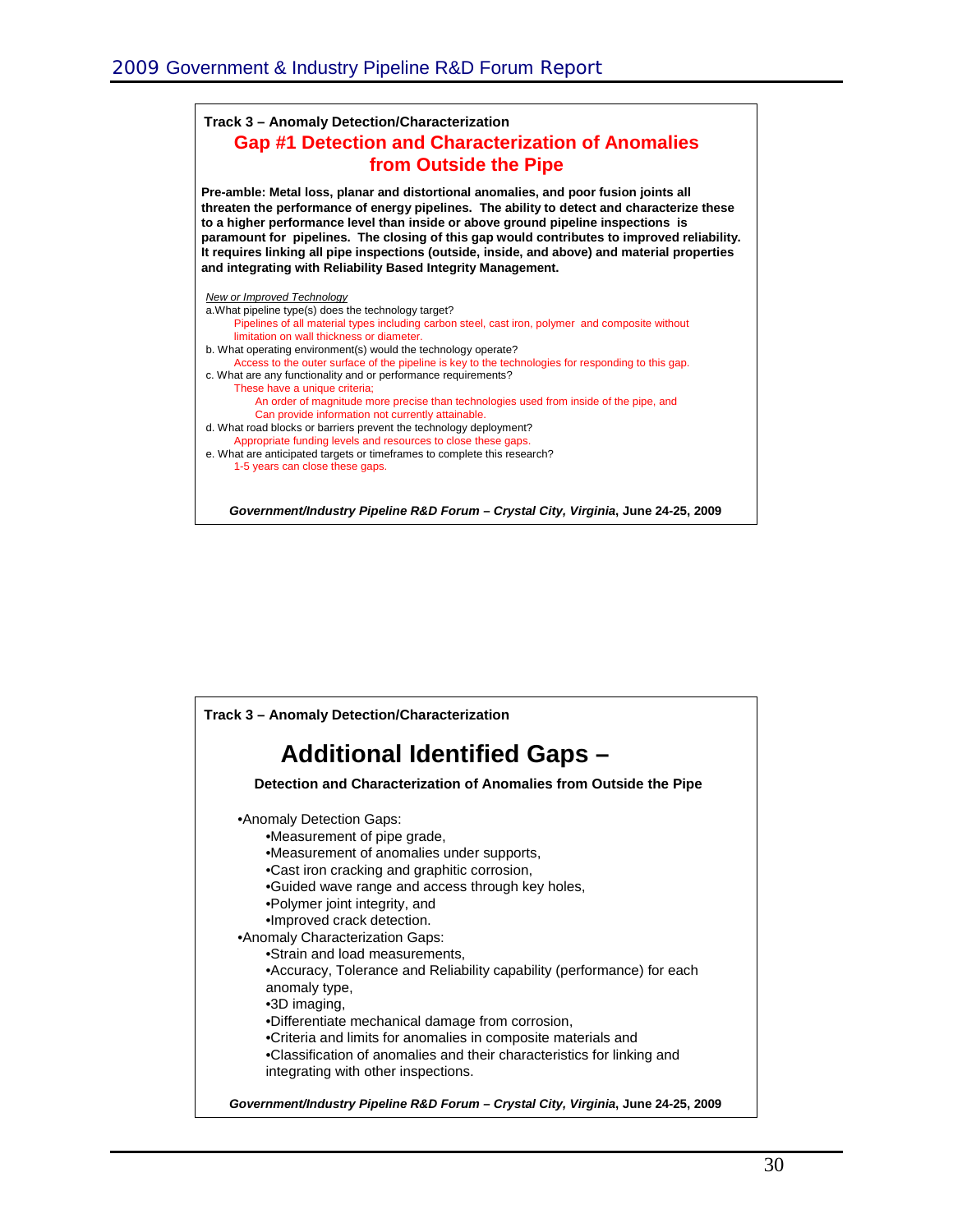| Track 3 - Anomaly Detection/Characterization                                                                                                                                     |  |
|----------------------------------------------------------------------------------------------------------------------------------------------------------------------------------|--|
| <b>Gap #2 Unpiggable Pipeline</b><br><b>Inspection Tools</b>                                                                                                                     |  |
|                                                                                                                                                                                  |  |
| <b>New or Improved Technology</b><br>a. What pipeline type(s) does the technology target? HL/Gas Trmn/Gas Dist<br>b. What operating environment(s) would the technology operate? |  |
| Unpiggable pipelines<br>c. What are any functionality and or performance requirements?<br>Locomotion, must be able to get in/out of the pipelines and around<br>obstacles.       |  |
| d. What road blocks or barriers prevent the technology deployment?<br><b>Technology Development</b>                                                                              |  |
| e. What are anticipated targets or timeframes to complete this research?<br>1-5 Years                                                                                            |  |
|                                                                                                                                                                                  |  |

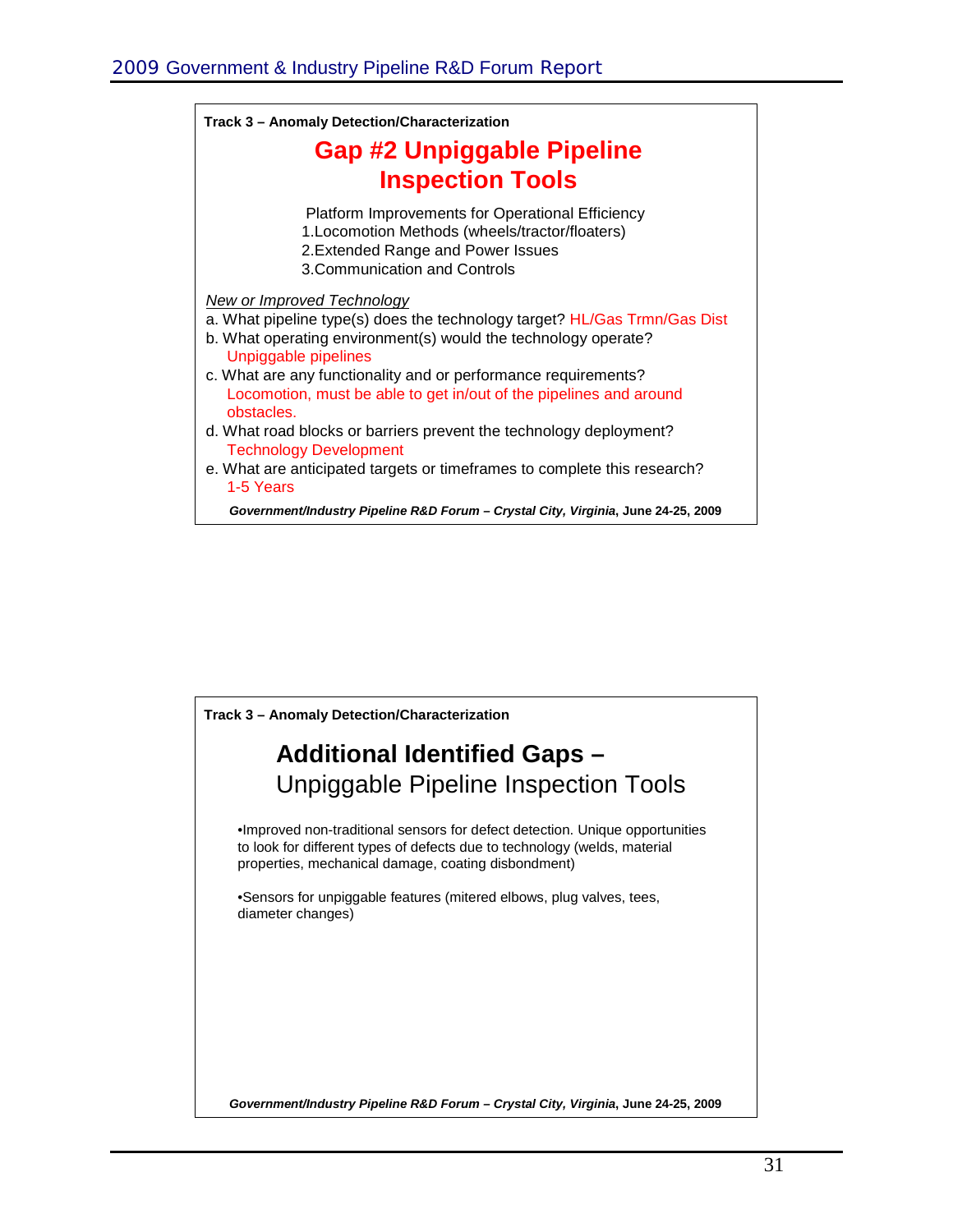

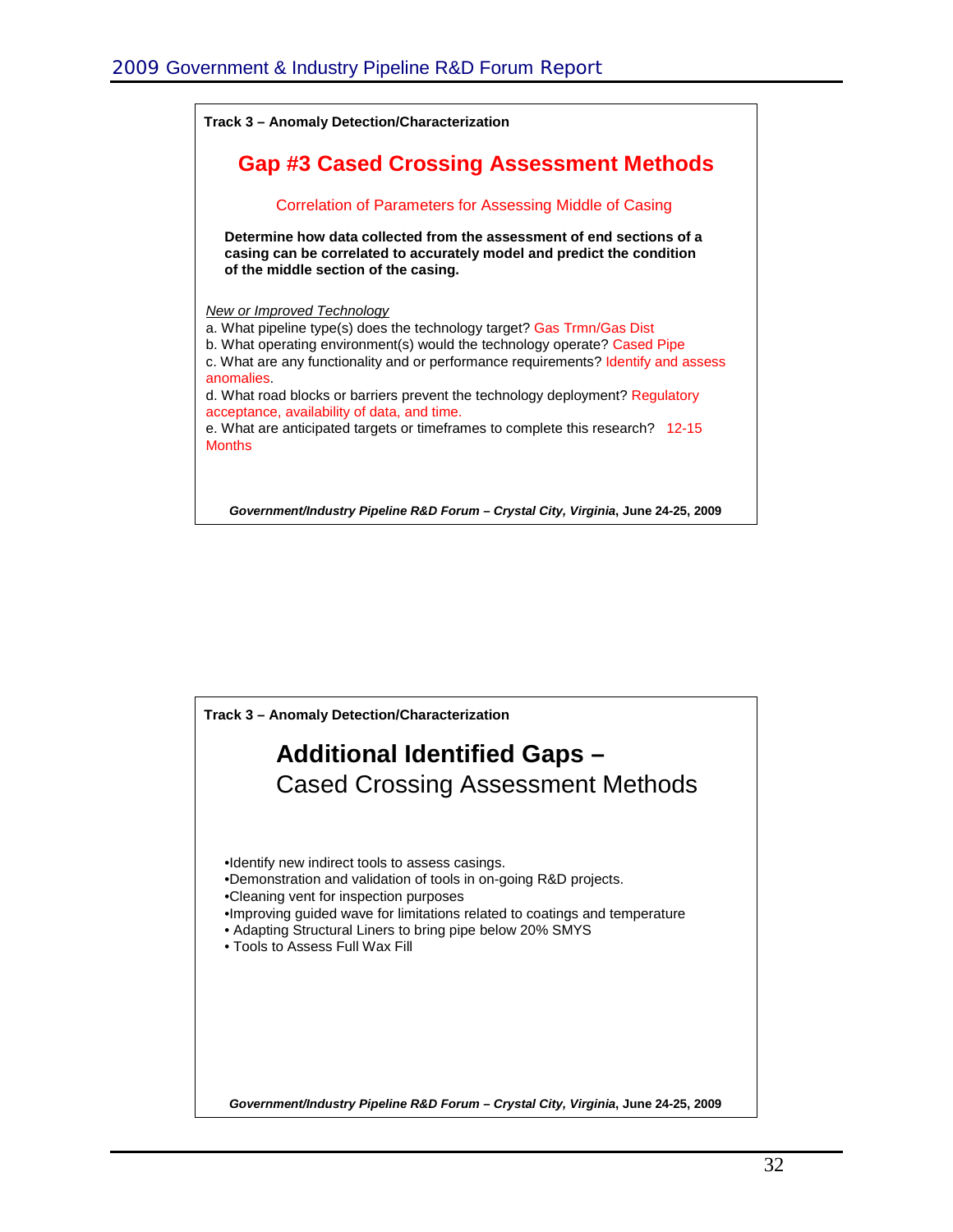

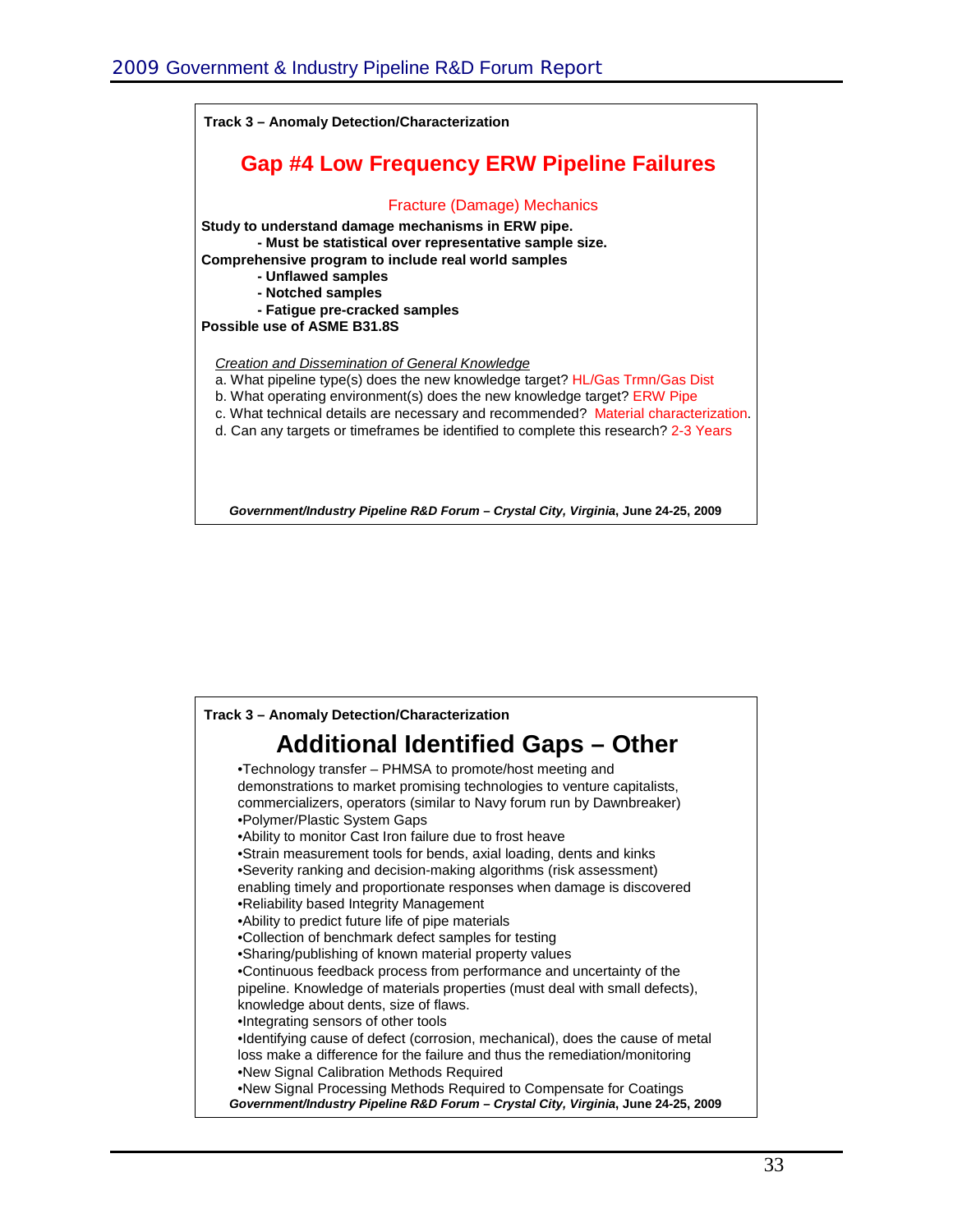

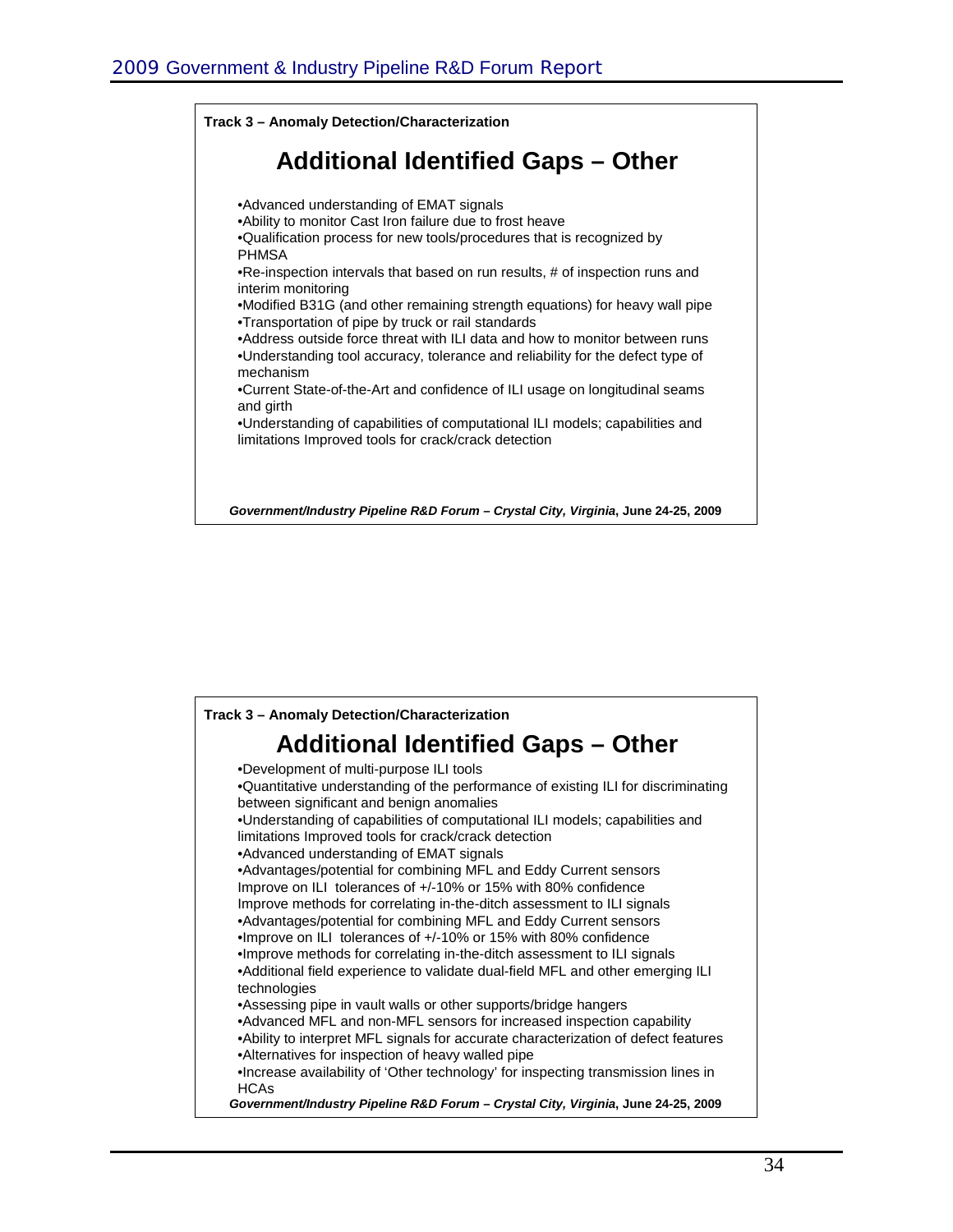

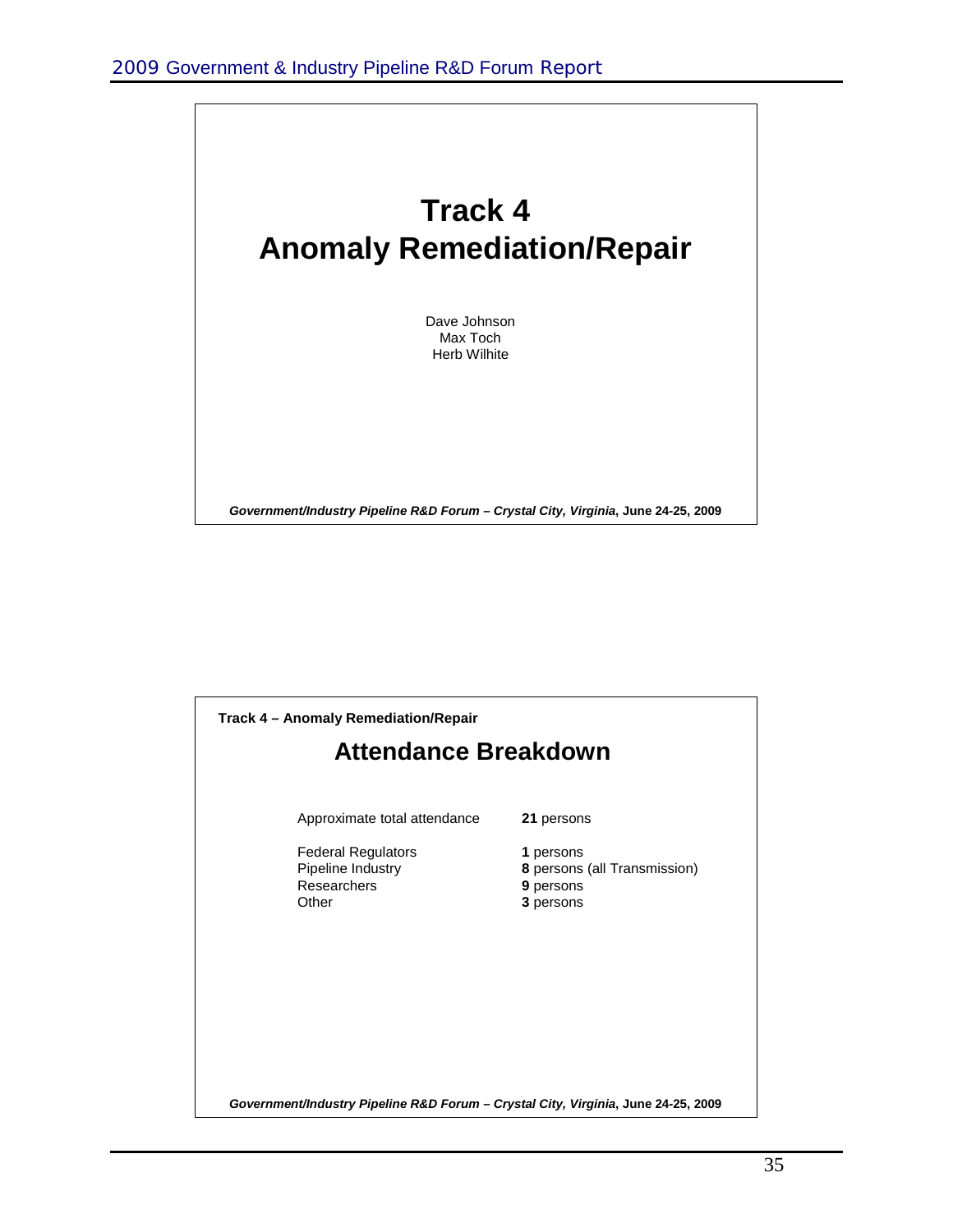

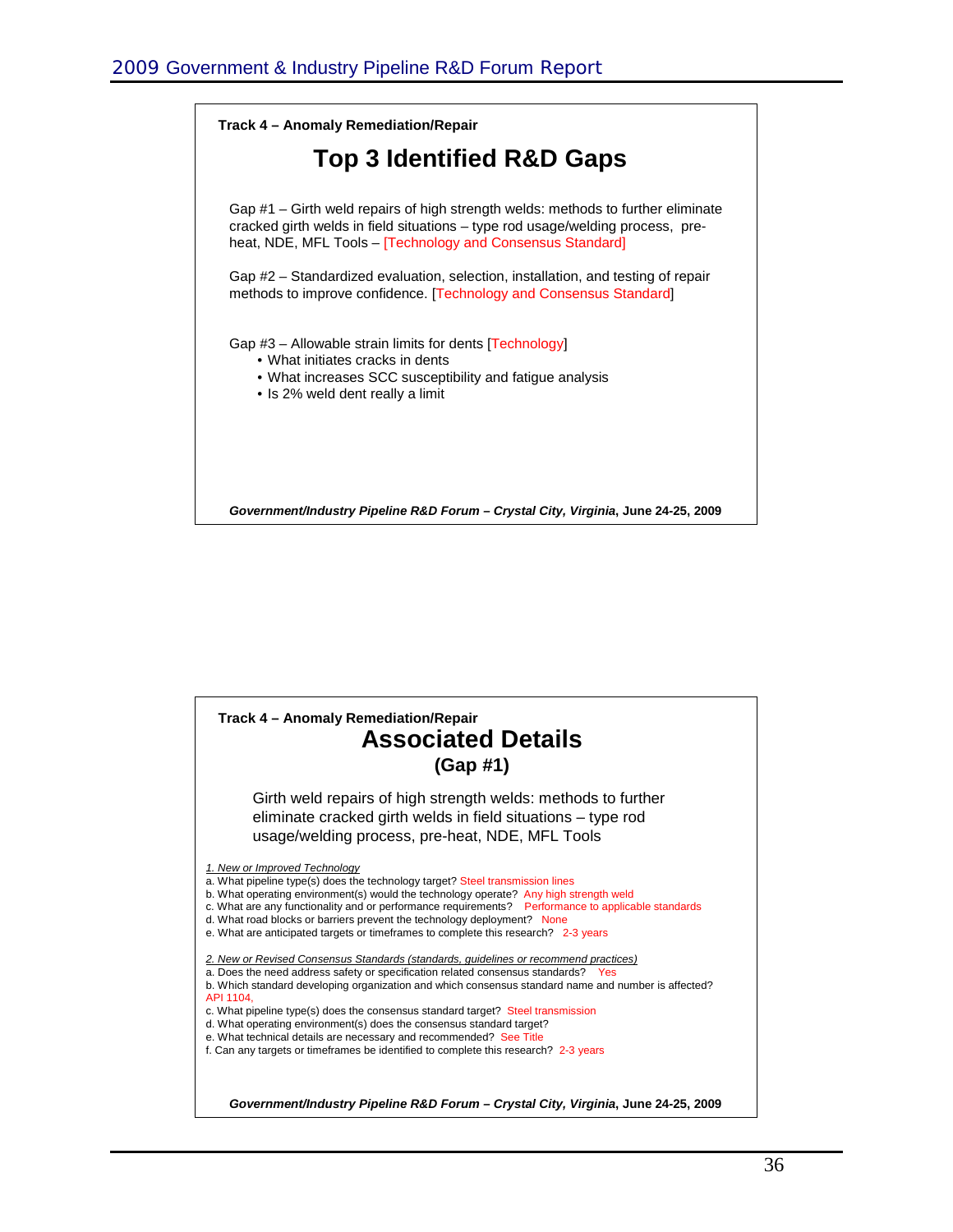| Track 4 - Anomaly Remediation/Repair<br><b>Associated Details</b><br>$(Gap \#2)$                                                                                                                                                                                                                                                                                                                                                                                                                                                                                                                                                                                                          |  |  |
|-------------------------------------------------------------------------------------------------------------------------------------------------------------------------------------------------------------------------------------------------------------------------------------------------------------------------------------------------------------------------------------------------------------------------------------------------------------------------------------------------------------------------------------------------------------------------------------------------------------------------------------------------------------------------------------------|--|--|
| Standardized evaluation and testing of repair<br>methods to improve confidence.                                                                                                                                                                                                                                                                                                                                                                                                                                                                                                                                                                                                           |  |  |
| 1. New or Improved Technology<br>a. What pipeline type(s) does the technology target? All types<br>b. What operating environment(s) would the technology operate? All<br>c. What are any functionality and or performance requirements? Permanent restoration of serviceability<br>d. What road blocks or barriers prevent the technology deployment? Buy-in from vendors; engineering<br>tests & analysis<br>e. What are anticipated targets or timeframes to complete this research? 1-3 years, depends on repair<br>methods                                                                                                                                                            |  |  |
| 2. New or Revised Consensus Standards (standards, quidelines or recommend practices)<br>a. Does the need address safety or specification related consensus standards? Yes<br>b. Which standard developing organization and which consensus standard name and number is affected?<br><b>TBD</b><br>c. What pipeline type(s) does the consensus standard target? All<br>d. What operating environment(s) does the consensus standard target? All<br>e. What technical details are necessary and recommended? Part of development project; address<br>common degradation scenarios<br>f. Can any targets or timeframes be identified to complete this research? 1-3 years, depends on repair |  |  |
| methods<br>Government/Industry Pipeline R&D Forum - Crystal City, Virginia, June 24-25, 2009                                                                                                                                                                                                                                                                                                                                                                                                                                                                                                                                                                                              |  |  |

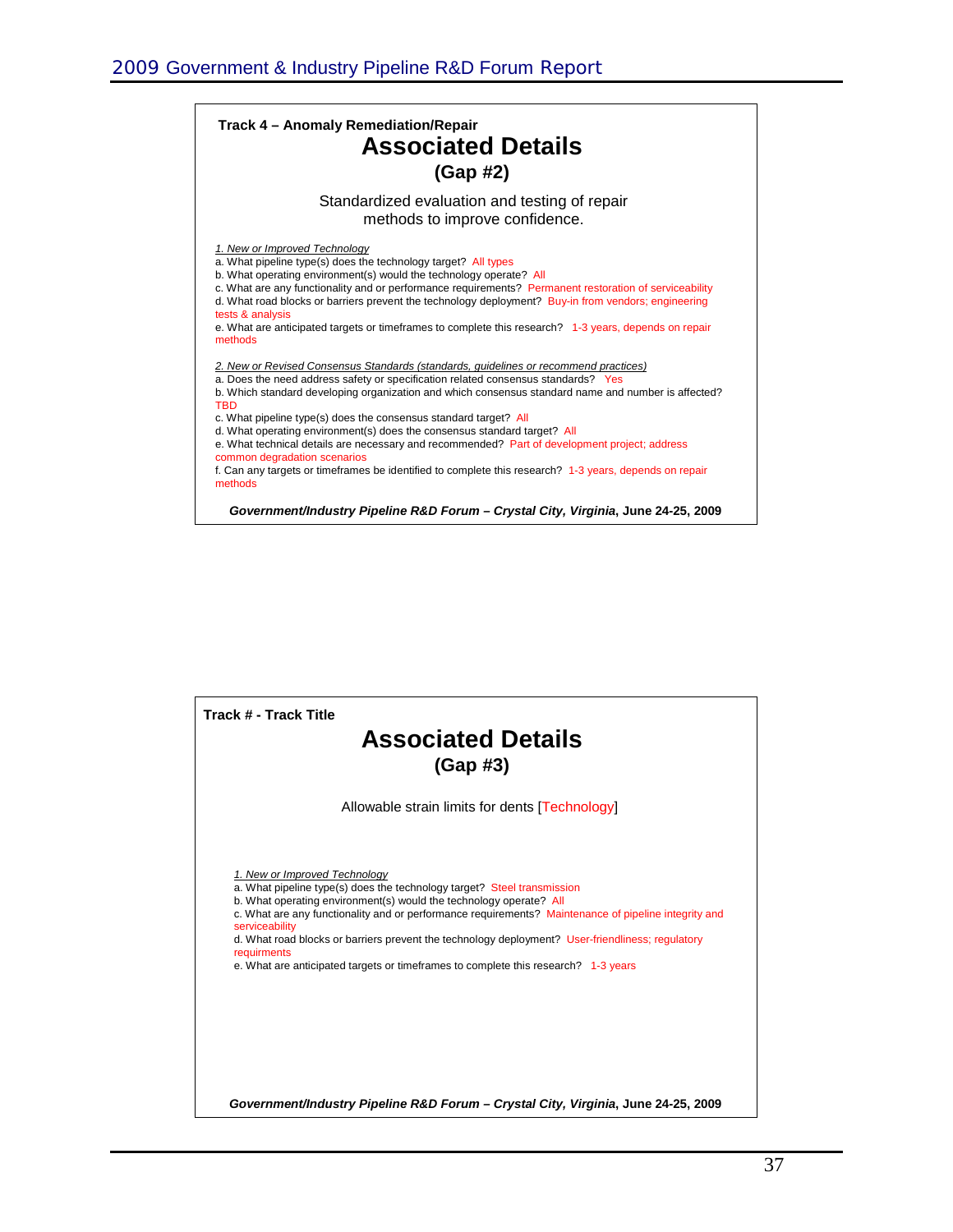

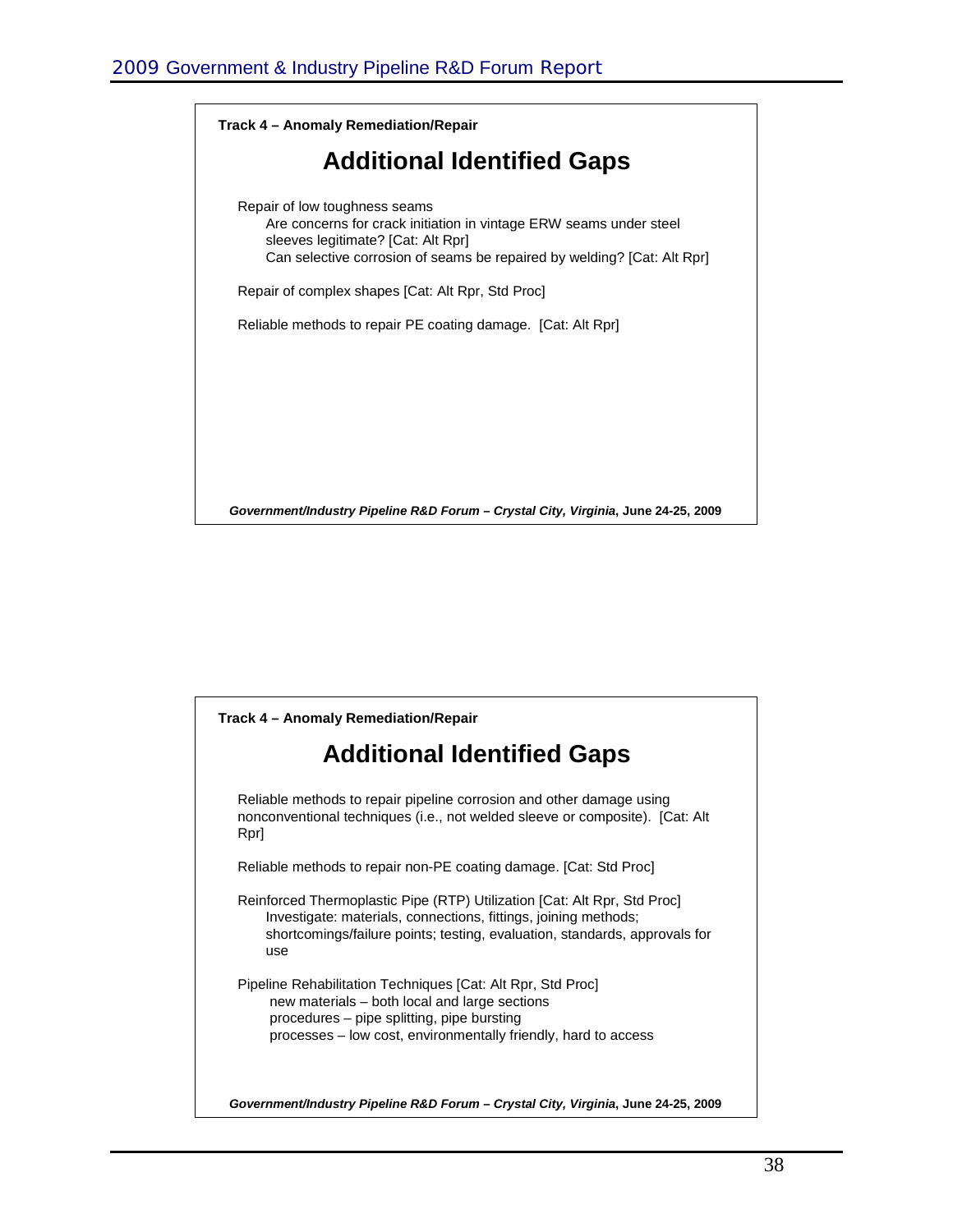

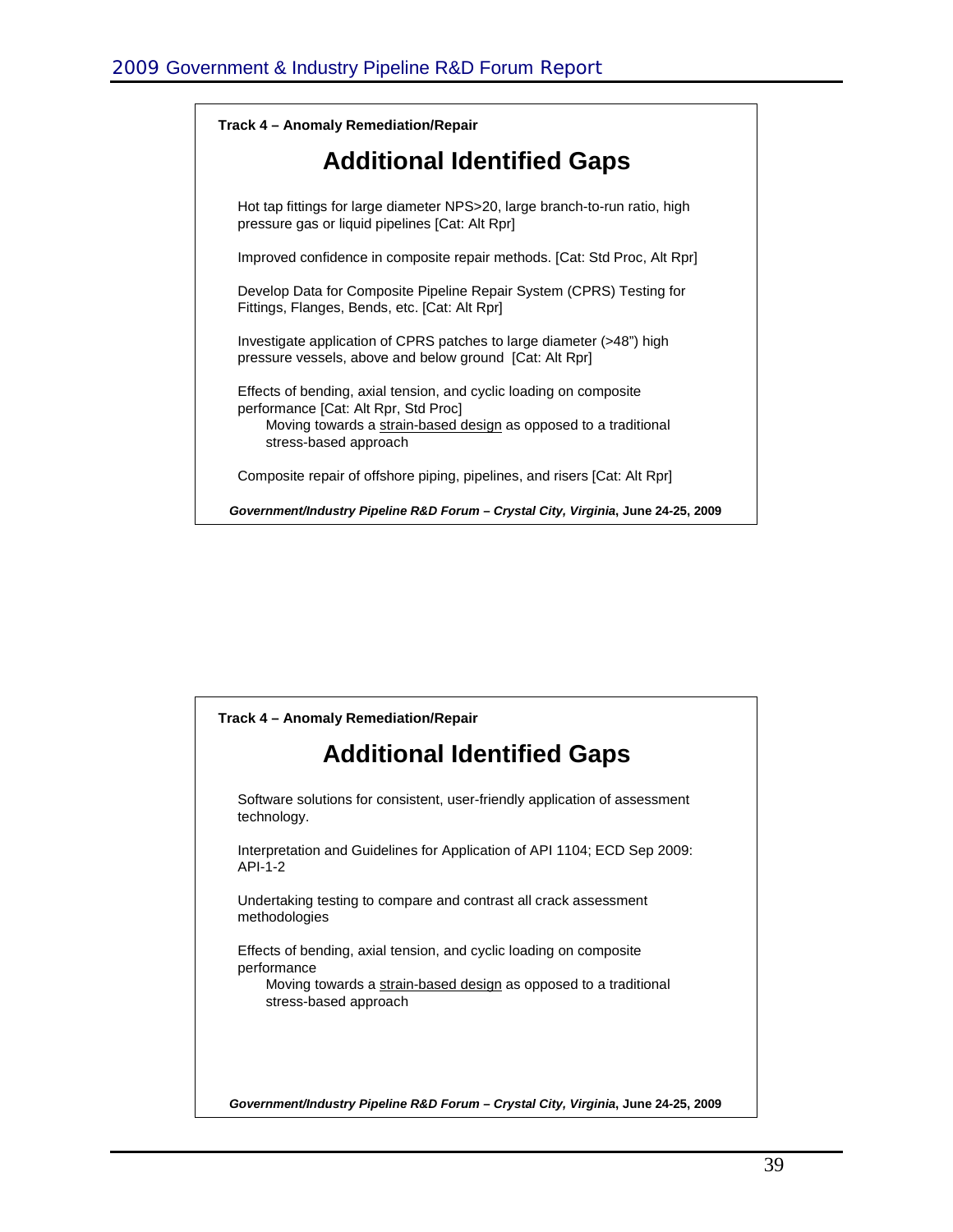

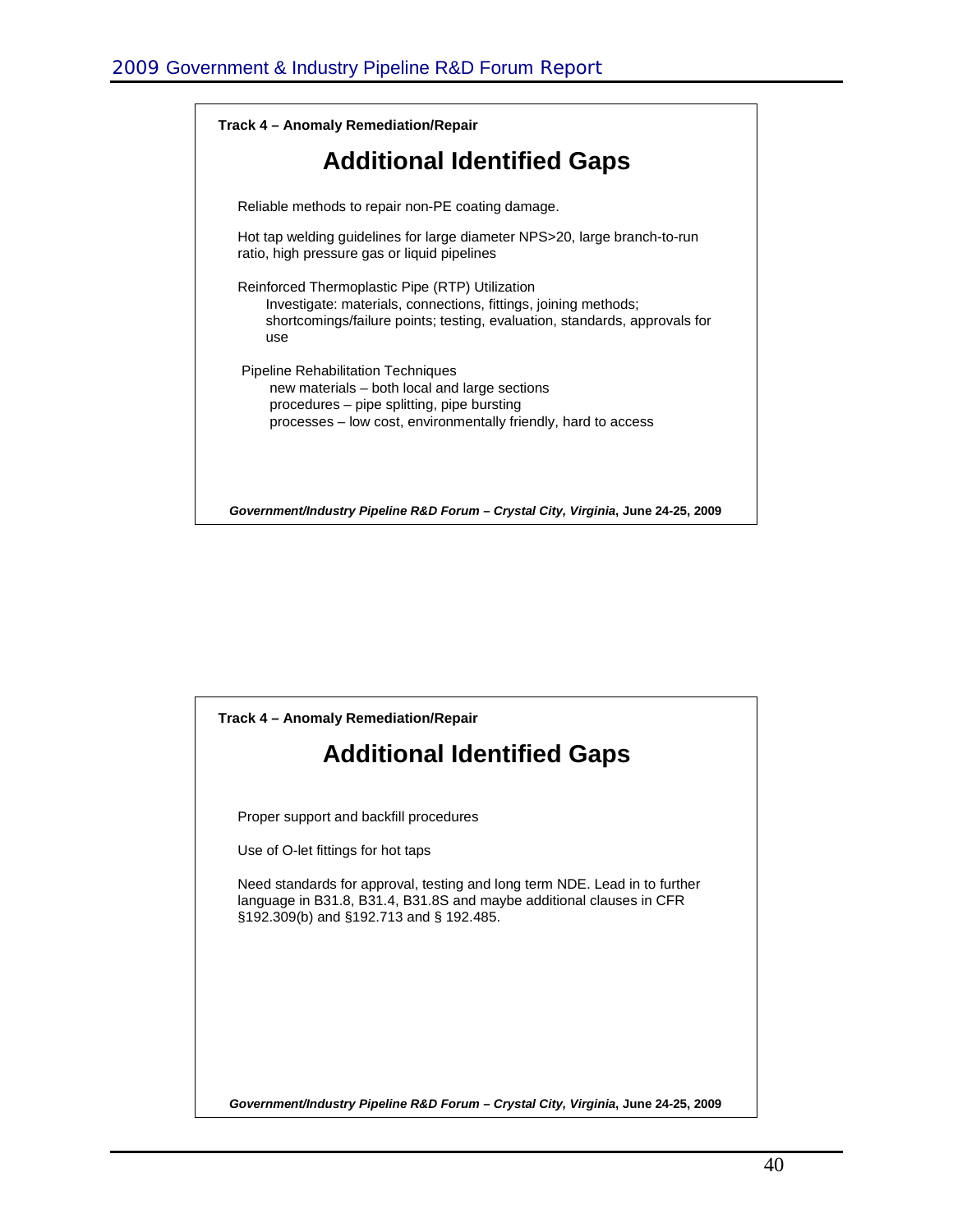

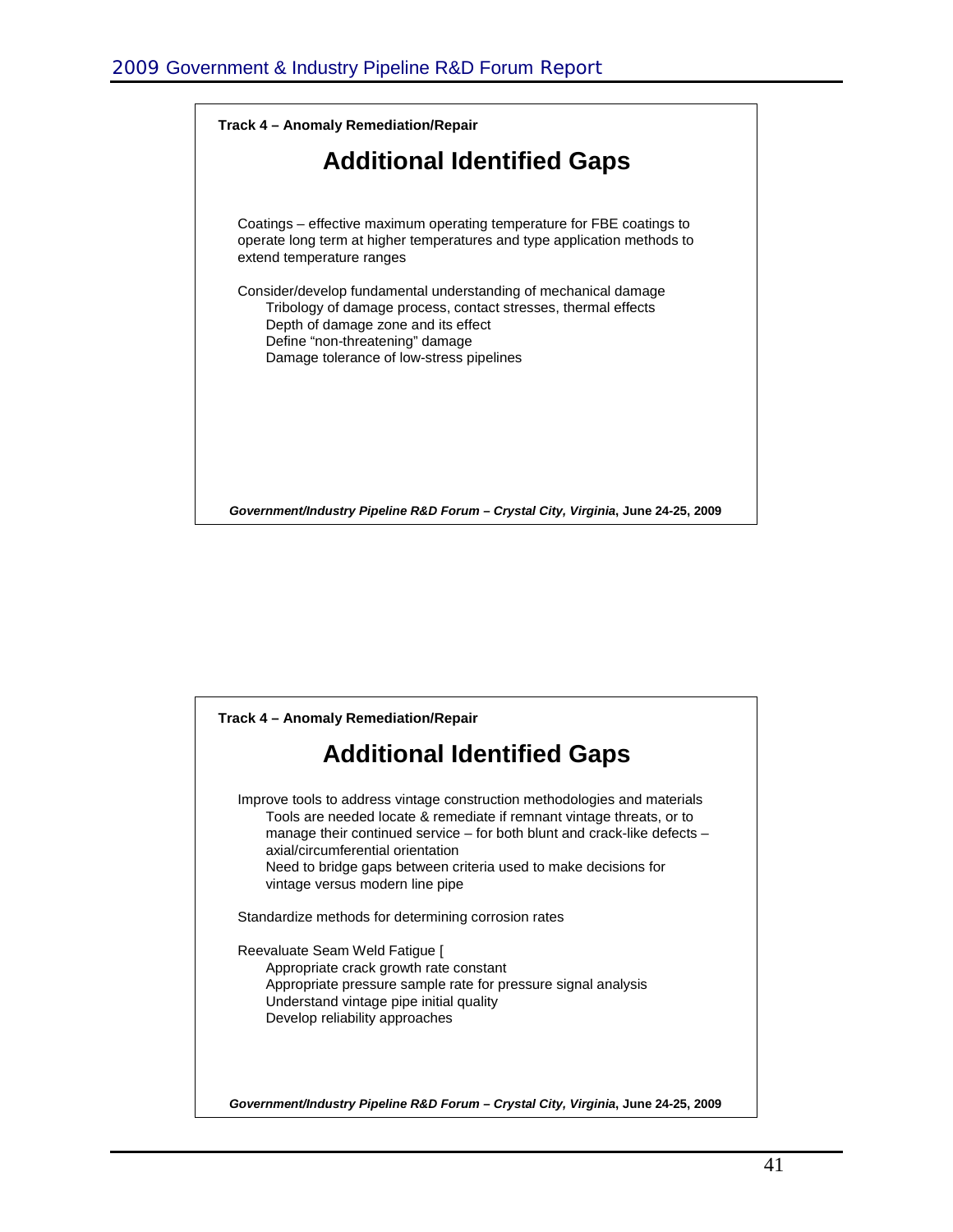

## **Track 5 Pipelining in Challenging Areas (Arctic & Offshore)**

**Track Chair: Joe Zhou - Arctic Track Chair: John O'Brien - Offshore**

Facilitator: P Wood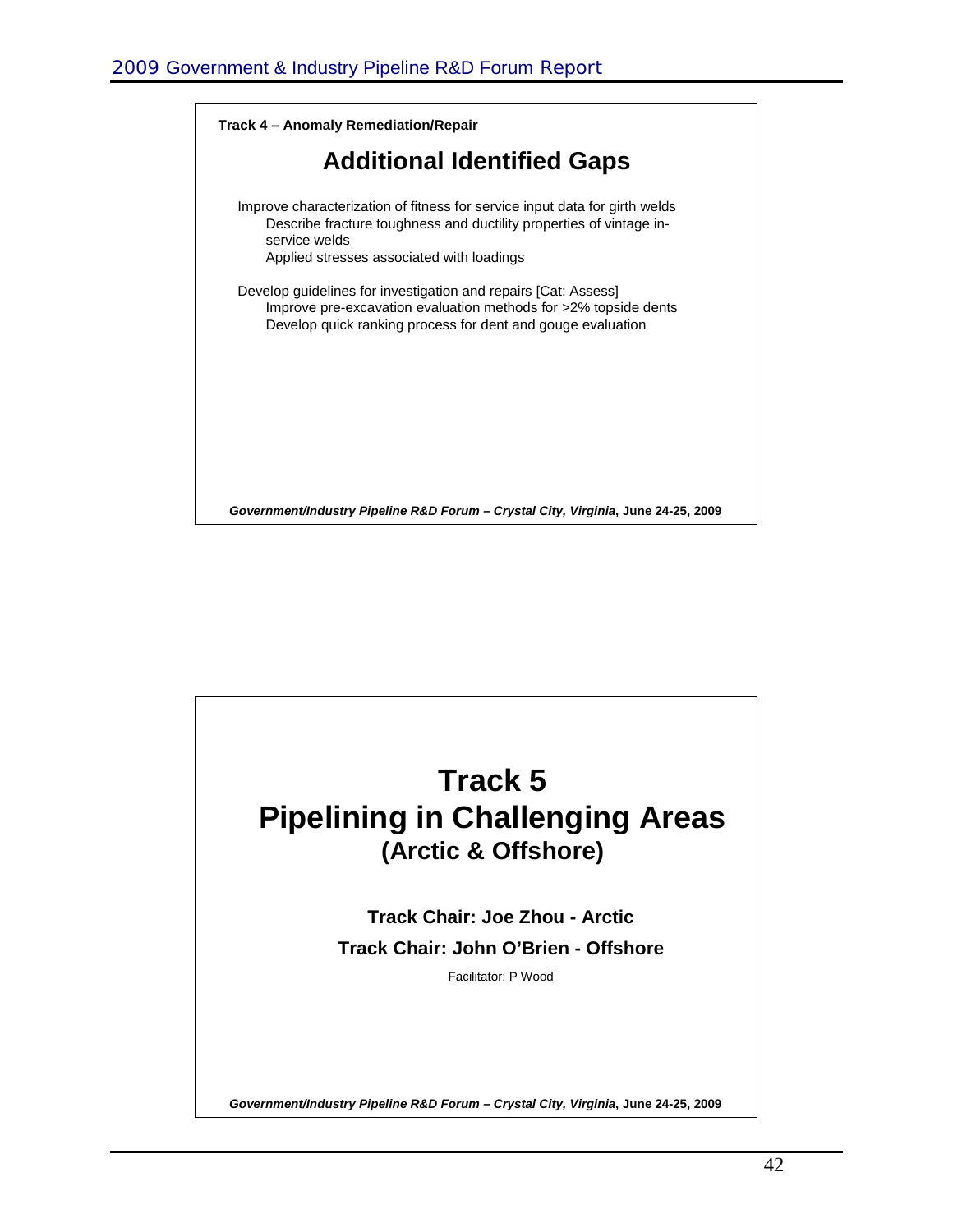| <b>Track 5 - Pipelining in Challenging Areas</b><br><b>Attendance Breakdown</b>   |   |  |
|-----------------------------------------------------------------------------------|---|--|
|                                                                                   |   |  |
| <b>Federal Regulators</b>                                                         | 4 |  |
| <b>State Regulators</b>                                                           | 0 |  |
| <b>International Regulators</b>                                                   | 1 |  |
| Pipeline Industry - Offshore                                                      | 3 |  |
| Pipeline Industry - Arctic                                                        | 5 |  |
| <b>Standard Organizations</b>                                                     | 0 |  |
| Researchers                                                                       | 9 |  |
| Academics                                                                         | 0 |  |
| Other                                                                             | 0 |  |
|                                                                                   |   |  |
|                                                                                   |   |  |
|                                                                                   |   |  |
|                                                                                   |   |  |
| Government/Industry Pipeline R&D Forum - Crystal City, Virginia, June 24-25, 2009 |   |  |

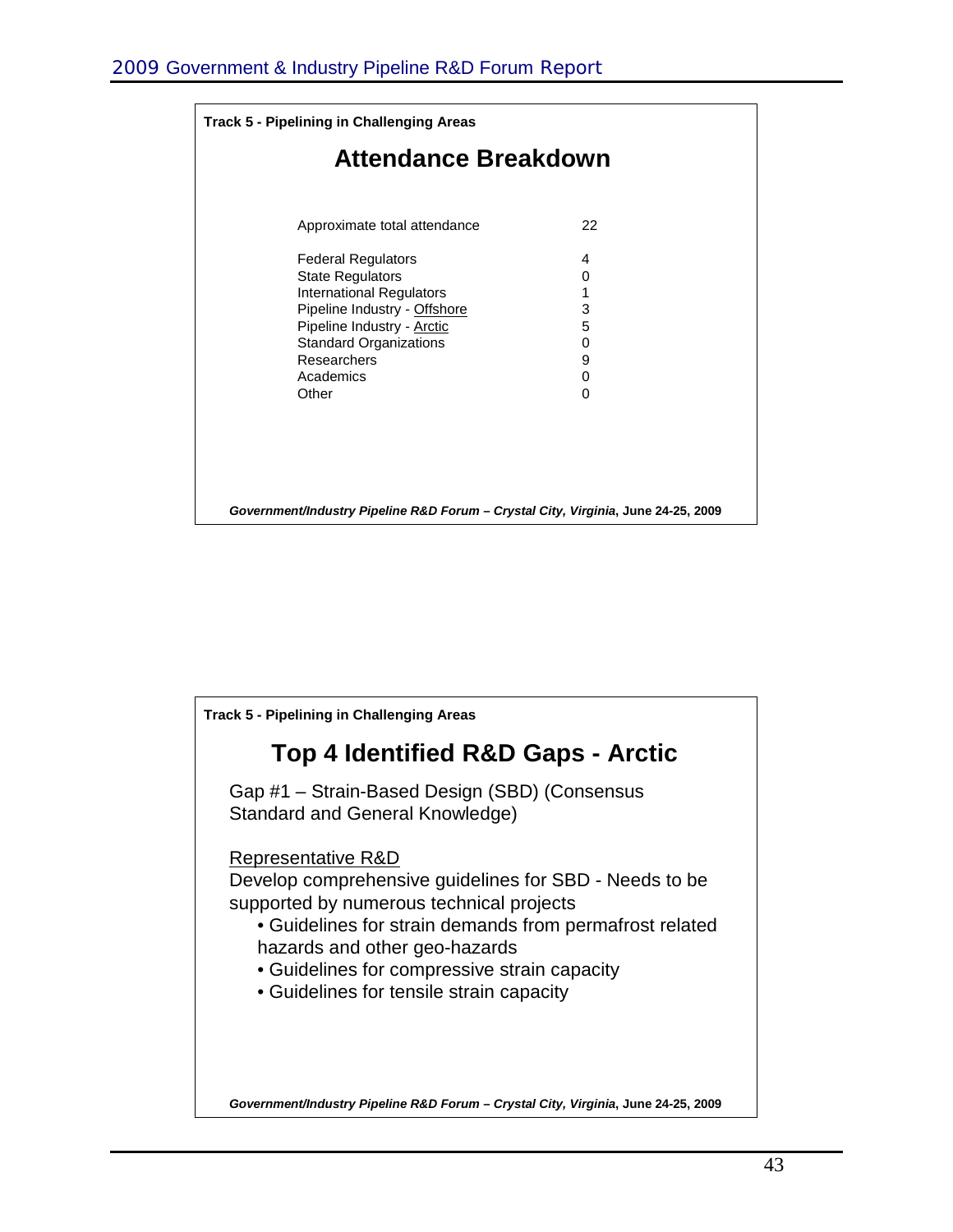

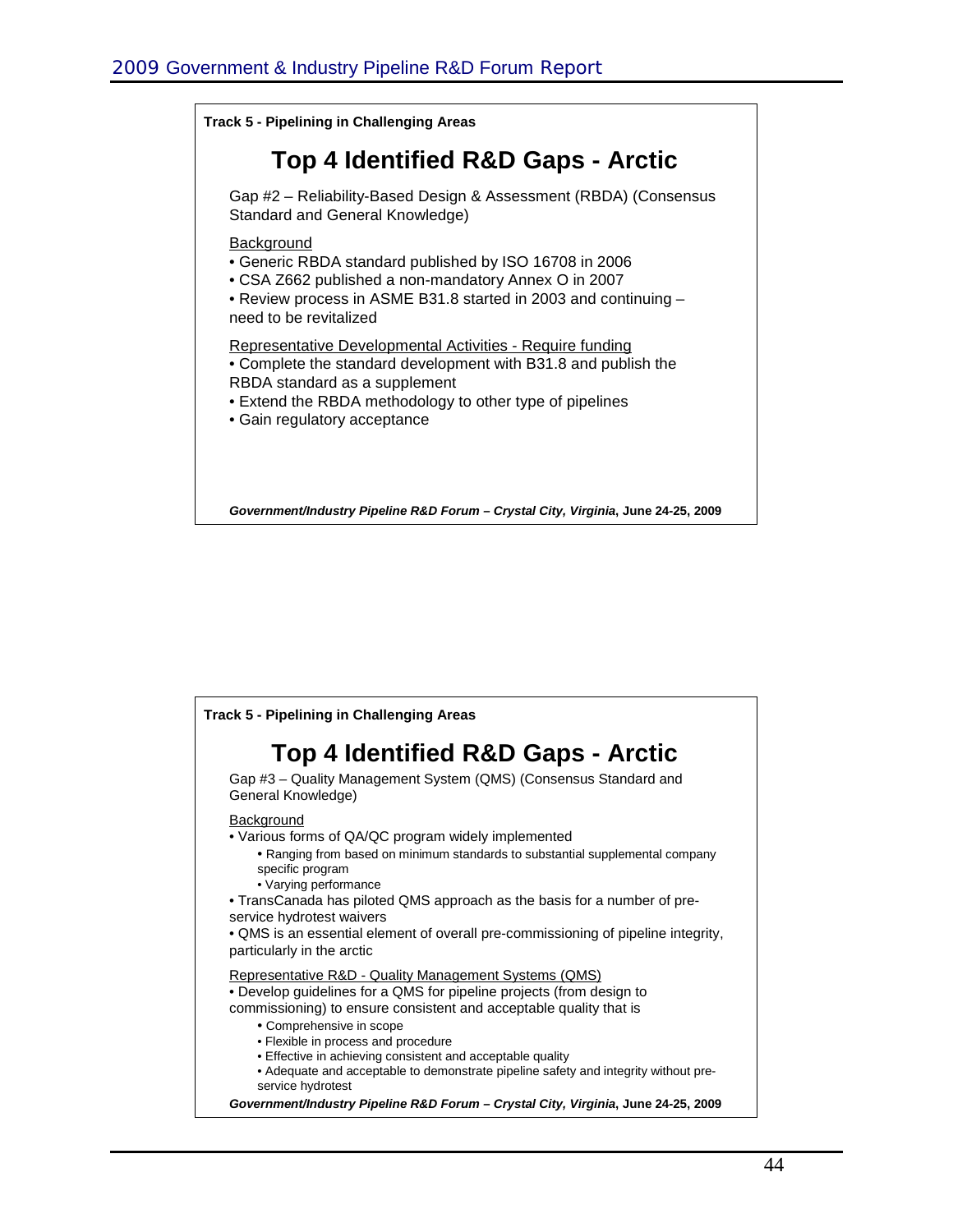

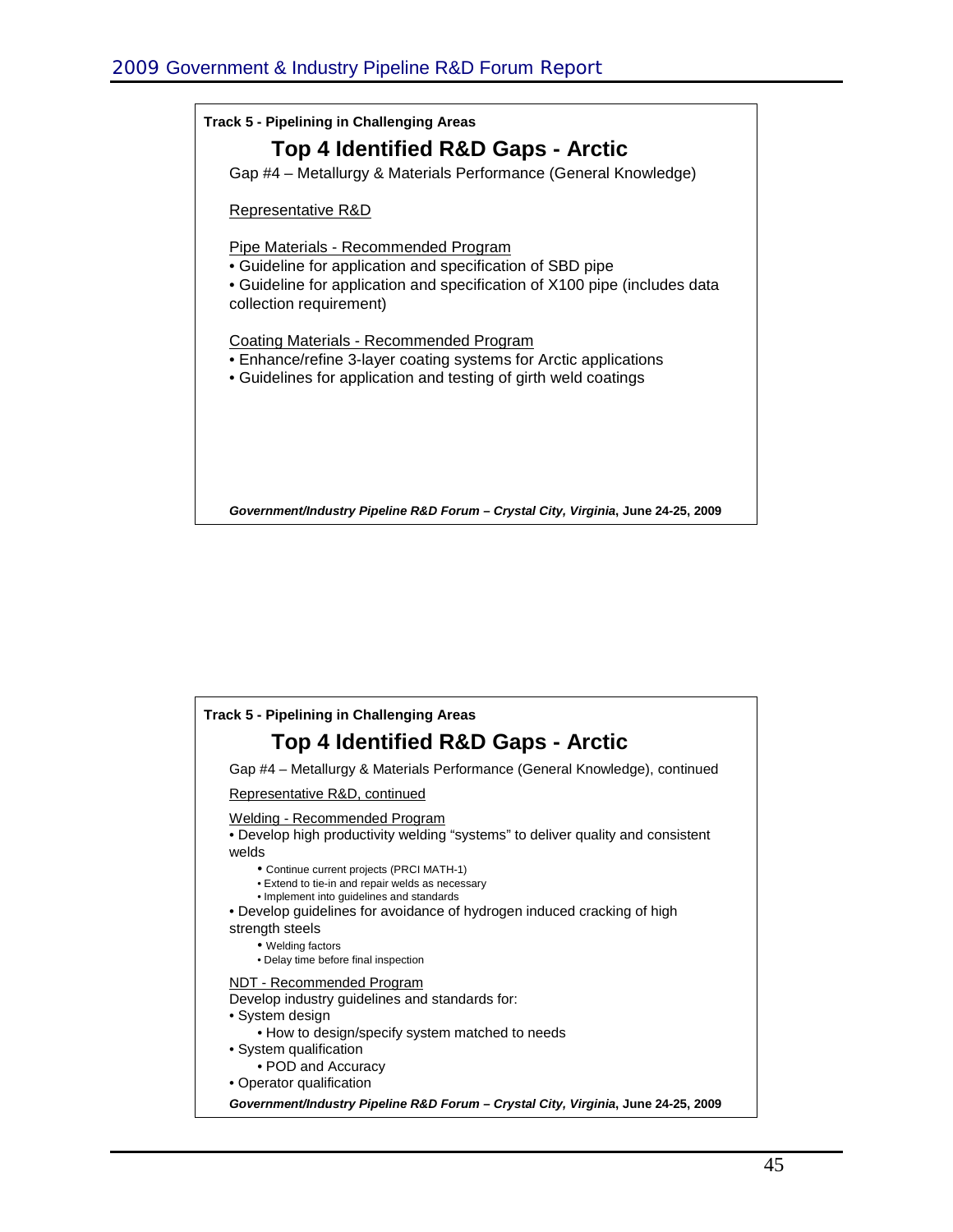

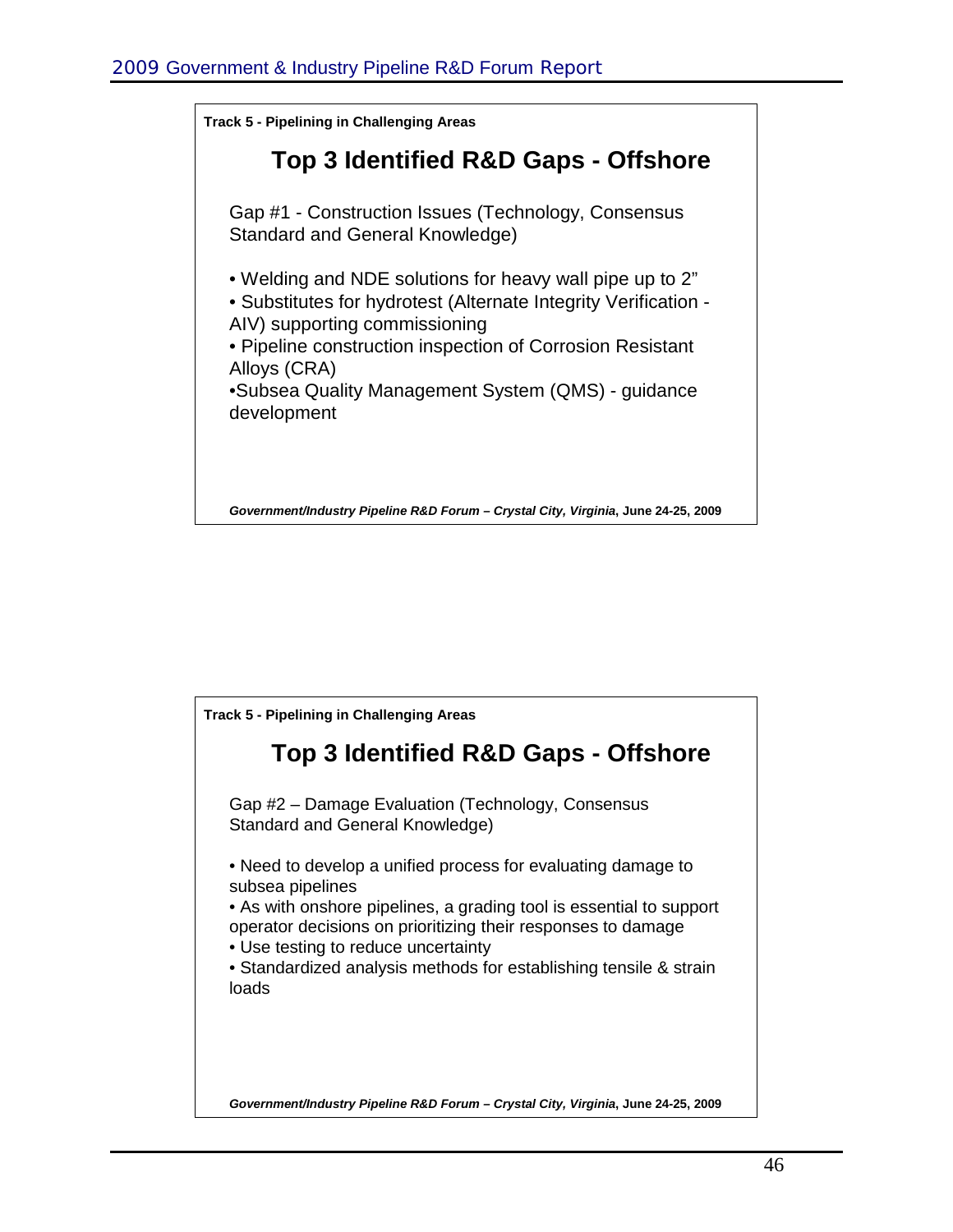**Top 3 Identified R&D Gaps - Offshore** Gap #3 – Integrity Inspection (Technology, Consensus Standard and General Knowledge) • SMART Pigs for ultra deepwater pipeline inspection • Multi diameter pigging capability 8" ID variations • Assessment of NDE technologies for outside the pipe inspection of internal corrosion on subsea flowlines • Improving inspectability of gas pipelines & risers in the absence of liquids • Subsea pipeline damage - inspection & protocol guidelines • Evaluation of MTM technology (on & offshore applications) inspection **Track 5 - Pipelining in Challenging Areas**

![](_page_47_Picture_2.jpeg)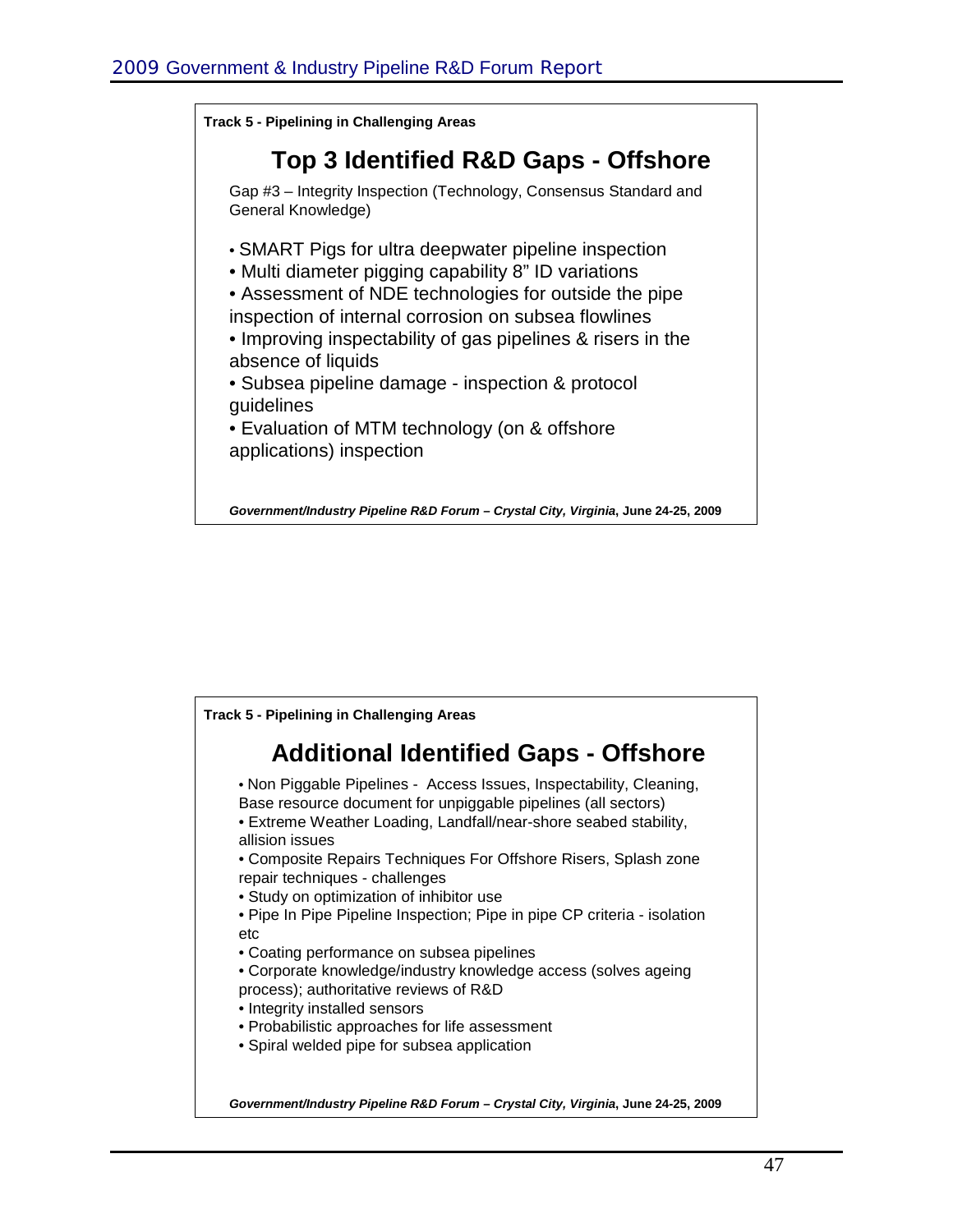![](_page_48_Picture_1.jpeg)

![](_page_48_Figure_2.jpeg)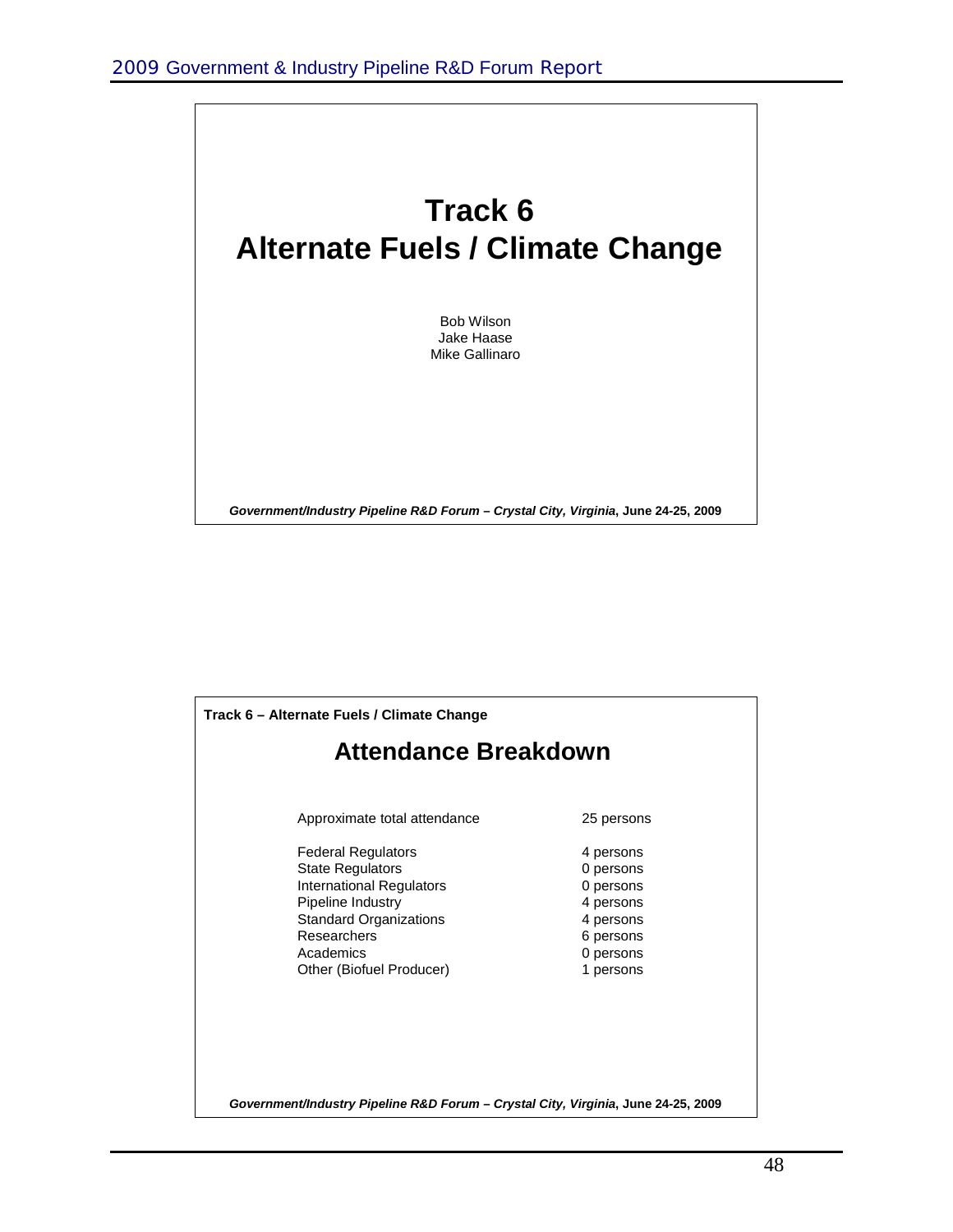![](_page_49_Figure_1.jpeg)

![](_page_49_Picture_2.jpeg)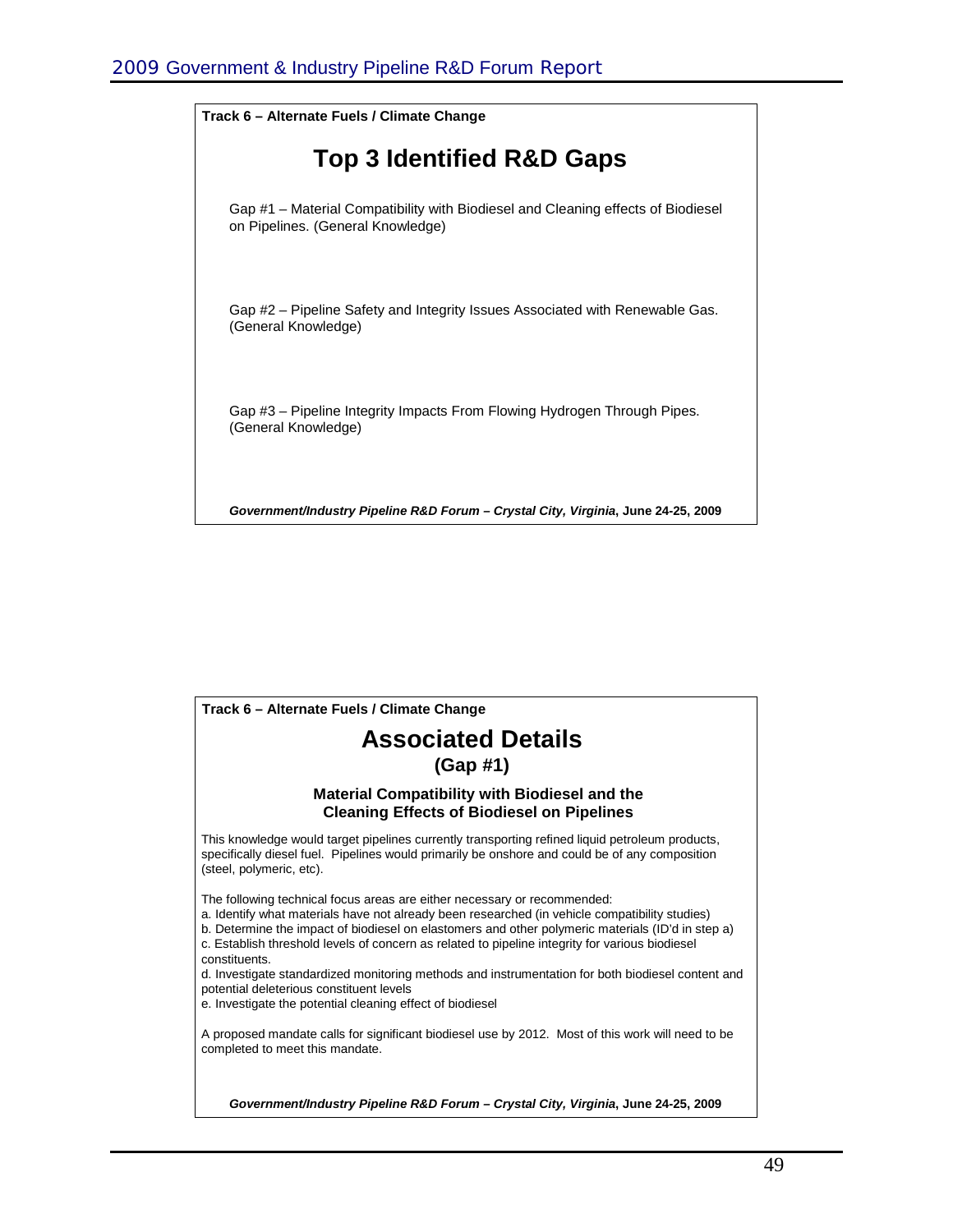#### *Government/Industry Pipeline R&D Forum – Crystal City, Virginia***, June 24-25, 2009 Associated Details (Gap #2) Pipeline Safety and Integrity Issues Associated with Renewable Gas** This knowledge would target pipelines currently transporting natural gas. Pipelines affected include gas transmission and local distribution lines. Pipelines of steel and polymeric construction would be included. The following technical focus areas are either necessary or recommended: a. Identify trace constituents in gas that have an impact to pipeline integrity. Both existing natural gas sources as well as renewable gas sources (such as biogas) need to be investigated. b. Conduct a materials science evaluation of existing pipeline components and their interaction with gas constituents. c. Investigate the chemistry of odor fade concerns related to existence of trace constituents and its impact to public safety. d. Investigate standardized monitoring methods and instrumentation for detecting the deleterious constituent identified above This gap needs a short term solution because of both the changing nature of the country's gas supply and the influx of more renewable gas sources **Track 6 – Alternate Fuels / Climate Change**

![](_page_50_Picture_2.jpeg)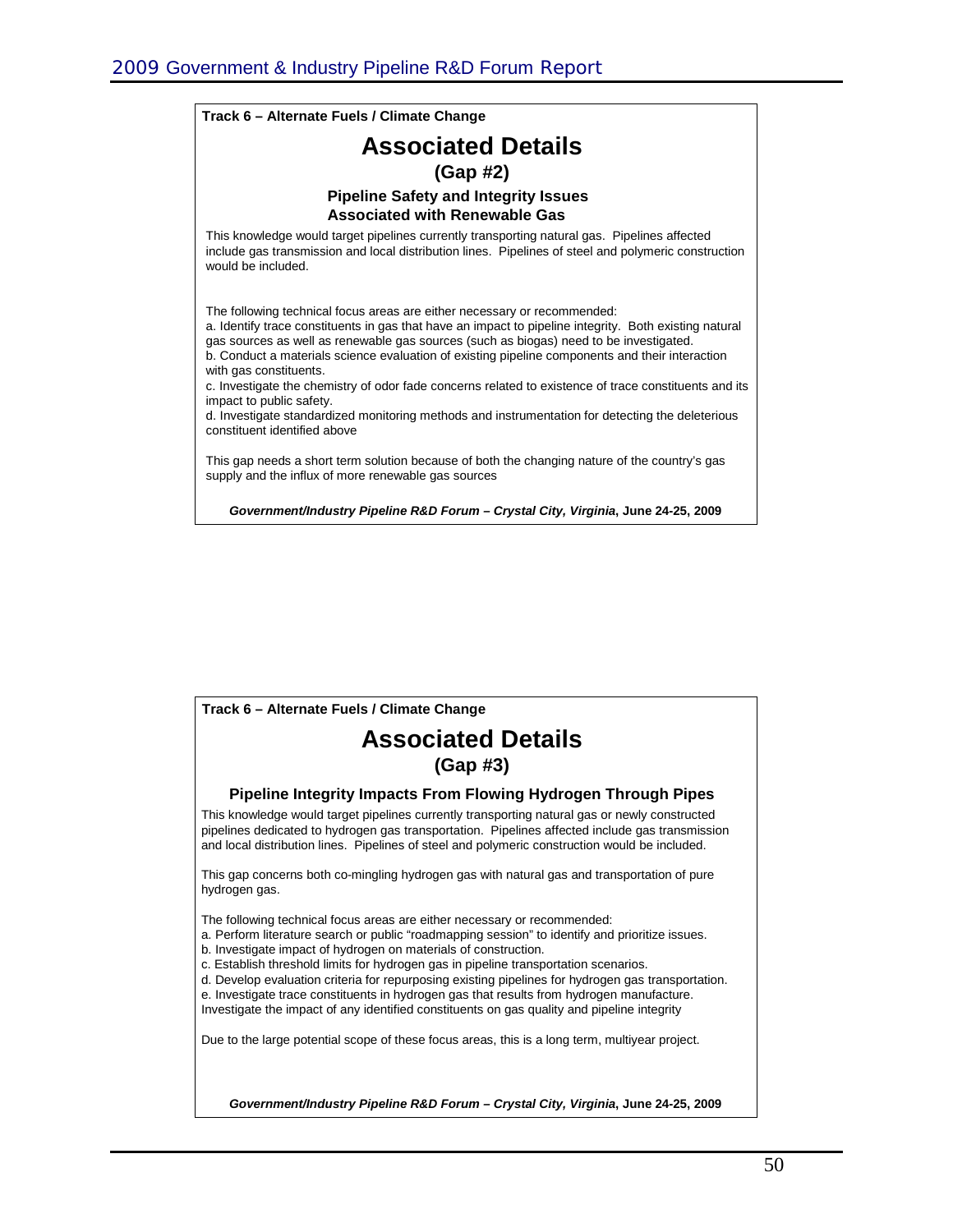![](_page_51_Figure_1.jpeg)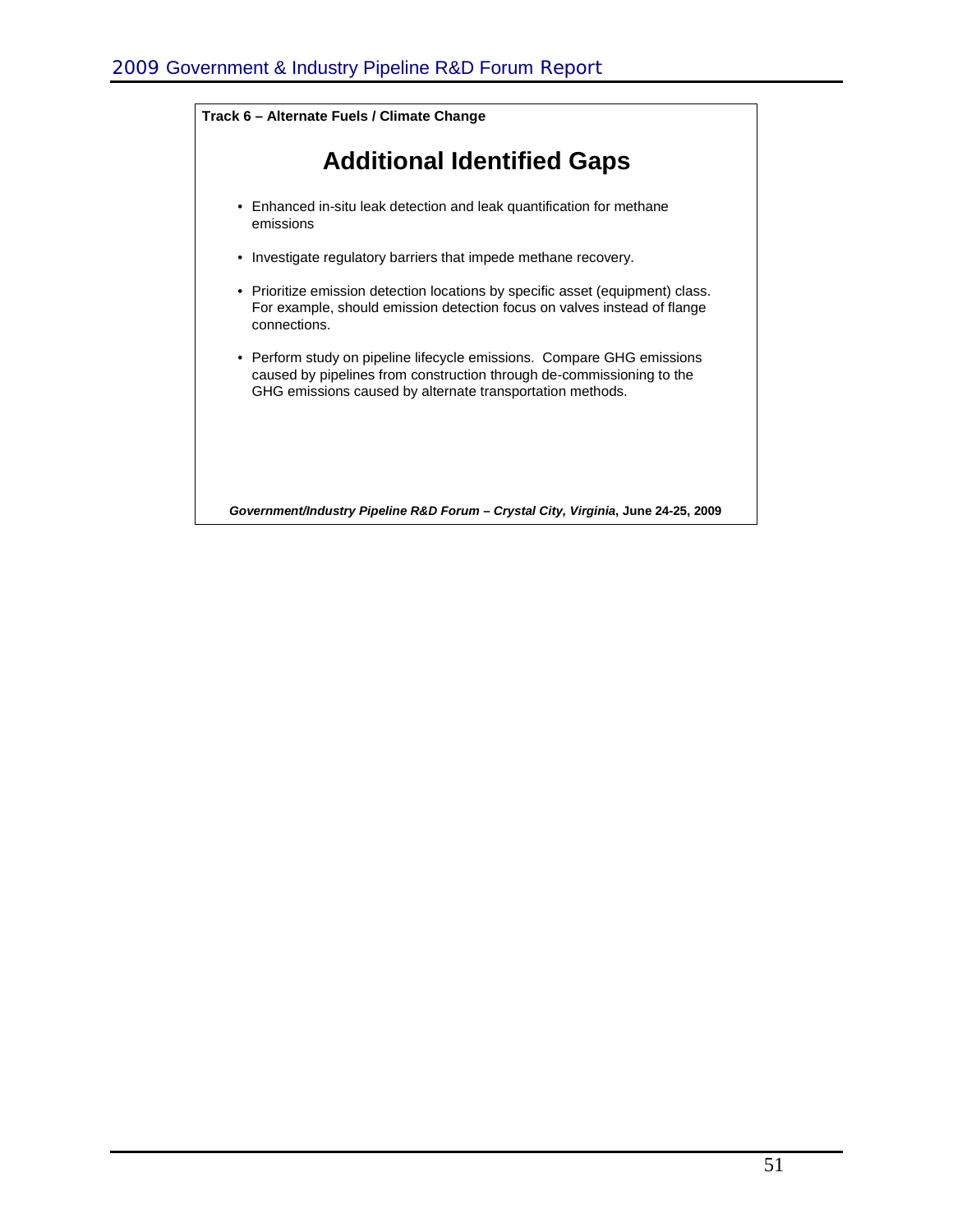## **Appendix D**

## **Forum Participants**

| Organization                                  | <b>Participant Name</b> |
|-----------------------------------------------|-------------------------|
| 3M                                            | <b>Mark Smith</b>       |
| 3M Company                                    | Sam Attaguile           |
| <b>AGA</b>                                    | <b>Philip Bennett</b>   |
| <b>AGA</b>                                    | <b>Christina Sames</b>  |
| <b>Alliance Pipeline</b>                      | Michael McGrath         |
| <b>Alliance Pipeline Limited</b>              | Arti Bhatia             |
| American Gas Association                      | Andrew Lu               |
| American Gas Association                      | Ali Quraishi            |
| American Public Gas Association               | John Erickson           |
| API                                           | Peter Lidiak            |
| API, American Petroleum Institute             | Stephen Crimaudo        |
| Applied Research Associates, Inc.             | Paul Panetta            |
| <b>APPLUS</b>                                 | <b>ELISABET RIBERA</b>  |
| Applus RTD                                    | Martin Fingerhut        |
| Applus RTD Group                              | Cesar Buque             |
| ApplusRTD                                     | Jan van der Ent         |
| ArcelorMittal Global R&D, East Chicago        | Murali Manohar          |
| <b>Archer Daniels Midland Company</b>         | <b>Chuck Corr</b>       |
| <b>ASME</b>                                   | Anthony Amato           |
| <b>Baker Hughes</b>                           | Paula Kolb              |
| <b>Battelle</b>                               | <b>Brian N Leis</b>     |
| <b>Blade Energy Partners</b>                  | Ravi Krishnamurthy      |
| <b>BMT Fleet Technology Limited</b>           | <b>Aaron Dinovitzer</b> |
| <b>BMT Fleet Technology Ltd</b>               | Sanjay Tiku             |
| <b>Boardwalk Pipeline Partners</b>            | <b>Frank Maraia</b>     |
| <b>Boardwalk Pipelines</b>                    | David Goodwin           |
| Borough of Chambersburg                       | John Leary              |
| <b>BP</b> America                             | Joe O'Connell           |
| <b>BP</b> America                             | Les Owen                |
| <b>BP Pipeline</b>                            | <b>Gary Shane</b>       |
| BP Pipelines (North America)                  | <b>David Barnes</b>     |
| <b>BP Pipelines North America</b>             | Mike Scurlock           |
| <b>BUCKEYE PARTNERS, L.P.</b>                 | <b>JOHN PHELPS</b>      |
| <b>CANMET Materials Technology Laboratory</b> | <b>Winston REVIE</b>    |
| Center for Reliable Energy Systems            | Ming Liu                |
| Central Hudson Gas & Electric Corporation     | David Merte             |
| C-FER Technologies                            | Qishi Chen              |
| C-FER Technologies                            | <b>Maher Nessim</b>     |
| Chevron Energy Technology Company             | John O'Brien            |
| Coast To Coast NDE                            | Joel Schraan            |
| Coast To Coast NDE Services                   | Wesley Weber            |
| <b>Colonial Pipeline Company</b>              | Jake Haase              |
| <b>Colonial Pipeline Company</b>              | David Pearson           |
| COLORADO SCHOOL OF MINES                      | <b>BRAJENDRA MISHRA</b> |
| <b>Cutting Edge Solutions LLC</b>             | <b>Robert Torbin</b>    |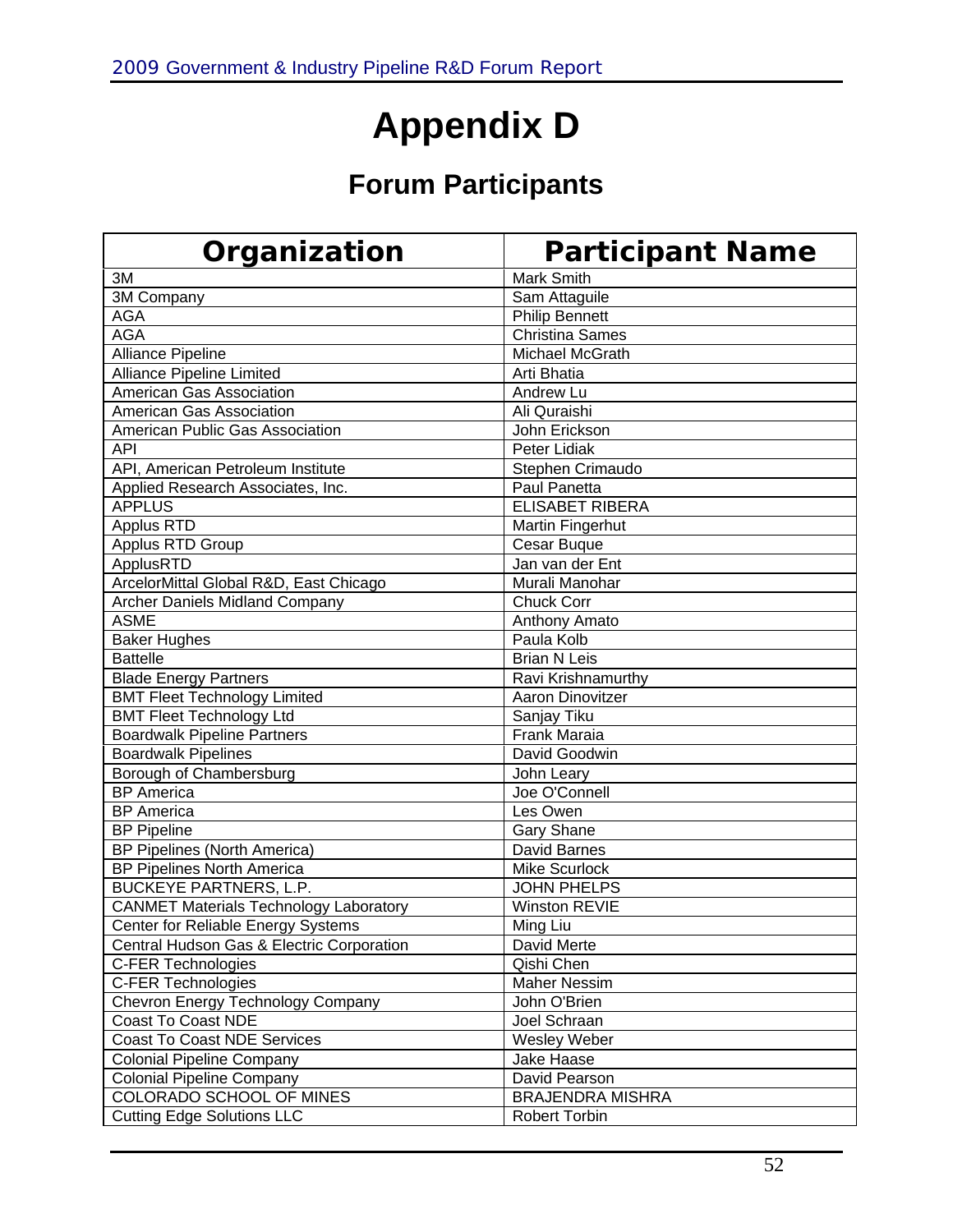| <b>Cycla Corporation</b>                      | Julie Galante             |
|-----------------------------------------------|---------------------------|
| <b>Cycla Corporation</b>                      | Roger Huston              |
| <b>Cycla Corporation</b>                      | Andy McClymont            |
| <b>Cycla Corporation</b>                      | Paul Wood                 |
| Daily Environment Report                      | <b>Charlotte Tucker</b>   |
| Denali Pipeline                               | <b>Wes Watkins</b>        |
| Denali Pipeline                               | David J Horsley           |
| <b>DNV Columbus</b>                           | Katherine Krajewski       |
| <b>DNV Columbus</b>                           | Sean Brossia              |
|                                               |                           |
| <b>DNV Columbus</b>                           | Feng Gui                  |
| <b>DNV Columbus</b>                           | <b>William Bruce</b>      |
| DOT/PHMSA                                     | Cynthia Douglass          |
| DOT/PHMSA                                     | <b>James Merritt</b>      |
| DOT/PHMSA                                     | <b>Bob Smith</b>          |
| DOT/PHMSA                                     | <b>Jeff Wiese</b>         |
| <b>DOT/RITA</b>                               | JoAnna Smith              |
| <b>Dresser Piping Specialties</b>             | Daniel Manion             |
| <b>Edison Welding Institute</b>               | <b>Robert Kratzenberg</b> |
| <b>Edison Welding Institute</b>               | <b>Mark Norfolk</b>       |
| El Paso Corp - Pipeline Group                 | Satish Kulkarni           |
| El Paso Corporation                           | Andrew Hevle              |
| Electricore, Inc.                             | lan Wood                  |
| Elsyca                                        | Jack Parlongue            |
| <b>Emerald Consulting Group</b>               | William Breighner         |
| <b>Enbridge Pipelines</b>                     | <b>Greg Zinter</b>        |
| Engeering Mechanics Corp. of Columbus (Emc2)  | Prabhat Krishnaswamy      |
| <b>EPA</b>                                    | Suzanne Waltzer           |
| <b>EPA</b>                                    | <b>Gregory Wilson</b>     |
| EPCO, Inc.                                    | Kevin Bodenhamer          |
| FBS, Inc.                                     | Michael Avioli            |
| FBS, Inc.                                     | Joseph Rose               |
| gas operations innovation alliance, Ilc       | Nicholas Biederman        |
| Gas Technology Institute                      | Paul C. Armstrong         |
| <b>Gas Technology Institute</b>               | Daniel Ersoy              |
| Gas Technology Institute                      | Andrew Hammerschmidt      |
| Gas Technology Institute                      | <b>Edward Johnston</b>    |
| Gas Technology Institute                      | Kiran Kothari             |
| General Dynamics Advanced Information Systems | Jack Cederquist           |
| Georgia Public Service Commission             | Donald J Baggett          |
| GTI                                           | Alicia Farag              |
| GTI                                           | Diane Saber               |
| Heath Consultants Incorporated                | George Lomax              |
| Integran Technologies USA, Inc.               | Virgil Provenzano         |
| <b>Intelligent Optical Systems</b>            | Marvin Klein              |
|                                               |                           |
| InvoDane                                      | Paul Laursen              |
| <b>ITT - ANGEL Services</b>                   | <b>Chris Jenkins</b>      |
| <b>ITT ANGEL Services</b>                     | <b>Dwight Greenlee</b>    |
| <b>ITT Corporation, ANGEL Services</b>        | <b>Christopher Burns</b>  |
| Jana                                          | Ken Oliphant              |
| JENTEK Sensors, Inc.                          | Neil Goldfine             |
| Kern River Gas Transmission                   | andy gieser               |
| Kiefner & Associates, Inc.                    | Michael Rosenfeld         |
| Kiefner and Associates, Inc.                  | <b>Harvey Haines</b>      |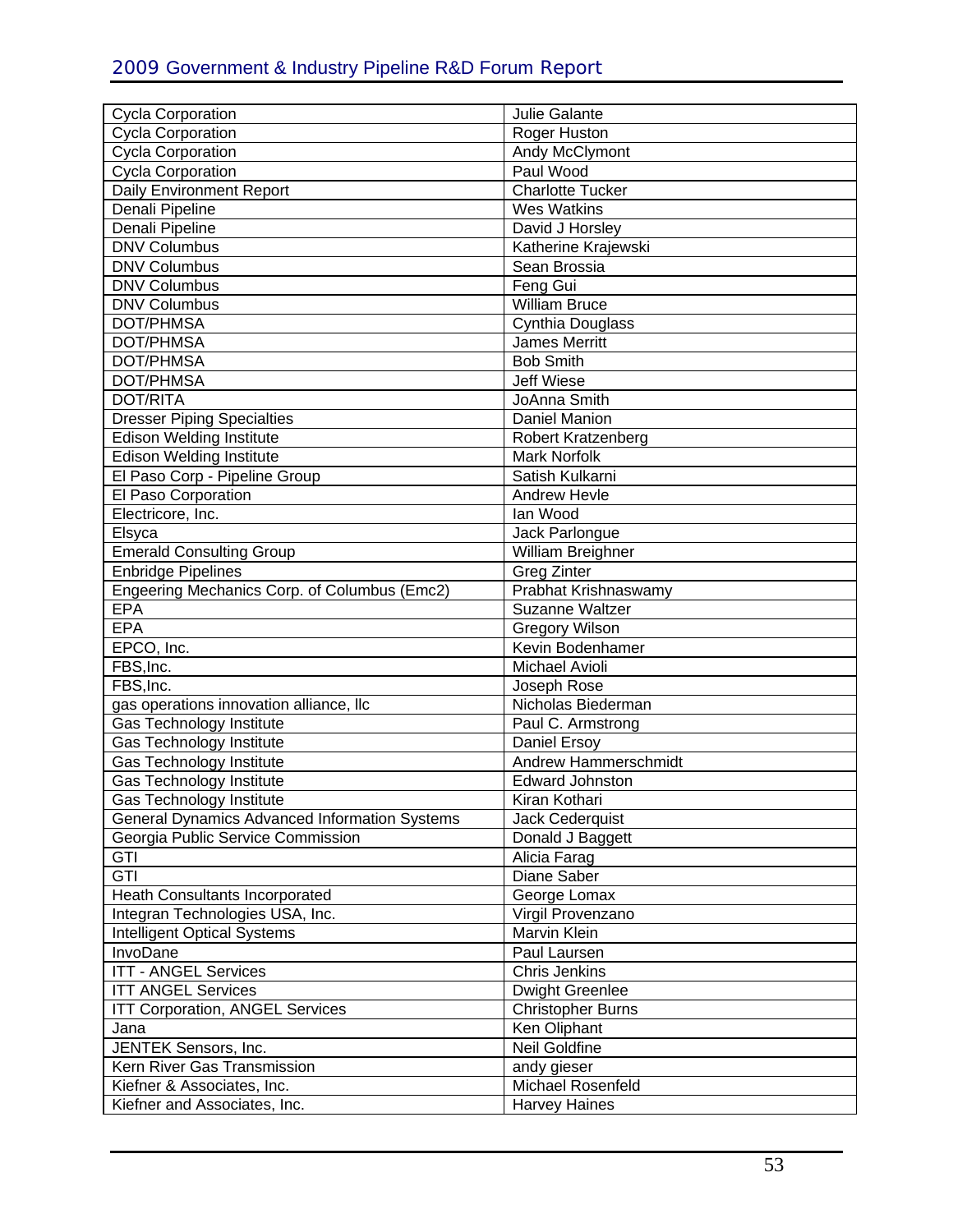| <b>Locate Support Systems</b><br>Louisiana Department of Natural Resources | Louis Panzer<br>Dana E. Arabie |
|----------------------------------------------------------------------------|--------------------------------|
| <b>MARATHON PIPE LINE LLC</b>                                              | <b>TOM JONES</b>               |
|                                                                            | Elmer P Danenberger            |
| <b>Minerals Management Service</b><br><b>Mistras</b>                       | <b>Valery Godinez</b>          |
|                                                                            |                                |
| Mistras Group Inc - Systems and Software Division                          | Samuel J Ternowchek            |
| n/a                                                                        | <b>Thaddeus Andraka</b>        |
| n/a                                                                        | <b>Bizunesh Scott</b>          |
| <b>NACE International</b>                                                  | Linda Goldberg                 |
| <b>NAPSR</b>                                                               | <b>Ralph Graeser</b>           |
| NAPSR-Wisconsin Public Service Commission                                  | <b>Tom Stemrich</b>            |
| National Biodiesel Board                                                   | <b>Steve Howell</b>            |
| <b>National Fuel</b>                                                       | <b>Craig Swiech</b>            |
| <b>National Grid</b>                                                       | <b>Susan Fleck</b>             |
| <b>National Grid</b>                                                       | Perry Sheth                    |
| <b>National Grid</b>                                                       | Joseph Vitelli                 |
| <b>National Grid</b>                                                       | <b>Bob Wilson</b>              |
| National Transportation Safety Board (NTSB)                                | RAVINDRA (RAVI); M. CHHATRE    |
| <b>NDSU-Center for Surface Protection</b>                                  | Dante Battocchi                |
| NiSource Gas Transmission & Storage                                        | Chad Zamarin                   |
| NiSource Gas Transmission and Storage                                      | Mike Hoffman                   |
| <b>NIST</b>                                                                | <b>Elizabeth Drexler</b>       |
| <b>NIST</b>                                                                | <b>Tom Siewert</b>             |
| Northern Natural Gas                                                       | <b>Thomas Correll</b>          |
| <b>NTSB</b>                                                                | Chuck koval                    |
| <b>NTSB</b>                                                                | Alan Kushner                   |
| <b>NW Natural</b>                                                          | <b>Bruce Paskett</b>           |
| NYSEARCH   Northeast Gas Association                                       | Daphne D'Zurko                 |
| NYSEARCH   Northeast Gas Association                                       | Angelo Fabiano                 |
| NYSEARCH   Northeast Gas Association                                       | George Janega                  |
| NYSEARCH   Northeast Gas Association                                       | George Vradis                  |
| <b>Odyssian Technology LLC</b>                                             | <b>Barton Bennett</b>          |
| Office of the Federal Coordinator - AK NG Projects                         | Christa Gunn                   |
| Office of the Federal Coordinator, Alaska Nat Gas                          | William Doyle                  |
| <b>Trans Proj</b>                                                          |                                |
| Operations Technology Development                                          | <b>Maureen Droessler</b>       |
| Panhandle Energy                                                           | David Johnson                  |
| peco energy--nysearch                                                      | Mark Andraka                   |
| <b>PHMSA</b>                                                               | Sam Hall                       |
| PHMSA - HQ Engineering                                                     | Max Kieba                      |
| PHMSA Office of Contracts                                                  | Karina Munoz                   |
| <b>Physical Sciences Inc</b>                                               | <b>Mickey Frish</b>            |
| Physical Sciences Inc.                                                     | Byron David Green              |
| Pipeline and Hazardous Materials Safety                                    | <b>Glen Vierk</b>              |
| Administration                                                             |                                |
| Pipeline Research Council International (PRCI)                             | <b>Steve Riddle</b>            |
| Pipeline Research Council International, Inc.                              | Ken Lorang                     |
| Pipeline Research Council International, Inc.                              | Mark Piazza                    |
| PolyLab                                                                    | Benjamin Chang                 |
| P-PIC                                                                      | <b>Keith Leewis</b>            |
| <b>PRCI</b>                                                                | <b>Eric Thomas</b>             |
| <b>PRCI</b>                                                                | Natalie Zawada                 |
| Progressive Pipeline Management                                            | <b>Phillip Hoffer</b>          |
|                                                                            |                                |